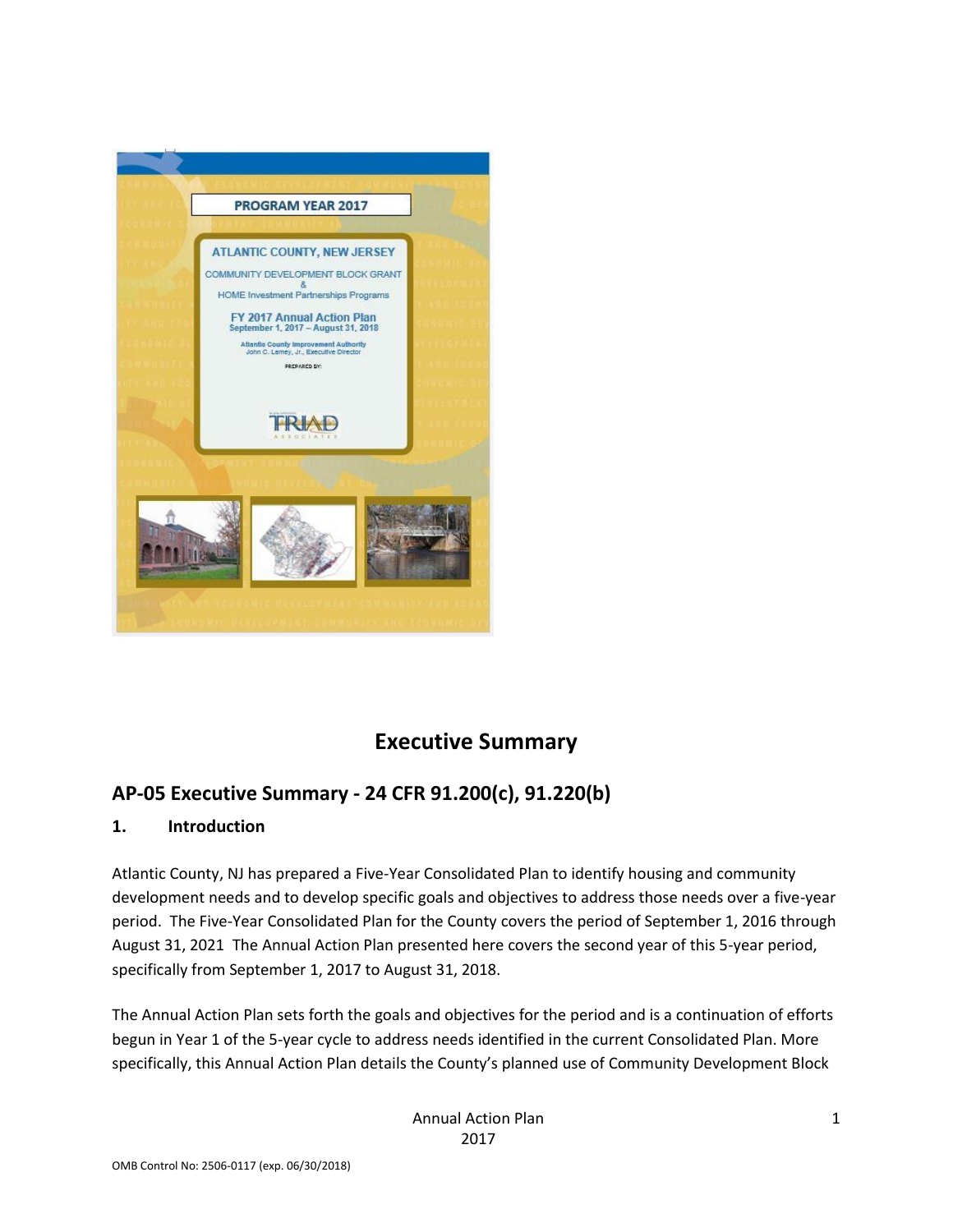Grant (CDBG) and HOME Investment Partnerships Program funds provided by the U.S. Department of Housing and Urban Development (HUD).

The 2015-2019 Consolidated Plan stipulates that the Atlantic County Improvement Authority will administer the CDBG and HOME programs.

The FY 2017 Annual Action Plan describes to HUD and to our stakeholders how Atlantic County intends to use CDBG and HOME funds to meet community needs. The funds are intended to provide low and moderate-income households with viable communities by addressing one of HUD's three objectives; 1. Provide decent housing, 2. Create a suitable living environment, and 3. Create economic opportunities. Eligible activities include community facilities and improvements, roads and infrastructure, housing rehabilitation and preservation, development activities, public services, economic development, planning and administration.

Program outcomes are designed to show how each activity benefits the community or people served. All activities must provide one of the following benefits; 1. Improved Availability / Accessibility, 2. Improved Affordability or 3. Improved Sustainability.

Community Development Block Grant funds allocated to Atlantic County in 2017 to address the needs outlined in this Plan are \$1,207,139. The County will also receive \$529,127 in 2017 HOME funds and has received \$36,948 in 2016 HOME program income, which is included in this Action Plan.

#### **2. Summarize the objectives and outcomes identified in the Plan**

This could be a restatement of items or a table listed elsewhere in the plan or a reference to another location. It may also contain any essential items from the housing and homeless needs assessment, the housing market analysis or the strategic plan.

The goals of this 2017 Annual Action Plan include:

- the preservation of existing housing through the housing rehab program (10 units)
- improvements to public infrastructure, including the removal of architectural barriers to accessibility (at least 2,000 people to benefit).

### **3. Evaluation of past performance**

This is an evaluation of past performance that helped lead the grantee to choose its goals or projects.

Atlantic County has an excellent record of using CDBG and HOME funds in an efficient and compliant manner to address identified needs in the County. Along with its public and private partners, the County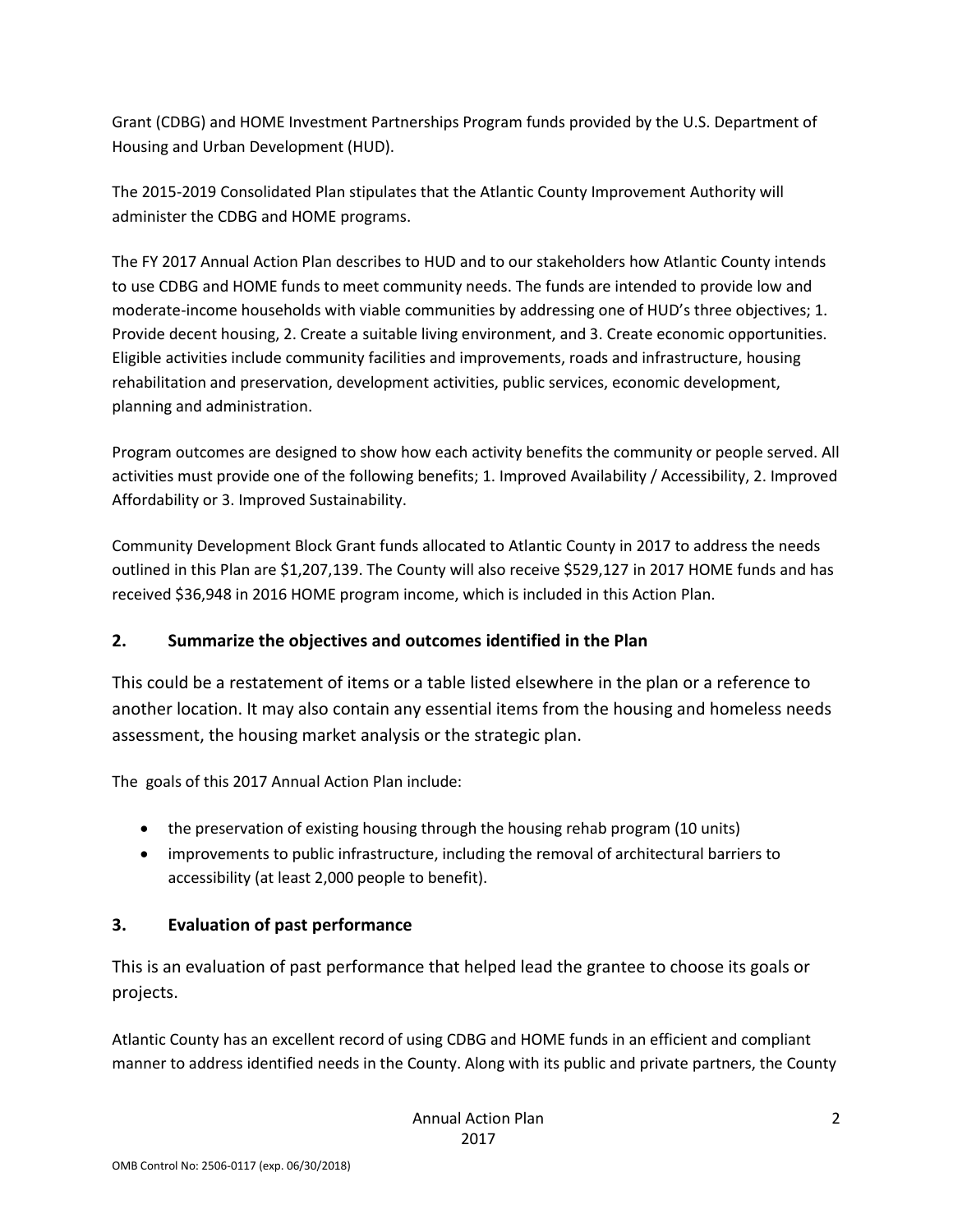has regularly completed projects that improve the lives of County residents, particularly low-mod income residents.

In preparing this plan, the successful outcomes previously achieved suggested that some activities, such as housing rehab, were efficient, effective uses of HUD funds and should be continued if there was still a need. Proficiency in completing infrastructure and facility projects and seeing both observed and documented benefits of public service efforts also suggested that inclusion of such activities, where warranted, would enhance opportunities for positively impacting our communities.

#### **4. Summary of Citizen Participation Process and consultation process**

Summary from citizen participation section of plan.

The County held its annual kick-off meeting for Urban County municipalities to discuss municipal needs, the CDBG program and funding process. Most municipalities were represented and identified needs, through their applications, for infrastructure improvements, including the removal of architectural barriers to accessibility.

A 30-day public review of the draft of this plan was held from June 30 through August 1.

Finally, through its various divisions, Atlantic County maintains an ongoing dialogue with local governments, school districts, non-profit service providers and residents allowing for a consistent and current read on community needs and opportunities.

#### **5. Summary of public comments**

This could be a brief narrative summary or reference an attached document from the Citizen Participation section of the Con Plan.

Consensus was that a need continues for housing, infrastructure improvements, removal of architectural barriers and public services, including transportation.

#### **6. Summary of comments or views not accepted and the reasons for not accepting them**

All comments received were accepted in the preparation of this plan.

#### **7. Summary**

Through consultation with a wide array of stakeholders, Atlantic County has developed an Annual Action Plan for the use of CDBG and HOME funds. The overarching purpose of that Plan is the efficient use of limited resources to effectively address identified needs among the County's most vulnerable residents. The Plan is built on the County's proven methods of meeting needs but with a recognition that needs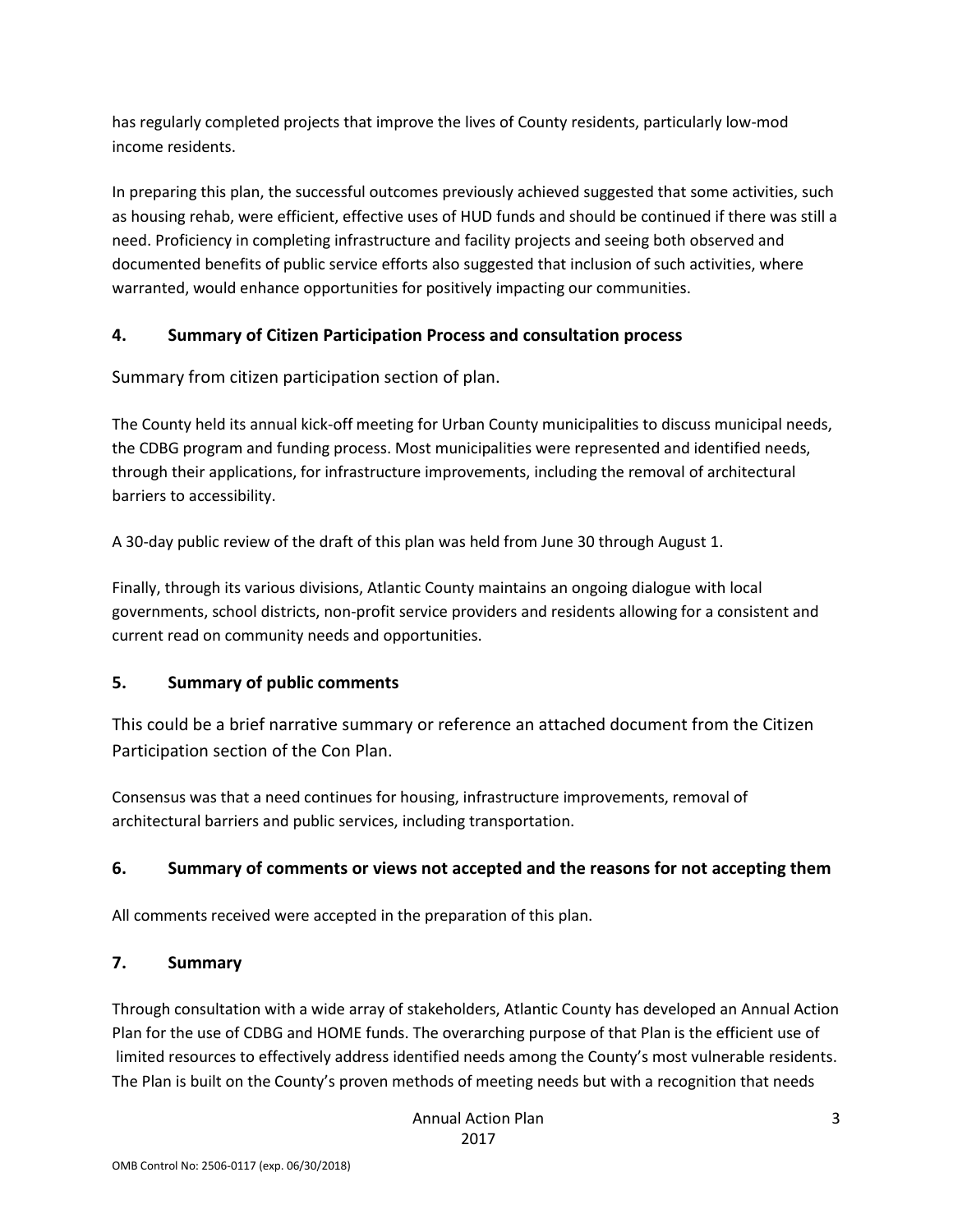and the forces that drive them are subject to change. Housing, public buildings and systems, and public services that inform, educate or otherwise elevate the quality of life continue to be the focus of Atlantic County's efforts in this arena.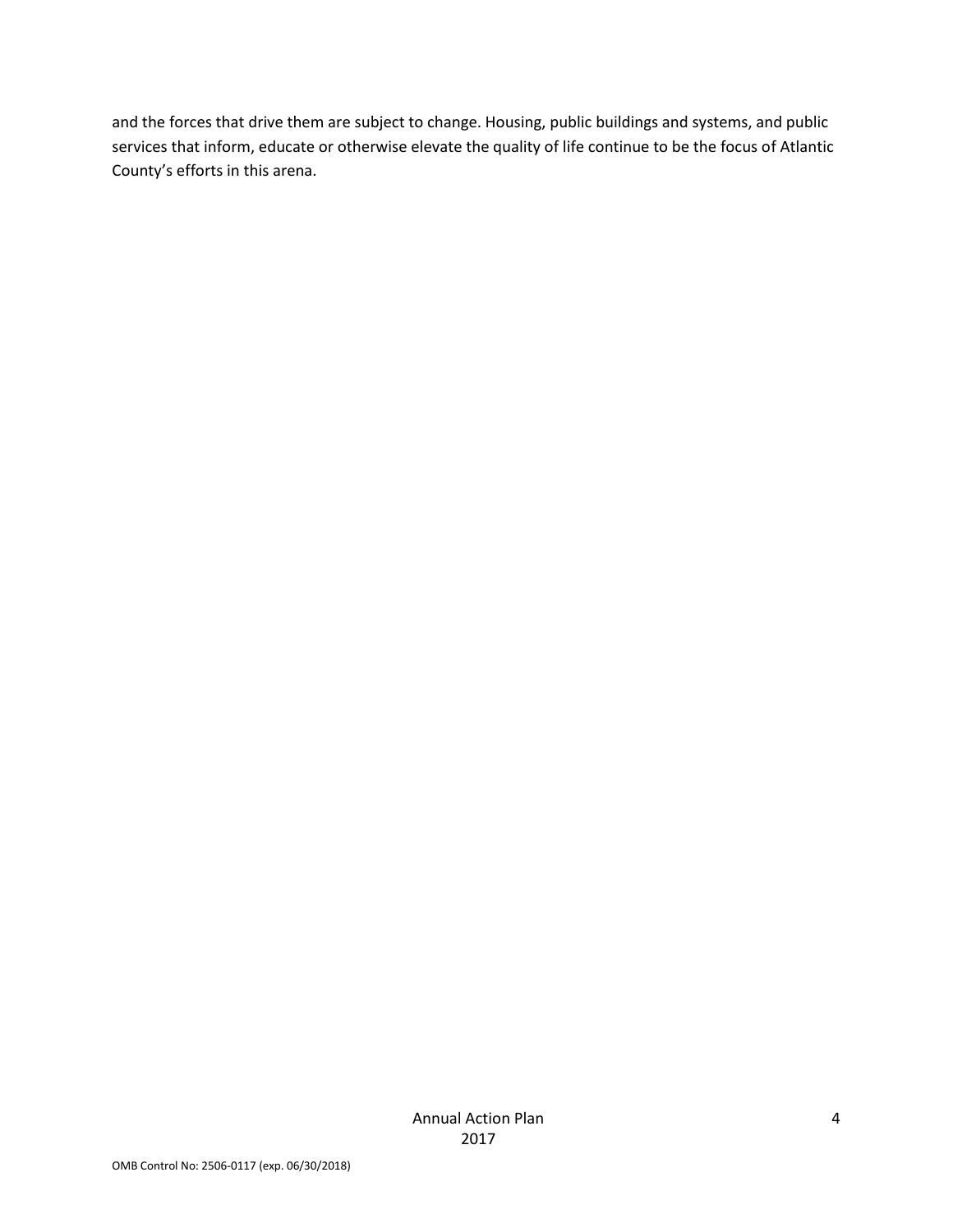### **PR-05 Lead & Responsible Agencies – 91.200(b)**

#### **1. Agency/entity responsible for preparing/administering the Consolidated Plan**

Describe the agency/entity responsible for preparing the Consolidated Plan and those responsible for administration of each grant program and funding source.

| <b>Agency Role</b>        | <b>Name</b> | <b>Department/Agency</b>                     |
|---------------------------|-------------|----------------------------------------------|
|                           |             |                                              |
| <b>CDBG Administrator</b> |             | Atlantic County Improvement Authority        |
| <b>HOME Administrator</b> |             | <b>Atlantic County Improvement Authority</b> |

**Table 1 – Responsible Agencies**

#### **Narrative (optional)**

#### **Consolidated Plan Public Contact Information**

John C. Lamey, Jr., Executive Director, Atlantic County Improvement Authority, 1333 Atlantic Ave., Atlantic City, NJ 08401; 609-343-2390; lamey\_john@aclink.org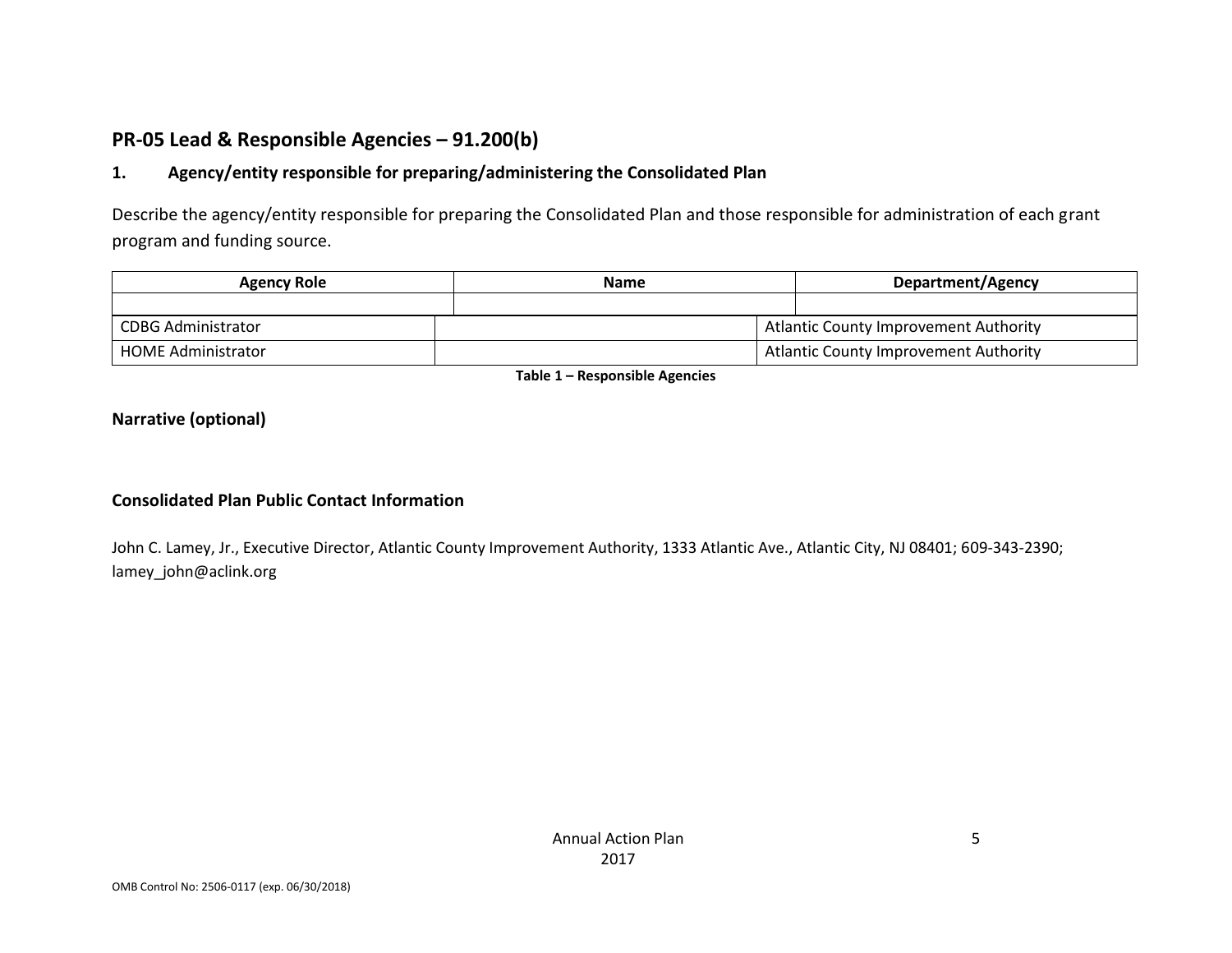### **AP-10 Consultation – 91.100, 91.200(b), 91.215(l)**

#### **1. Introduction**

Atlantic County, through the Atlantic County Improvement Authority, has prepared a Five-Year Consolidated Plan for the Program Years 2016 through 2020 in order to strategically implement federal programs that fund housing, community development, and economic development activities within the municipalities that comprise the Urban County. Through a collaborative planning process that involved a broad range of public and private agencies, the County has developed a single, consolidated planning and application document for the use of federal entitlement funds available through the Community Development Block Grant (CDBG) and the HOME Investment Partnerships (HOME) Programs.

For this, the 2nd Annual Action Plan under the current 5-Year Consolidated Plan, the County similarly consulted with local governments and organizations to identify projects that would meet the goals enumerated in the 5-Year Plan.

### **Provide a concise summary of the jurisdiction's activities to enhance coordination between public and assisted housing providers and private and governmental health, mental health and service agencies (91.215(l))**

Coordination begins with communication and the jurisdiction maintains open channels of communication among a varied network of service providers - including health and mental health providers - and the various representatives of low-mod income residents, including public and assisted housing. Atlantic County, through its appropriate divisions, is active in countywide and regional organizations, including the CEAS Committee and Continuum of Care, and is a willing conduit for information and coordination.

### **Describe coordination with the Continuum of Care and efforts to address the needs of homeless persons (particularly chronically homeless individuals and families, families with children, veterans, and unaccompanied youth) and persons at risk of homelessness.**

The Homeless Committee of the Atlantic County Human Services Advisory Council has prepared a request for funding to the U.S. Department of Housing and Urban Development under the SuperNOFA Continuum of Care for the Homeless Program. The Continuum planning process is led by a voluntary association of service and housing providers, City and County government, faith-based and communitybased organizations whose focus is to find collaborative solutions for the needs of homeless persons in Atlantic City and Atlantic County.

### **Describe consultation with the Continuum(s) of Care that serves the jurisdiction's area in determining how to allocate ESG funds, develop performance standards for and evaluate**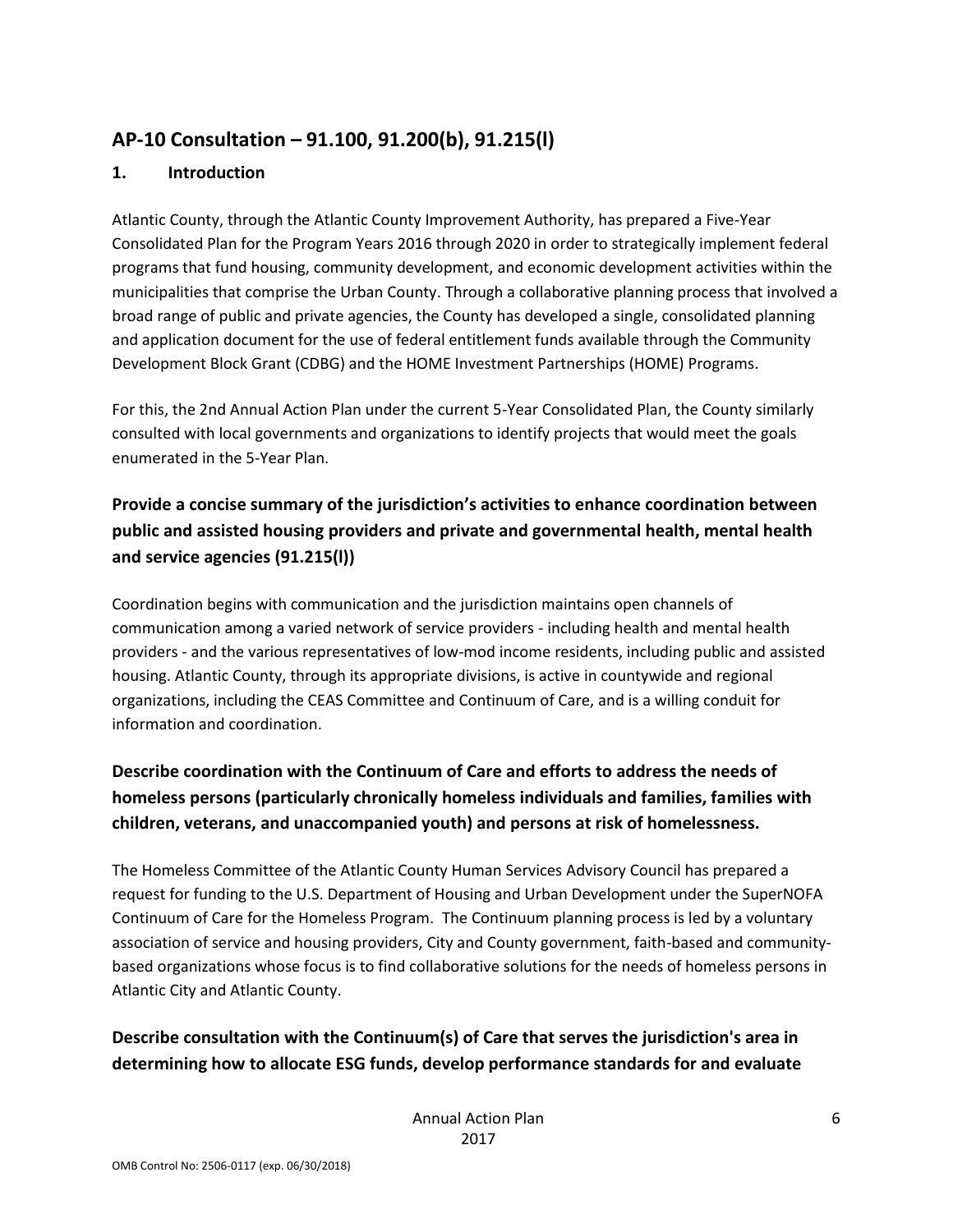### **outcomes of projects and activities assisted by ESG funds, and develop funding, policies and procedures for the operation and administration of HMIS**

N/A - Atlantic County does not receive ESG funding.

**2. Describe Agencies, groups, organizations and others who participated in the process and describe the jurisdiction's consultations with housing, social service agencies and other entities**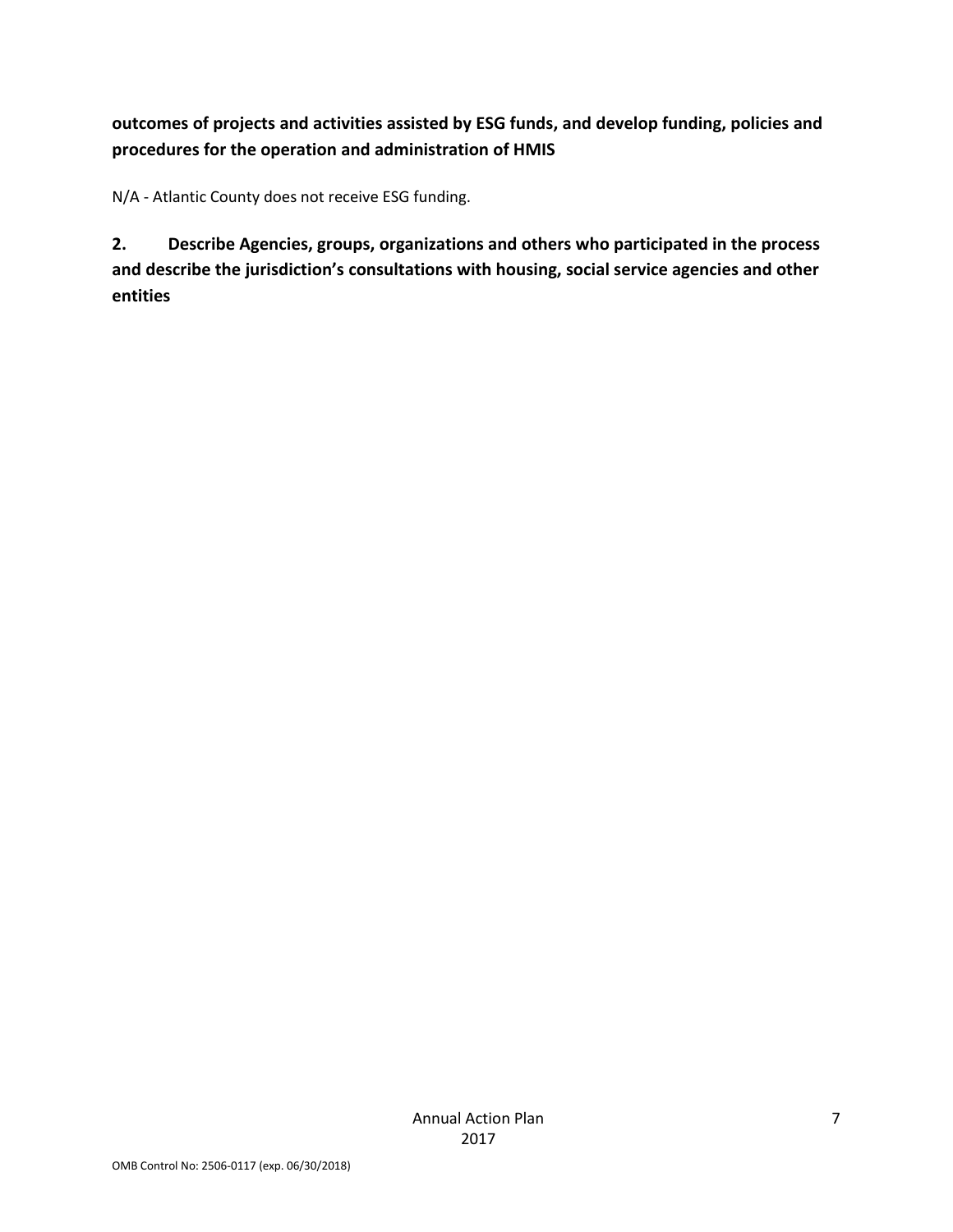|  | Table 2 - Agencies, groups, organizations who participated |  |
|--|------------------------------------------------------------|--|
|--|------------------------------------------------------------|--|

| $\mathbf{1}$   | Agency/Group/Organization                                                                                                                                         | <b>Atlantic County Womens Center</b>                                                                                                                                                                                                                                                            |
|----------------|-------------------------------------------------------------------------------------------------------------------------------------------------------------------|-------------------------------------------------------------------------------------------------------------------------------------------------------------------------------------------------------------------------------------------------------------------------------------------------|
|                | <b>Agency/Group/Organization Type</b>                                                                                                                             | Housing<br>Services-Victims of Domestic Violence                                                                                                                                                                                                                                                |
|                | What section of the Plan was addressed by<br>Consultation?                                                                                                        | <b>Housing Need Assessment</b><br>Homeless Needs - Chronically homeless<br>Homeless Needs - Families with children<br>Homelessness Needs - Veterans<br><b>Homelessness Strategy</b><br>Non-Homeless Special Needs<br>Anti-poverty Strategy<br><b>Public services</b>                            |
|                | Briefly describe how the Agency/Group/Organization<br>was consulted. What are the anticipated outcomes of<br>the consultation or areas for improved coordination? | Atlantic County and the Atlantic County Improvement Authority maintain an<br>ongoing relationship with more than 40 other municipalities, government<br>agencies, school districts and community service organizations via e-mail,<br>conference calls, face-to-face meetings, and conferences. |
| $\overline{2}$ | Agency/Group/Organization                                                                                                                                         | Mental Health Association in Atlantic County                                                                                                                                                                                                                                                    |
|                | <b>Agency/Group/Organization Type</b>                                                                                                                             | Services-Health<br><b>Health Agency</b>                                                                                                                                                                                                                                                         |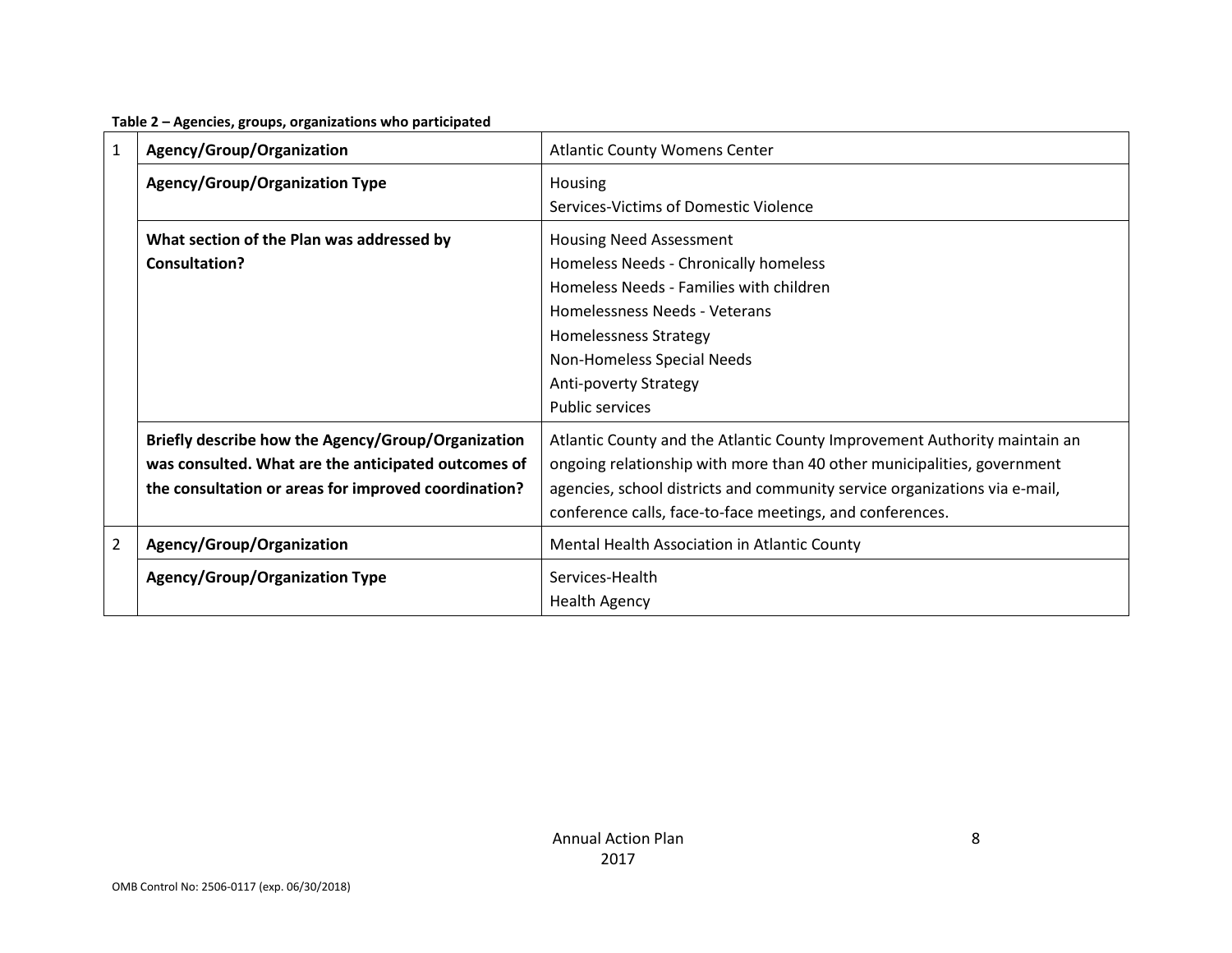|   | What section of the Plan was addressed by            | <b>Housing Need Assessment</b>                                             |
|---|------------------------------------------------------|----------------------------------------------------------------------------|
|   | <b>Consultation?</b>                                 | Homeless Needs - Chronically homeless                                      |
|   |                                                      | Homeless Needs - Families with children                                    |
|   |                                                      | Homelessness Needs - Veterans                                              |
|   |                                                      | Homelessness Needs - Unaccompanied youth                                   |
|   |                                                      | <b>Homelessness Strategy</b>                                               |
|   |                                                      | Non-Homeless Special Needs                                                 |
|   |                                                      | Anti-poverty Strategy                                                      |
|   |                                                      | <b>Public services</b>                                                     |
|   | Briefly describe how the Agency/Group/Organization   | Atlantic County and the Atlantic County Improvement Authority maintain an  |
|   | was consulted. What are the anticipated outcomes of  | ongoing relationship with more than 40 other municipalities, government    |
|   | the consultation or areas for improved coordination? | agencies, school districts and community service organizations via e-mail, |
|   |                                                      | conference calls, face-to-face meetings, and conferences.                  |
| 3 | Agency/Group/Organization                            | HAMILTON TOWNSHIP (ATLANTIC COUNTY)                                        |
|   | <b>Agency/Group/Organization Type</b>                | Other government - Local                                                   |
|   | What section of the Plan was addressed by            | <b>Housing Need Assessment</b>                                             |
|   | <b>Consultation?</b>                                 | Homeless Needs - Chronically homeless                                      |
|   |                                                      | Homelessness Needs - Veterans                                              |
|   |                                                      | Homelessness Needs - Unaccompanied youth                                   |
|   |                                                      | <b>Homelessness Strategy</b>                                               |
|   |                                                      | Non-Homeless Special Needs                                                 |
|   |                                                      | <b>Economic Development</b>                                                |
|   |                                                      | Public infrastructure and facilities                                       |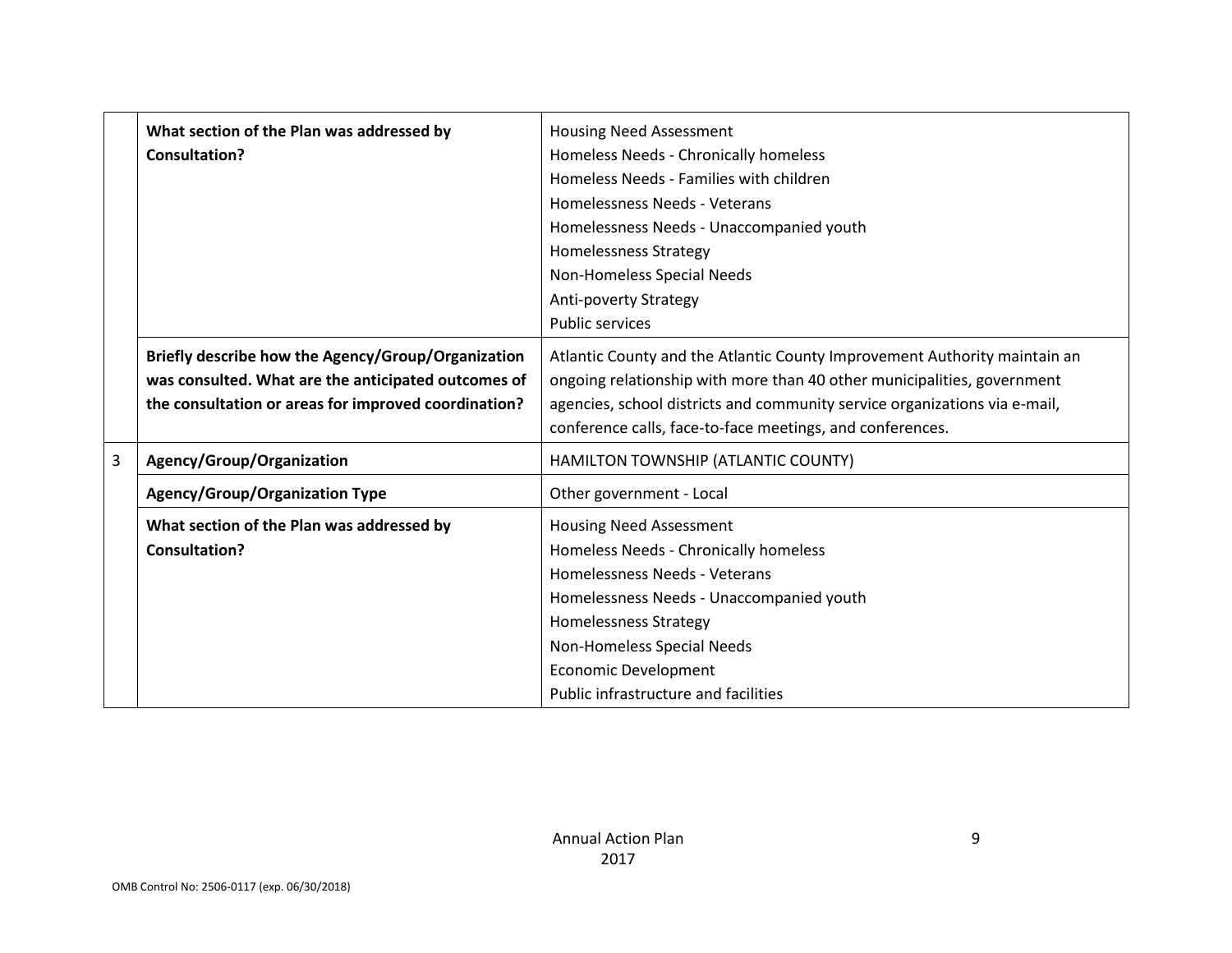|   | Briefly describe how the Agency/Group/Organization<br>was consulted. What are the anticipated outcomes of<br>the consultation or areas for improved coordination? | Submitted an application for CDBG funding, which provides insight into the<br>municipality's needs. Additionally, Atlantic County and the Atlantic County<br>Improvement Authority maintain an ongoing relationship with more than 40<br>other municipalities, government agencies, school districts and community<br>service organizations via e-mail, conference calls, face-to-face meetings, and<br>conferences. The ACIA annually holds a kick-off meeting to discuss municipal<br>needs and CDBG funding. All Urban County municipalities are invited to the<br>meeting. |
|---|-------------------------------------------------------------------------------------------------------------------------------------------------------------------|--------------------------------------------------------------------------------------------------------------------------------------------------------------------------------------------------------------------------------------------------------------------------------------------------------------------------------------------------------------------------------------------------------------------------------------------------------------------------------------------------------------------------------------------------------------------------------|
| 4 | Agency/Group/Organization                                                                                                                                         | <b>Pleasantville Housing Authority</b>                                                                                                                                                                                                                                                                                                                                                                                                                                                                                                                                         |
|   | <b>Agency/Group/Organization Type</b>                                                                                                                             | <b>PHA</b>                                                                                                                                                                                                                                                                                                                                                                                                                                                                                                                                                                     |
|   | What section of the Plan was addressed by<br><b>Consultation?</b>                                                                                                 | <b>Public Housing Needs</b>                                                                                                                                                                                                                                                                                                                                                                                                                                                                                                                                                    |
|   | Briefly describe how the Agency/Group/Organization<br>was consulted. What are the anticipated outcomes of<br>the consultation or areas for improved coordination? | Atlantic County and the Atlantic County Improvement Authority maintain an<br>ongoing relationship with more than 40 other municipalities, government<br>agencies, school districts and community service organizations via e-mail,<br>conference calls, face-to-face meetings, and conferences.                                                                                                                                                                                                                                                                                |
| 5 | Agency/Group/Organization                                                                                                                                         | ABSECON                                                                                                                                                                                                                                                                                                                                                                                                                                                                                                                                                                        |
|   | <b>Agency/Group/Organization Type</b>                                                                                                                             | Other government - Local                                                                                                                                                                                                                                                                                                                                                                                                                                                                                                                                                       |
|   | What section of the Plan was addressed by<br><b>Consultation?</b>                                                                                                 | Public services, infrastructure & facilities                                                                                                                                                                                                                                                                                                                                                                                                                                                                                                                                   |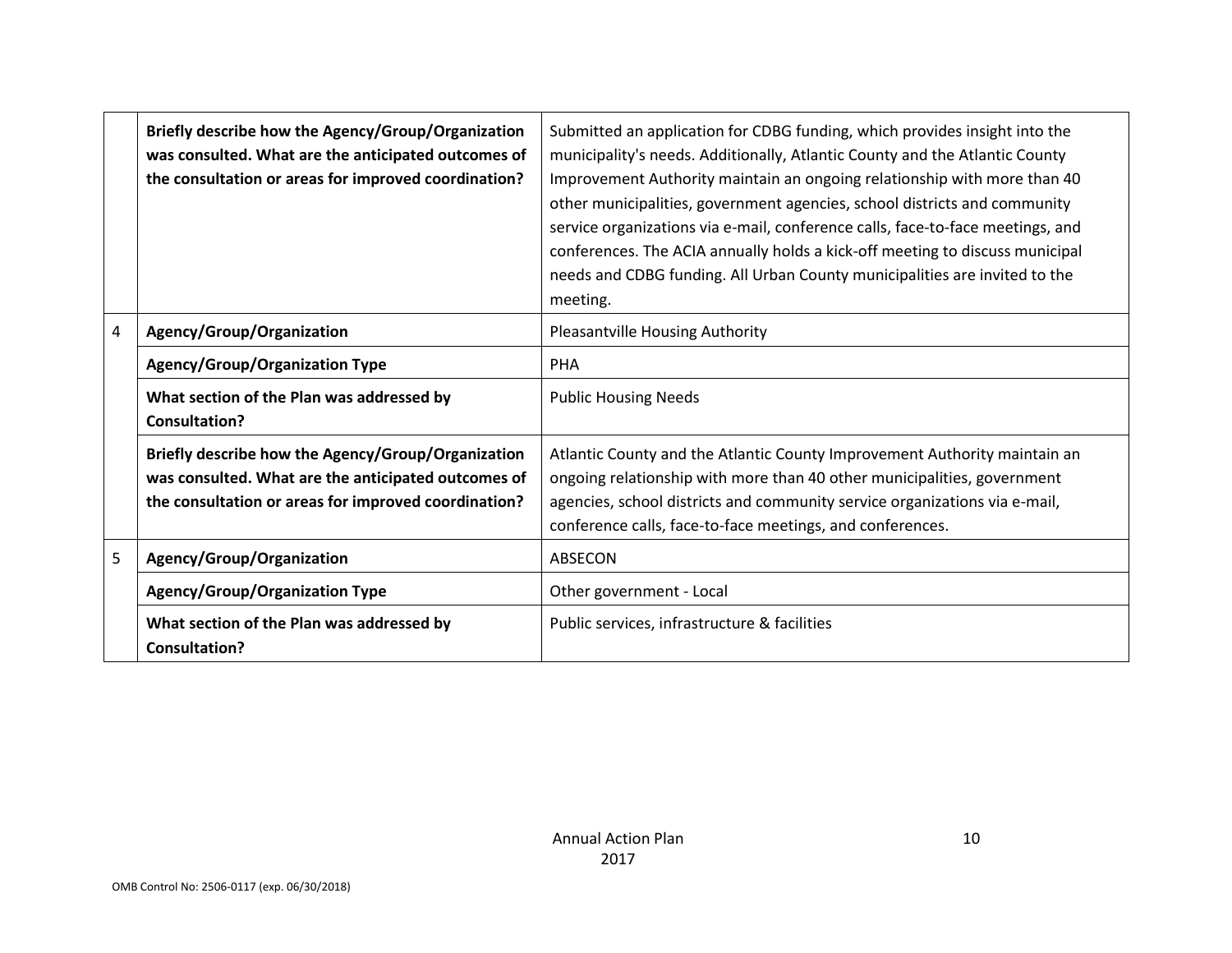|   | Briefly describe how the Agency/Group/Organization<br>was consulted. What are the anticipated outcomes of<br>the consultation or areas for improved coordination? | Submitted an application for CDBG funding, which provides insight into the<br>municipality's needs. Additionally, Atlantic County and the Atlantic County<br>Improvement Authority maintain an ongoing relationship with more than 40<br>other municipalities, government agencies, school districts and community<br>service organizations via e-mail, conference calls, face-to-face meetings, and<br>conferences. The ACIA annually holds a kick-off meeting to discuss municipal<br>needs and CDBG funding. All Urban County municipalities are invited to the<br>meeting. |
|---|-------------------------------------------------------------------------------------------------------------------------------------------------------------------|--------------------------------------------------------------------------------------------------------------------------------------------------------------------------------------------------------------------------------------------------------------------------------------------------------------------------------------------------------------------------------------------------------------------------------------------------------------------------------------------------------------------------------------------------------------------------------|
| 6 | Agency/Group/Organization                                                                                                                                         | City of Brigantine                                                                                                                                                                                                                                                                                                                                                                                                                                                                                                                                                             |
|   | <b>Agency/Group/Organization Type</b>                                                                                                                             | Other government - Local                                                                                                                                                                                                                                                                                                                                                                                                                                                                                                                                                       |
|   | What section of the Plan was addressed by<br><b>Consultation?</b>                                                                                                 | Public infrastructure                                                                                                                                                                                                                                                                                                                                                                                                                                                                                                                                                          |
|   | Briefly describe how the Agency/Group/Organization<br>was consulted. What are the anticipated outcomes of<br>the consultation or areas for improved coordination? | Submitted an application for CDBG funding, which provides insight into the<br>municipality's needs. Additionally, Atlantic County and the Atlantic County<br>Improvement Authority maintain an ongoing relationship with more than 40<br>other municipalities, government agencies, school districts and community<br>service organizations via e-mail, conference calls, face-to-face meetings, and<br>conferences. The ACIA annually holds a kick-off meeting to discuss municipal<br>needs and CDBG funding. All Urban County municipalities are invited to the<br>meeting. |
| 7 | Agency/Group/Organization                                                                                                                                         | <b>BUENA VISTA TOWNSHIP</b>                                                                                                                                                                                                                                                                                                                                                                                                                                                                                                                                                    |
|   | <b>Agency/Group/Organization Type</b>                                                                                                                             | Other government - Local                                                                                                                                                                                                                                                                                                                                                                                                                                                                                                                                                       |
|   | What section of the Plan was addressed by<br><b>Consultation?</b>                                                                                                 | <b>Public facilities</b>                                                                                                                                                                                                                                                                                                                                                                                                                                                                                                                                                       |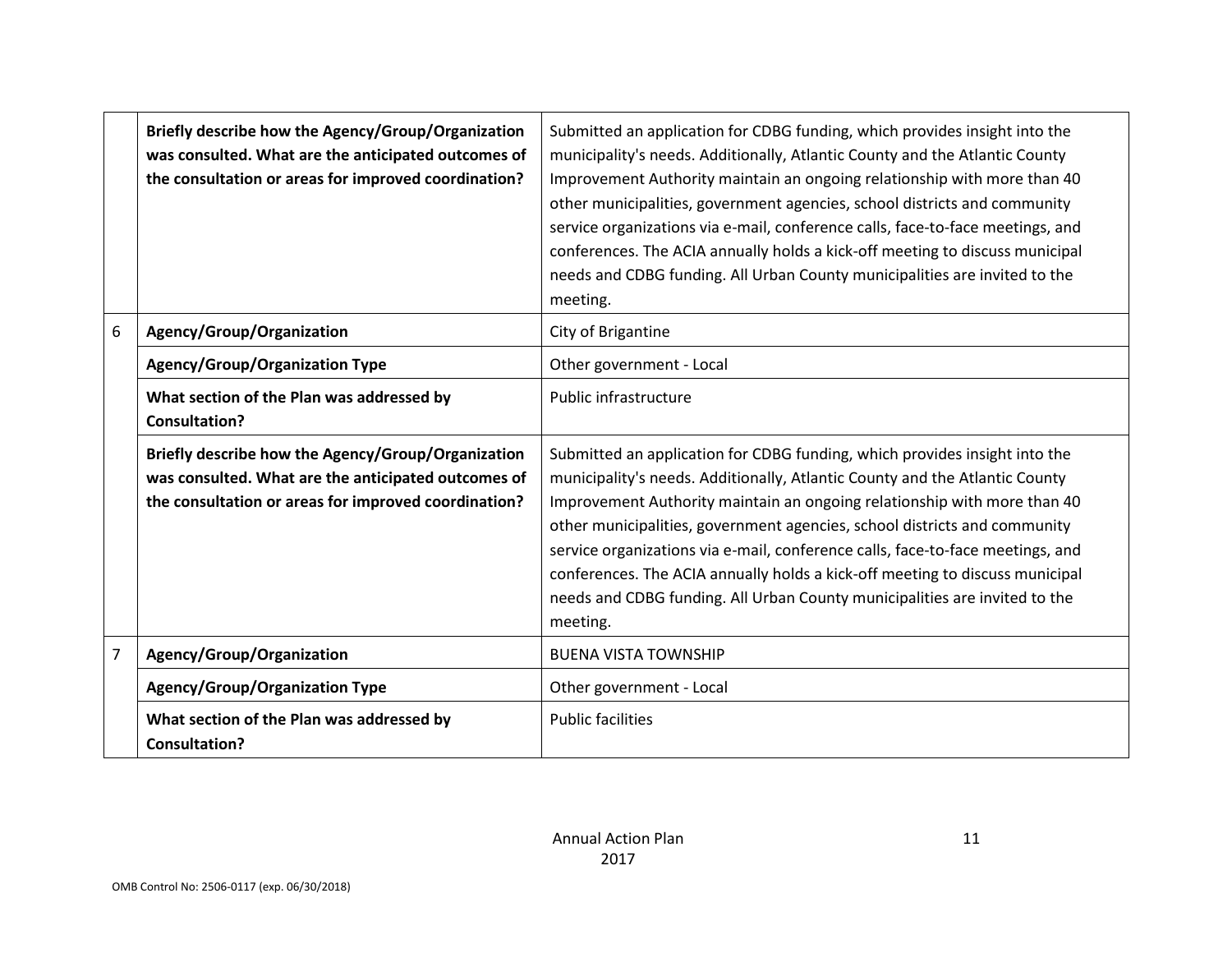|   | Briefly describe how the Agency/Group/Organization<br>was consulted. What are the anticipated outcomes of<br>the consultation or areas for improved coordination? | Submitted an application for CDBG funding, which provides insight into the<br>municipality's needs. Additionally, Atlantic County and the Atlantic County<br>Improvement Authority maintain an ongoing relationship with more than 40<br>other municipalities, government agencies, school districts and community<br>service organizations via e-mail, conference calls, face-to-face meetings, and<br>conferences. The ACIA annually holds a kick-off meeting to discuss municipal<br>needs and CDBG funding. All Urban County municipalities are invited to the<br>meeting. |
|---|-------------------------------------------------------------------------------------------------------------------------------------------------------------------|--------------------------------------------------------------------------------------------------------------------------------------------------------------------------------------------------------------------------------------------------------------------------------------------------------------------------------------------------------------------------------------------------------------------------------------------------------------------------------------------------------------------------------------------------------------------------------|
| 8 | Agency/Group/Organization                                                                                                                                         | <b>BUENA</b>                                                                                                                                                                                                                                                                                                                                                                                                                                                                                                                                                                   |
|   | <b>Agency/Group/Organization Type</b>                                                                                                                             | Other government - Local                                                                                                                                                                                                                                                                                                                                                                                                                                                                                                                                                       |
|   | What section of the Plan was addressed by<br><b>Consultation?</b>                                                                                                 | Public facilities & infrastructure                                                                                                                                                                                                                                                                                                                                                                                                                                                                                                                                             |
|   | Briefly describe how the Agency/Group/Organization<br>was consulted. What are the anticipated outcomes of<br>the consultation or areas for improved coordination? | Submitted an application for CDBG funding, which provides insight into the<br>municipality's needs. Additionally, Atlantic County and the Atlantic County<br>Improvement Authority maintain an ongoing relationship with more than 40<br>other municipalities, government agencies, school districts and community<br>service organizations via e-mail, conference calls, face-to-face meetings, and<br>conferences. The ACIA annually holds a kick-off meeting to discuss municipal<br>needs and CDBG funding. All Urban County municipalities are invited to the<br>meeting. |
| 9 | Agency/Group/Organization                                                                                                                                         | City of Corbin City                                                                                                                                                                                                                                                                                                                                                                                                                                                                                                                                                            |
|   | <b>Agency/Group/Organization Type</b>                                                                                                                             | Other government - Local                                                                                                                                                                                                                                                                                                                                                                                                                                                                                                                                                       |
|   | What section of the Plan was addressed by<br><b>Consultation?</b>                                                                                                 | Slum/blight elimination                                                                                                                                                                                                                                                                                                                                                                                                                                                                                                                                                        |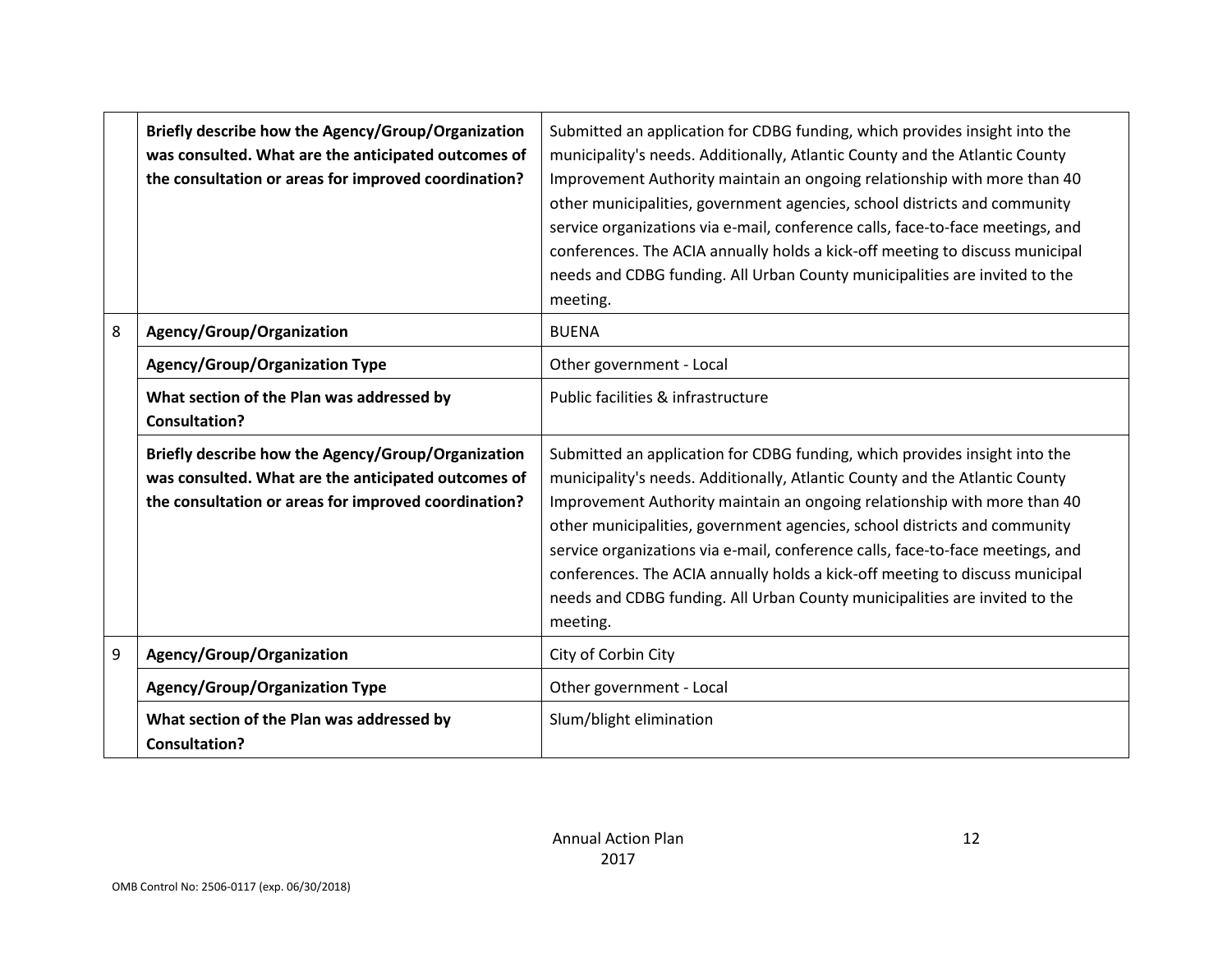|    | Briefly describe how the Agency/Group/Organization<br>was consulted. What are the anticipated outcomes of<br>the consultation or areas for improved coordination? | Submitted an application for CDBG funding, which provides insight into the<br>municipality's needs. Additionally, Atlantic County and the Atlantic County<br>Improvement Authority maintain an ongoing relationship with more than 40<br>other municipalities, government agencies, school districts and community<br>service organizations via e-mail, conference calls, face-to-face meetings, and<br>conferences. The ACIA annually holds a kick-off meeting to discuss municipal<br>needs and CDBG funding. All Urban County municipalities are invited to the<br>meeting. |
|----|-------------------------------------------------------------------------------------------------------------------------------------------------------------------|--------------------------------------------------------------------------------------------------------------------------------------------------------------------------------------------------------------------------------------------------------------------------------------------------------------------------------------------------------------------------------------------------------------------------------------------------------------------------------------------------------------------------------------------------------------------------------|
| 10 | Agency/Group/Organization                                                                                                                                         | <b>HAMMONTON</b>                                                                                                                                                                                                                                                                                                                                                                                                                                                                                                                                                               |
|    | <b>Agency/Group/Organization Type</b>                                                                                                                             | Other government - Local                                                                                                                                                                                                                                                                                                                                                                                                                                                                                                                                                       |
|    | What section of the Plan was addressed by<br><b>Consultation?</b>                                                                                                 | Public facilities & infrsastructure                                                                                                                                                                                                                                                                                                                                                                                                                                                                                                                                            |
|    | Briefly describe how the Agency/Group/Organization<br>was consulted. What are the anticipated outcomes of<br>the consultation or areas for improved coordination? | Submitted an application for CDBG funding, which provides insight into the<br>municipality's needs. Additionally, Atlantic County and the Atlantic County<br>Improvement Authority maintain an ongoing relationship with more than 40<br>other municipalities, government agencies, school districts and community<br>service organizations via e-mail, conference calls, face-to-face meetings, and<br>conferences. The ACIA annually holds a kick-off meeting to discuss municipal<br>needs and CDBG funding. All Urban County municipalities are invited to the<br>meeting. |
| 11 | Agency/Group/Organization                                                                                                                                         | <b>EGG HARBOR TOWNSHIP</b>                                                                                                                                                                                                                                                                                                                                                                                                                                                                                                                                                     |
|    | <b>Agency/Group/Organization Type</b>                                                                                                                             | Other government - Local                                                                                                                                                                                                                                                                                                                                                                                                                                                                                                                                                       |
|    | What section of the Plan was addressed by<br><b>Consultation?</b>                                                                                                 | <b>Public Infrastructure</b>                                                                                                                                                                                                                                                                                                                                                                                                                                                                                                                                                   |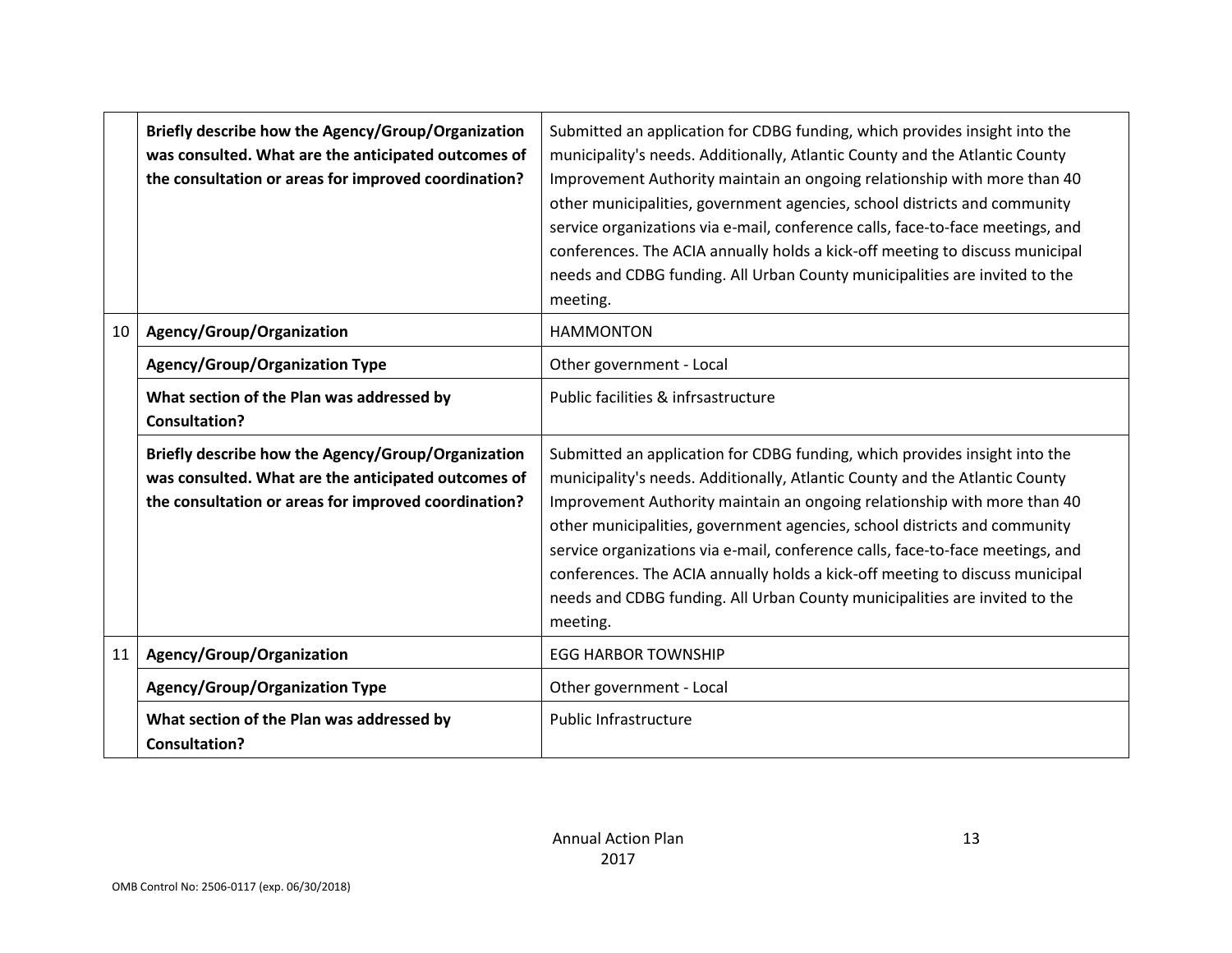|    | Briefly describe how the Agency/Group/Organization<br>was consulted. What are the anticipated outcomes of<br>the consultation or areas for improved coordination? | Submitted an application for CDBG funding, which provides insight into the<br>municipality's needs. Additionally, Atlantic County and the Atlantic County<br>Improvement Authority maintain an ongoing relationship with more than 40<br>other municipalities, government agencies, school districts and community<br>service organizations via e-mail, conference calls, face-to-face meetings, and<br>conferences. The ACIA annually holds a kick-off meeting to discuss municipal<br>needs and CDBG funding. All Urban County municipalities are invited to the<br>meeting. |
|----|-------------------------------------------------------------------------------------------------------------------------------------------------------------------|--------------------------------------------------------------------------------------------------------------------------------------------------------------------------------------------------------------------------------------------------------------------------------------------------------------------------------------------------------------------------------------------------------------------------------------------------------------------------------------------------------------------------------------------------------------------------------|
| 12 | Agency/Group/Organization                                                                                                                                         | <b>ESTELL MANOR</b>                                                                                                                                                                                                                                                                                                                                                                                                                                                                                                                                                            |
|    | <b>Agency/Group/Organization Type</b>                                                                                                                             | Other government - Local                                                                                                                                                                                                                                                                                                                                                                                                                                                                                                                                                       |
|    | What section of the Plan was addressed by<br><b>Consultation?</b>                                                                                                 | Non-Homeless Special Needs<br><b>Public facilities</b>                                                                                                                                                                                                                                                                                                                                                                                                                                                                                                                         |
|    | Briefly describe how the Agency/Group/Organization<br>was consulted. What are the anticipated outcomes of<br>the consultation or areas for improved coordination? | Submitted an application for CDBG funding, which provides insight into the<br>municipality's needs. Additionally, Atlantic County and the Atlantic County<br>Improvement Authority maintain an ongoing relationship with more than 40<br>other municipalities, government agencies, school districts and community<br>service organizations via e-mail, conference calls, face-to-face meetings, and<br>conferences. The ACIA annually holds a kick-off meeting to discuss municipal<br>needs and CDBG funding. All Urban County municipalities are invited to the<br>meeting. |
| 13 | Agency/Group/Organization                                                                                                                                         | <b>FOLSOM</b>                                                                                                                                                                                                                                                                                                                                                                                                                                                                                                                                                                  |
|    | <b>Agency/Group/Organization Type</b>                                                                                                                             | Other government - Local                                                                                                                                                                                                                                                                                                                                                                                                                                                                                                                                                       |
|    | What section of the Plan was addressed by<br><b>Consultation?</b>                                                                                                 | Non-Homeless Special Needs<br><b>Public facilities</b>                                                                                                                                                                                                                                                                                                                                                                                                                                                                                                                         |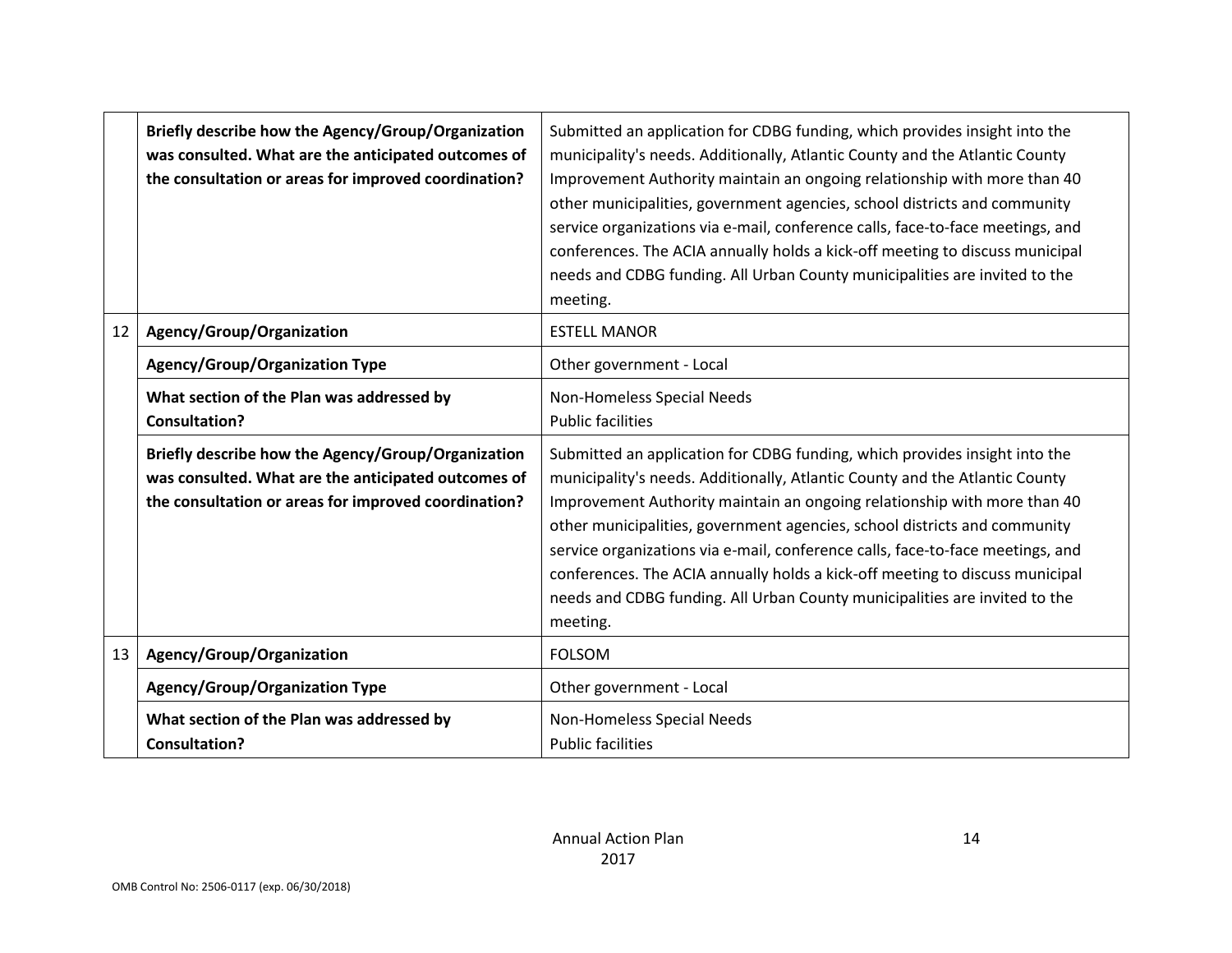|    | Briefly describe how the Agency/Group/Organization<br>was consulted. What are the anticipated outcomes of<br>the consultation or areas for improved coordination? | Submitted an application for CDBG funding, which provides insight into the<br>municipality's needs. Additionally, Atlantic County and the Atlantic County<br>Improvement Authority maintain an ongoing relationship with more than 40<br>other municipalities, government agencies, school districts and community<br>service organizations via e-mail, conference calls, face-to-face meetings, and<br>conferences. The ACIA annually holds a kick-off meeting to discuss municipal<br>needs and CDBG funding. All Urban County municipalities are invited to the<br>meeting. |
|----|-------------------------------------------------------------------------------------------------------------------------------------------------------------------|--------------------------------------------------------------------------------------------------------------------------------------------------------------------------------------------------------------------------------------------------------------------------------------------------------------------------------------------------------------------------------------------------------------------------------------------------------------------------------------------------------------------------------------------------------------------------------|
| 14 | Agency/Group/Organization                                                                                                                                         | <b>GALLOWAY TOWNSHIP</b>                                                                                                                                                                                                                                                                                                                                                                                                                                                                                                                                                       |
|    | <b>Agency/Group/Organization Type</b>                                                                                                                             | Other government - Local                                                                                                                                                                                                                                                                                                                                                                                                                                                                                                                                                       |
|    | What section of the Plan was addressed by<br><b>Consultation?</b>                                                                                                 | Non-Homeless Special Needs<br><b>Public facilities</b>                                                                                                                                                                                                                                                                                                                                                                                                                                                                                                                         |
|    | Briefly describe how the Agency/Group/Organization<br>was consulted. What are the anticipated outcomes of<br>the consultation or areas for improved coordination? | Submitted an application for CDBG funding, which provides insight into the<br>municipality's needs. Additionally, Atlantic County and the Atlantic County<br>Improvement Authority maintain an ongoing relationship with more than 40<br>other municipalities, government agencies, school districts and community<br>service organizations via e-mail, conference calls, face-to-face meetings, and<br>conferences. The ACIA annually holds a kick-off meeting to discuss municipal<br>needs and CDBG funding. All Urban County municipalities are invited to the<br>meeting. |
| 15 | Agency/Group/Organization                                                                                                                                         | City of Linwood                                                                                                                                                                                                                                                                                                                                                                                                                                                                                                                                                                |
|    | <b>Agency/Group/Organization Type</b>                                                                                                                             | Other government - Local                                                                                                                                                                                                                                                                                                                                                                                                                                                                                                                                                       |
|    | What section of the Plan was addressed by<br><b>Consultation?</b>                                                                                                 | Non-Homeless Special Needs                                                                                                                                                                                                                                                                                                                                                                                                                                                                                                                                                     |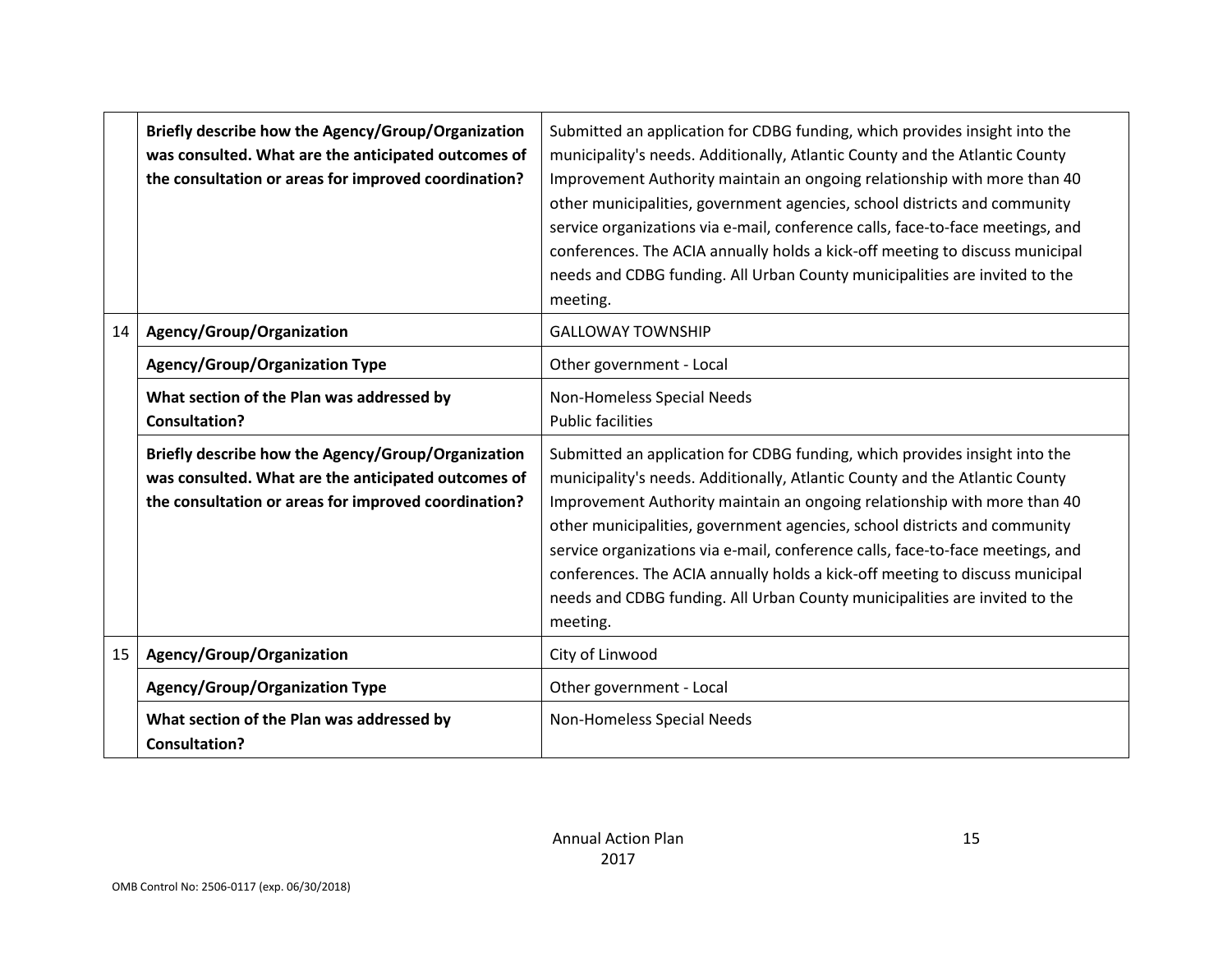|    | Briefly describe how the Agency/Group/Organization<br>was consulted. What are the anticipated outcomes of<br>the consultation or areas for improved coordination? | Submitted an application for CDBG funding, which provides insight into the<br>municipality's needs. Additionally, Atlantic County and the Atlantic County<br>Improvement Authority maintain an ongoing relationship with more than 40<br>other municipalities, government agencies, school districts and community<br>service organizations via e-mail, conference calls, face-to-face meetings, and<br>conferences. The ACIA annually holds a kick-off meeting to discuss municipal<br>needs and CDBG funding. All Urban County municipalities are invited to the<br>meeting. |
|----|-------------------------------------------------------------------------------------------------------------------------------------------------------------------|--------------------------------------------------------------------------------------------------------------------------------------------------------------------------------------------------------------------------------------------------------------------------------------------------------------------------------------------------------------------------------------------------------------------------------------------------------------------------------------------------------------------------------------------------------------------------------|
| 16 | Agency/Group/Organization                                                                                                                                         | Borough of Longport                                                                                                                                                                                                                                                                                                                                                                                                                                                                                                                                                            |
|    | Agency/Group/Organization Type                                                                                                                                    | Other government - Local                                                                                                                                                                                                                                                                                                                                                                                                                                                                                                                                                       |
|    | What section of the Plan was addressed by<br><b>Consultation?</b>                                                                                                 | Non-Homeless Special Needs<br>Public facilities & infrastructure                                                                                                                                                                                                                                                                                                                                                                                                                                                                                                               |
|    | Briefly describe how the Agency/Group/Organization<br>was consulted. What are the anticipated outcomes of<br>the consultation or areas for improved coordination? | Submitted an application for CDBG funding, which provides insight into the<br>municipality's needs. Additionally, Atlantic County and the Atlantic County<br>Improvement Authority maintain an ongoing relationship with more than 40<br>other municipalities, government agencies, school districts and community<br>service organizations via e-mail, conference calls, face-to-face meetings, and<br>conferences. The ACIA annually holds a kick-off meeting to discuss municipal<br>needs and CDBG funding. All Urban County municipalities are invited to the<br>meeting. |
| 17 | Agency/Group/Organization                                                                                                                                         | Margate City                                                                                                                                                                                                                                                                                                                                                                                                                                                                                                                                                                   |
|    | <b>Agency/Group/Organization Type</b>                                                                                                                             | Other government - Local                                                                                                                                                                                                                                                                                                                                                                                                                                                                                                                                                       |
|    | What section of the Plan was addressed by<br><b>Consultation?</b>                                                                                                 | Non-Homeless Special Needs<br>Public facilities & infrastructure                                                                                                                                                                                                                                                                                                                                                                                                                                                                                                               |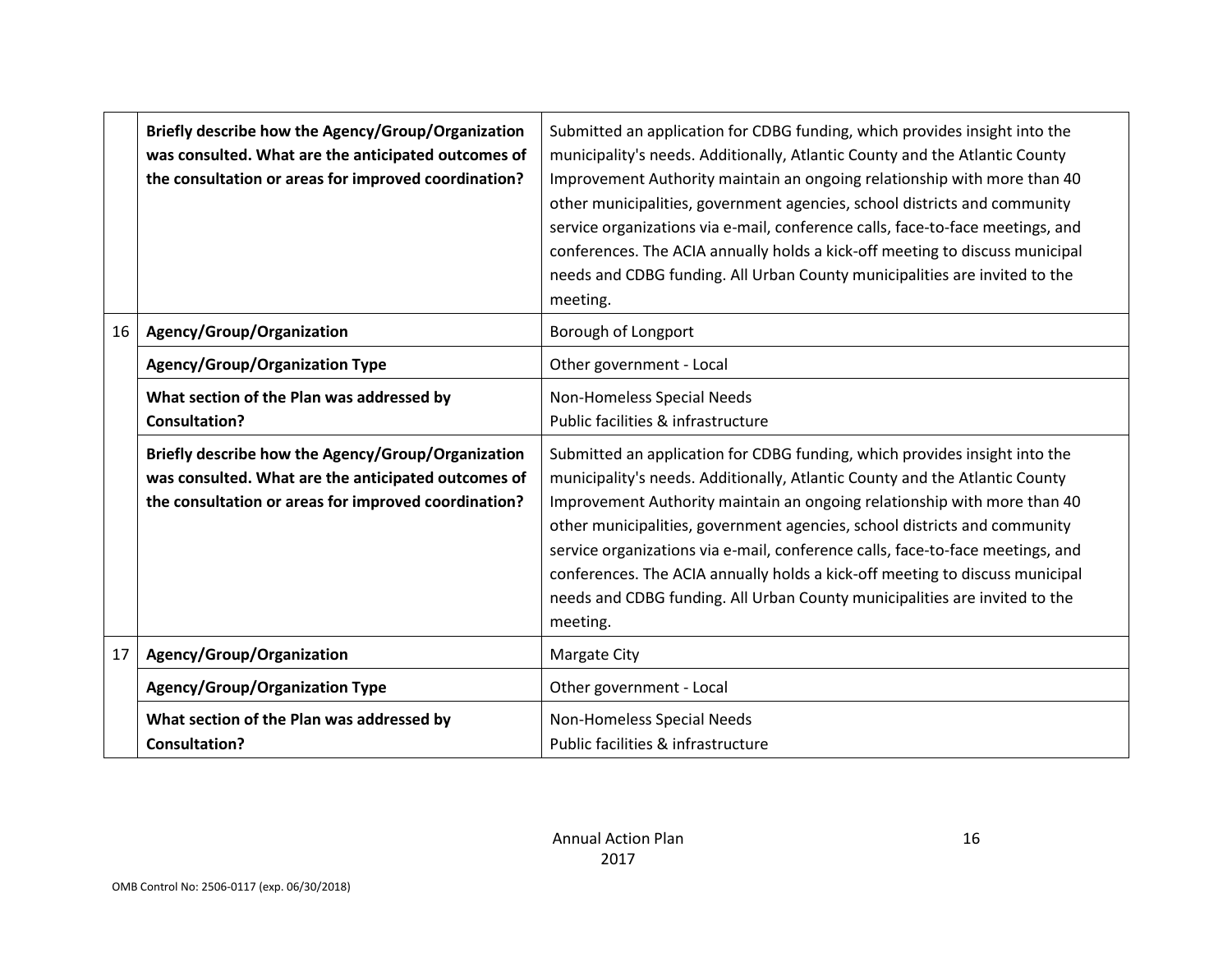|    | Briefly describe how the Agency/Group/Organization<br>was consulted. What are the anticipated outcomes of<br>the consultation or areas for improved coordination? | Submitted an application for CDBG funding, which provides insight into the<br>municipality's needs. Additionally, Atlantic County and the Atlantic County<br>Improvement Authority maintain an ongoing relationship with more than 40<br>other municipalities, government agencies, school districts and community<br>service organizations via e-mail, conference calls, face-to-face meetings, and<br>conferences. The ACIA annually holds a kick-off meeting to discuss municipal<br>needs and CDBG funding. All Urban County municipalities are invited to the<br>meeting. |
|----|-------------------------------------------------------------------------------------------------------------------------------------------------------------------|--------------------------------------------------------------------------------------------------------------------------------------------------------------------------------------------------------------------------------------------------------------------------------------------------------------------------------------------------------------------------------------------------------------------------------------------------------------------------------------------------------------------------------------------------------------------------------|
| 18 | Agency/Group/Organization                                                                                                                                         | <b>MULLICA TOWNSHIP</b>                                                                                                                                                                                                                                                                                                                                                                                                                                                                                                                                                        |
|    | <b>Agency/Group/Organization Type</b>                                                                                                                             | Other government - Local                                                                                                                                                                                                                                                                                                                                                                                                                                                                                                                                                       |
|    | What section of the Plan was addressed by<br><b>Consultation?</b>                                                                                                 | <b>Housing Need Assessment</b>                                                                                                                                                                                                                                                                                                                                                                                                                                                                                                                                                 |
|    | Briefly describe how the Agency/Group/Organization<br>was consulted. What are the anticipated outcomes of<br>the consultation or areas for improved coordination? | Submitted an application for CDBG funding, which provides insight into the<br>municipality's needs. Additionally, Atlantic County and the Atlantic County<br>Improvement Authority maintain an ongoing relationship with more than 40<br>other municipalities, government agencies, school districts and community<br>service organizations via e-mail, conference calls, face-to-face meetings, and<br>conferences. The ACIA annually holds a kick-off meeting to discuss municipal<br>needs and CDBG funding. All Urban County municipalities are invited to the<br>meeting. |
| 19 | Agency/Group/Organization                                                                                                                                         | <b>NORTHFIELD</b>                                                                                                                                                                                                                                                                                                                                                                                                                                                                                                                                                              |
|    | <b>Agency/Group/Organization Type</b>                                                                                                                             | Other government - Local                                                                                                                                                                                                                                                                                                                                                                                                                                                                                                                                                       |
|    | What section of the Plan was addressed by<br><b>Consultation?</b>                                                                                                 | Non-Homeless Special Needs<br>Public infrastructure                                                                                                                                                                                                                                                                                                                                                                                                                                                                                                                            |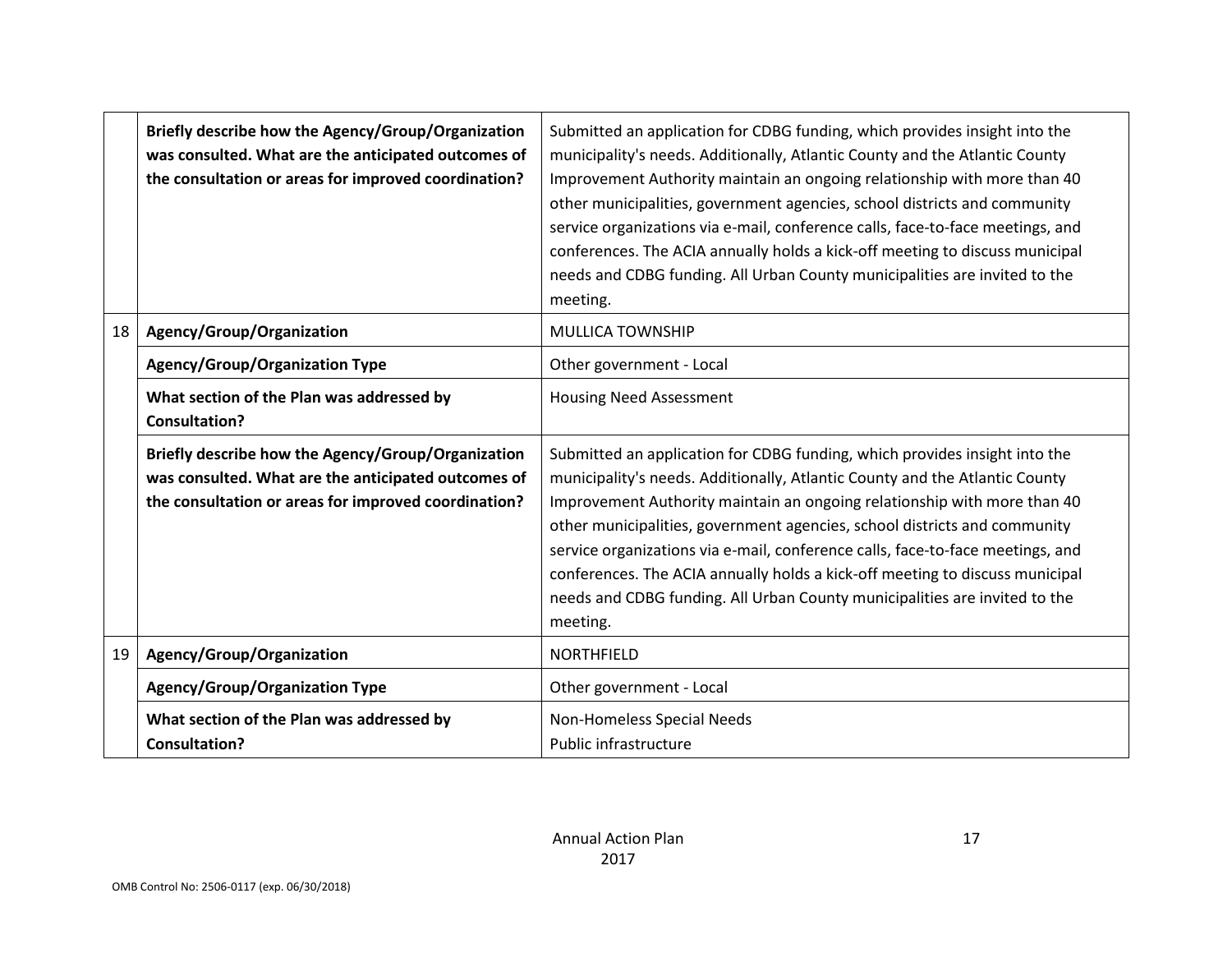|    | Briefly describe how the Agency/Group/Organization<br>was consulted. What are the anticipated outcomes of<br>the consultation or areas for improved coordination? | Submitted an application for CDBG funding, which provides insight into the<br>municipality's needs. Additionally, Atlantic County and the Atlantic County<br>Improvement Authority maintain an ongoing relationship with more than 40<br>other municipalities, government agencies, school districts and community<br>service organizations via e-mail, conference calls, face-to-face meetings, and<br>conferences. The ACIA annually holds a kick-off meeting to discuss municipal<br>needs and CDBG funding. All Urban County municipalities are invited to the<br>meeting. |
|----|-------------------------------------------------------------------------------------------------------------------------------------------------------------------|--------------------------------------------------------------------------------------------------------------------------------------------------------------------------------------------------------------------------------------------------------------------------------------------------------------------------------------------------------------------------------------------------------------------------------------------------------------------------------------------------------------------------------------------------------------------------------|
| 20 | Agency/Group/Organization                                                                                                                                         | PLEASANTVILLE                                                                                                                                                                                                                                                                                                                                                                                                                                                                                                                                                                  |
|    | <b>Agency/Group/Organization Type</b>                                                                                                                             | Other government - Local                                                                                                                                                                                                                                                                                                                                                                                                                                                                                                                                                       |
|    | What section of the Plan was addressed by<br><b>Consultation?</b>                                                                                                 | <b>Housing Need Assessment</b><br>Non-Homeless Special Needs<br>Public facilities & infrastructure                                                                                                                                                                                                                                                                                                                                                                                                                                                                             |
|    | Briefly describe how the Agency/Group/Organization<br>was consulted. What are the anticipated outcomes of<br>the consultation or areas for improved coordination? | Submitted an application for CDBG funding, which provides insight into the<br>municipality's needs. Additionally, Atlantic County and the Atlantic County<br>Improvement Authority maintain an ongoing relationship with more than 40<br>other municipalities, government agencies, school districts and community<br>service organizations via e-mail, conference calls, face-to-face meetings, and<br>conferences. The ACIA annually holds a kick-off meeting to discuss municipal<br>needs and CDBG funding. All Urban County municipalities are invited to the<br>meeting. |
| 21 | Agency/Group/Organization                                                                                                                                         | City of Port Republic                                                                                                                                                                                                                                                                                                                                                                                                                                                                                                                                                          |
|    | <b>Agency/Group/Organization Type</b>                                                                                                                             | Other government - Local                                                                                                                                                                                                                                                                                                                                                                                                                                                                                                                                                       |
|    | What section of the Plan was addressed by<br><b>Consultation?</b>                                                                                                 | Non-Homeless Special Needs<br>Public facilities & infrastructure                                                                                                                                                                                                                                                                                                                                                                                                                                                                                                               |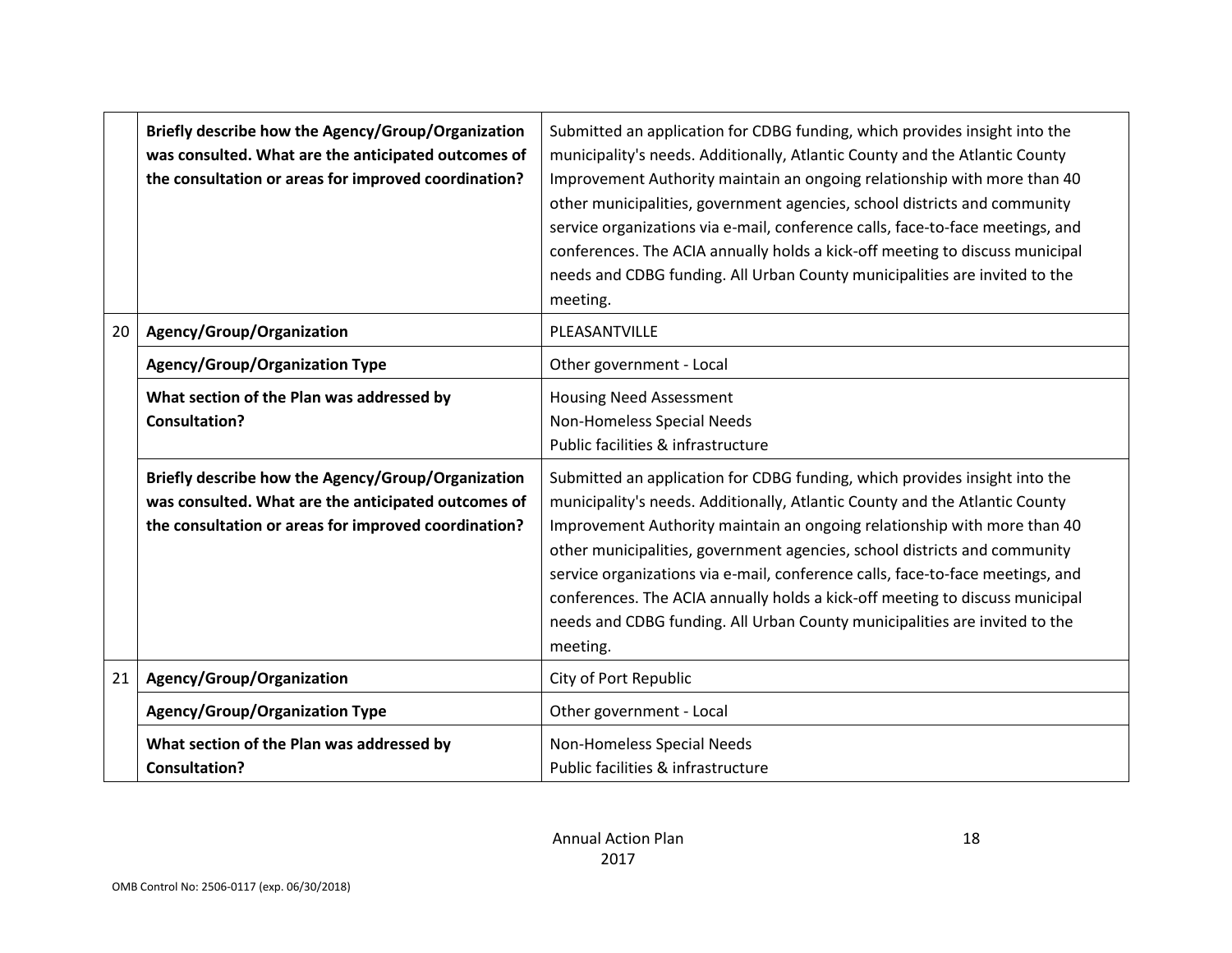|    | Briefly describe how the Agency/Group/Organization<br>was consulted. What are the anticipated outcomes of<br>the consultation or areas for improved coordination? | Submitted an application for CDBG funding, which provides insight into the<br>municipality's needs. Additionally, Atlantic County and the Atlantic County<br>Improvement Authority maintain an ongoing relationship with more than 40<br>other municipalities, government agencies, school districts and community<br>service organizations via e-mail, conference calls, face-to-face meetings, and<br>conferences. The ACIA annually holds a kick-off meeting to discuss municipal<br>needs and CDBG funding. All Urban County municipalities are invited to the<br>meeting. |
|----|-------------------------------------------------------------------------------------------------------------------------------------------------------------------|--------------------------------------------------------------------------------------------------------------------------------------------------------------------------------------------------------------------------------------------------------------------------------------------------------------------------------------------------------------------------------------------------------------------------------------------------------------------------------------------------------------------------------------------------------------------------------|
| 22 | Agency/Group/Organization                                                                                                                                         | <b>City of Somers Point</b>                                                                                                                                                                                                                                                                                                                                                                                                                                                                                                                                                    |
|    | <b>Agency/Group/Organization Type</b>                                                                                                                             | Other government - Local                                                                                                                                                                                                                                                                                                                                                                                                                                                                                                                                                       |
|    | What section of the Plan was addressed by<br><b>Consultation?</b>                                                                                                 | Public facilities & infrastructure                                                                                                                                                                                                                                                                                                                                                                                                                                                                                                                                             |
|    | Briefly describe how the Agency/Group/Organization<br>was consulted. What are the anticipated outcomes of<br>the consultation or areas for improved coordination? | Submitted an application for CDBG funding, which provides insight into the<br>municipality's needs. Additionally, Atlantic County and the Atlantic County<br>Improvement Authority maintain an ongoing relationship with more than 40<br>other municipalities, government agencies, school districts and community<br>service organizations via e-mail, conference calls, face-to-face meetings, and<br>conferences. The ACIA annually holds a kick-off meeting to discuss municipal<br>needs and CDBG funding. All Urban County municipalities are invited to the<br>meeting. |
| 23 | Agency/Group/Organization                                                                                                                                         | <b>VENTNOR CITY</b>                                                                                                                                                                                                                                                                                                                                                                                                                                                                                                                                                            |
|    | <b>Agency/Group/Organization Type</b>                                                                                                                             | Other government - Local                                                                                                                                                                                                                                                                                                                                                                                                                                                                                                                                                       |
|    | What section of the Plan was addressed by<br><b>Consultation?</b>                                                                                                 | Public facilities & infrastructure                                                                                                                                                                                                                                                                                                                                                                                                                                                                                                                                             |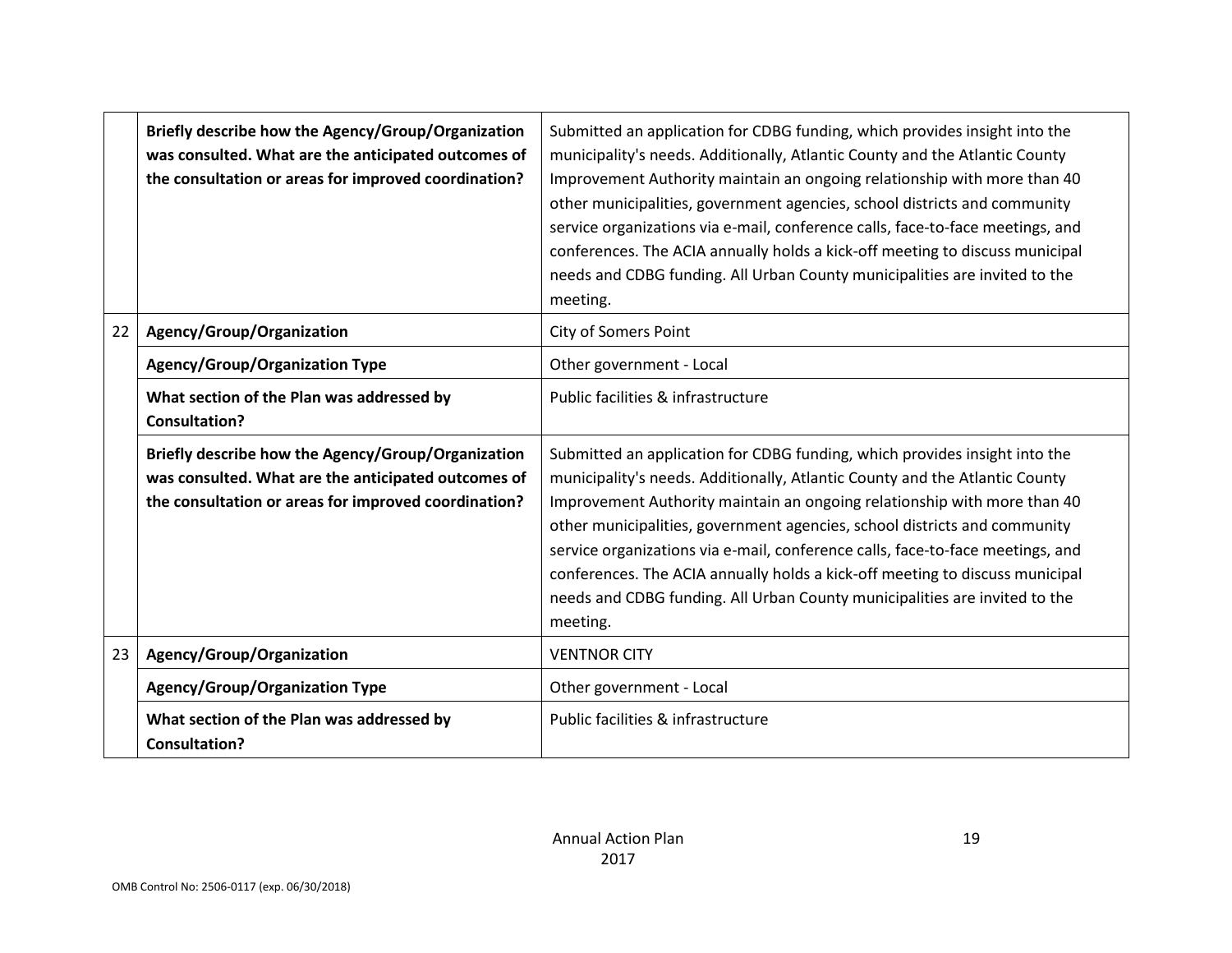|    | Briefly describe how the Agency/Group/Organization<br>was consulted. What are the anticipated outcomes of<br>the consultation or areas for improved coordination? | Submitted an application for CDBG funding, which provides insight into the<br>municipality's needs. Additionally, Atlantic County and the Atlantic County<br>Improvement Authority maintain an ongoing relationship with more than 40<br>other municipalities, government agencies, school districts and community<br>service organizations via e-mail, conference calls, face-to-face meetings, and<br>conferences. The ACIA annually holds a kick-off meeting to discuss municipal<br>needs and CDBG funding. All Urban County municipalities are invited to the<br>meeting. |
|----|-------------------------------------------------------------------------------------------------------------------------------------------------------------------|--------------------------------------------------------------------------------------------------------------------------------------------------------------------------------------------------------------------------------------------------------------------------------------------------------------------------------------------------------------------------------------------------------------------------------------------------------------------------------------------------------------------------------------------------------------------------------|
| 24 | Agency/Group/Organization                                                                                                                                         | <b>WEYMOUTH TOWNSHIP</b>                                                                                                                                                                                                                                                                                                                                                                                                                                                                                                                                                       |
|    | <b>Agency/Group/Organization Type</b>                                                                                                                             | Other government - Local                                                                                                                                                                                                                                                                                                                                                                                                                                                                                                                                                       |
|    | What section of the Plan was addressed by<br><b>Consultation?</b>                                                                                                 | Non-Homeless Special Needs<br>Public facilities & infrastructure                                                                                                                                                                                                                                                                                                                                                                                                                                                                                                               |
|    | Briefly describe how the Agency/Group/Organization<br>was consulted. What are the anticipated outcomes of<br>the consultation or areas for improved coordination? | Submitted an application for CDBG funding, which provides insight into the<br>municipality's needs. Additionally, Atlantic County and the Atlantic County<br>Improvement Authority maintain an ongoing relationship with more than 40<br>other municipalities, government agencies, school districts and community<br>service organizations via e-mail, conference calls, face-to-face meetings, and<br>conferences. The ACIA annually holds a kick-off meeting to discuss municipal<br>needs and CDBG funding. All Urban County municipalities are invited to the<br>meeting. |

#### **Identify any Agency Types not consulted and provide rationale for not consulting**

All appropriate types of agencies were consulted.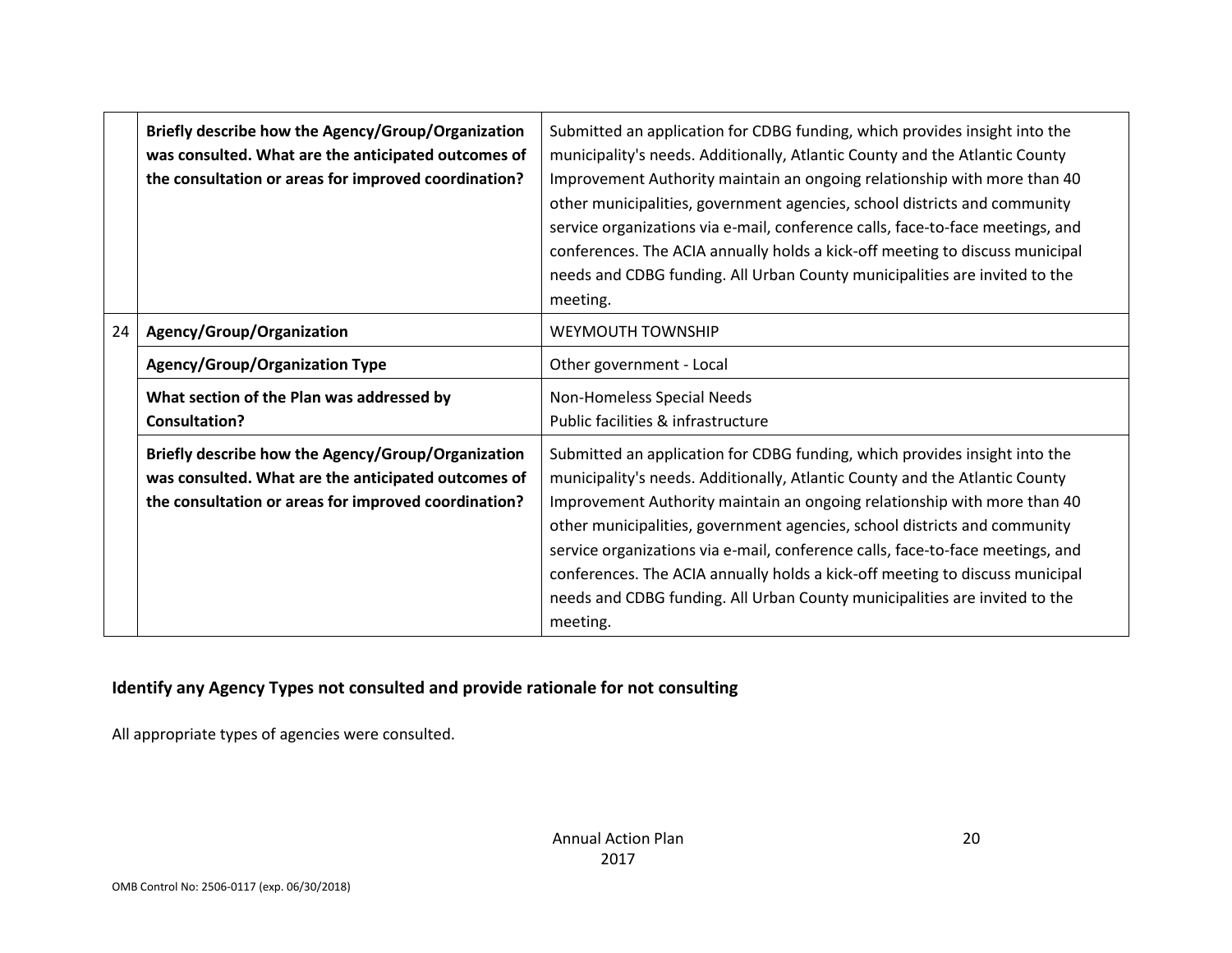#### **Other local/regional/state/federal planning efforts considered when preparing the Plan**

| Name of Plan      | <b>Lead Organization</b> | How do the goals of your Strategic Plan overlap with the goals of each plan?                                   |
|-------------------|--------------------------|----------------------------------------------------------------------------------------------------------------|
|                   |                          | Atlantic County Homeless   Action Plan goals include the prevention of homelessness through rehab programs and |
| Continuum of Care | Consortium               | other means. This supports the CoC goal to reduce homelessness in the County.                                  |
|                   |                          |                                                                                                                |

**Table 3 – Other local / regional / federal planning efforts**

#### **Narrative (optional)**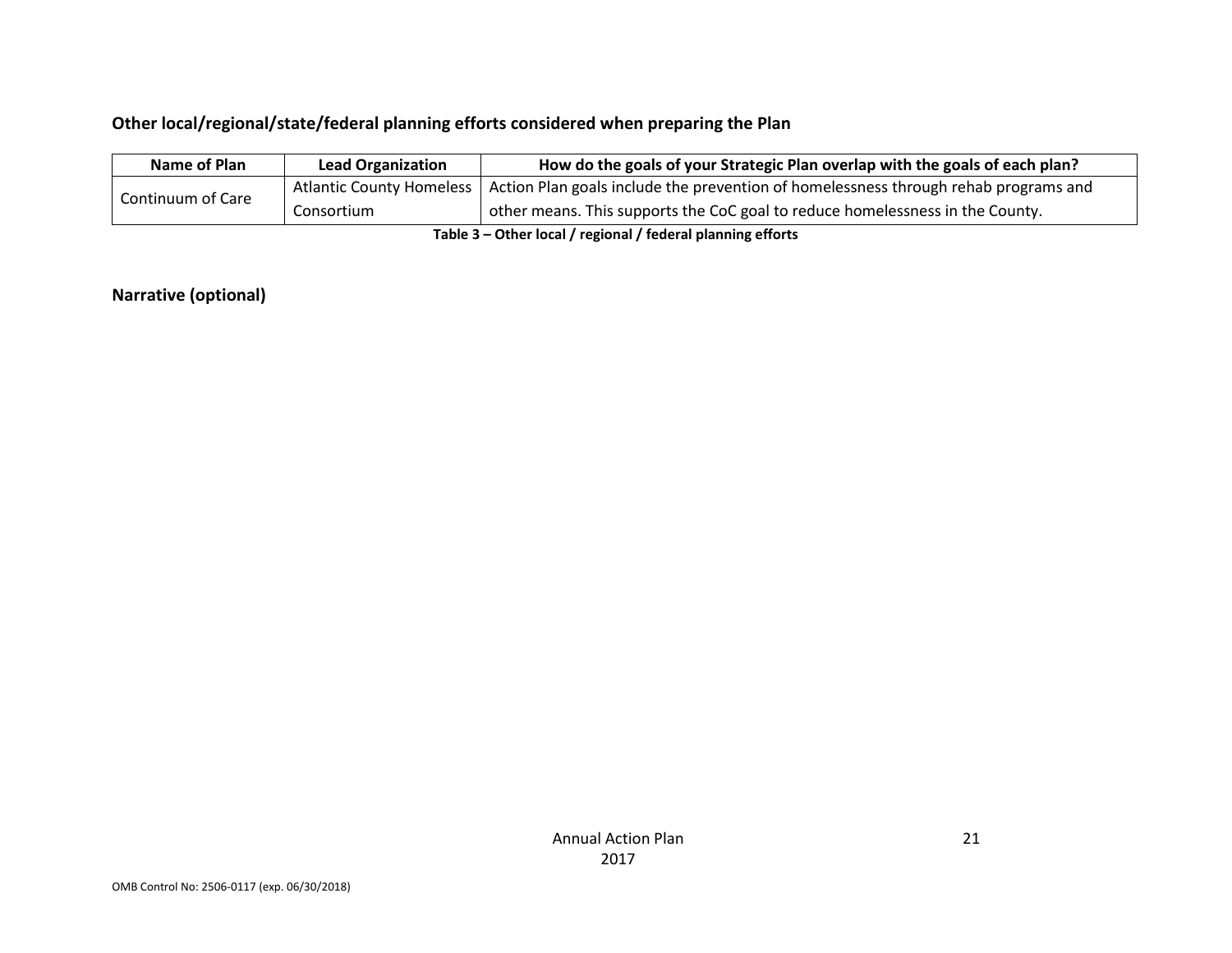### **AP-12 Participation – 91.105, 91.200(c)**

#### **1. Summary of citizen participation process/Efforts made to broaden citizen participation Summarize citizen participation process and how it impacted goal-setting**

Each Urban County municipality was invited to the County's annual Community Development kick-off meeting on March 1, 2017 to discuss the application process, the basics of the CDBG program and eligible activities. The municipalities are charged with knowing their community's needs and applying the parameters of the CDBG program to develop an eligible application. County and consultant assistance is available to facilitate this process.

Additionally, public hearings were held April 28 and July 20 at 3 different County libraries, all totally accessible, to discuss community needs and the draft 2017 Annual Action Plan.

Feedback from the municipalities helped shape goals for the annual plan by providing a sense of infrastructure, facilities, services, etc. needed in each municipality.

#### **Citizen Participation Outreach**

| <b>Sort Order</b> | Mode of Outreach<br><b>Target of Outreach</b> |                                    | Summary of          | Summary of                 | <b>Summary of comments</b> | URL (If     |
|-------------------|-----------------------------------------------|------------------------------------|---------------------|----------------------------|----------------------------|-------------|
|                   |                                               |                                    | response/attendance | comments received          | not accepted               | applicable) |
|                   |                                               |                                    |                     |                            | and reasons                |             |
|                   |                                               | All Urban County<br>municipalities |                     | <b>Questions primarily</b> |                            |             |
|                   | <b>Public Meeting</b>                         |                                    | 16 municipalities   | concerned the              |                            |             |
|                   |                                               |                                    | participated in the | application process        | All comments were          |             |
|                   |                                               |                                    | meeting             | or the eligibility of      | accepted.                  |             |
|                   |                                               |                                    |                     | particular activities.     |                            |             |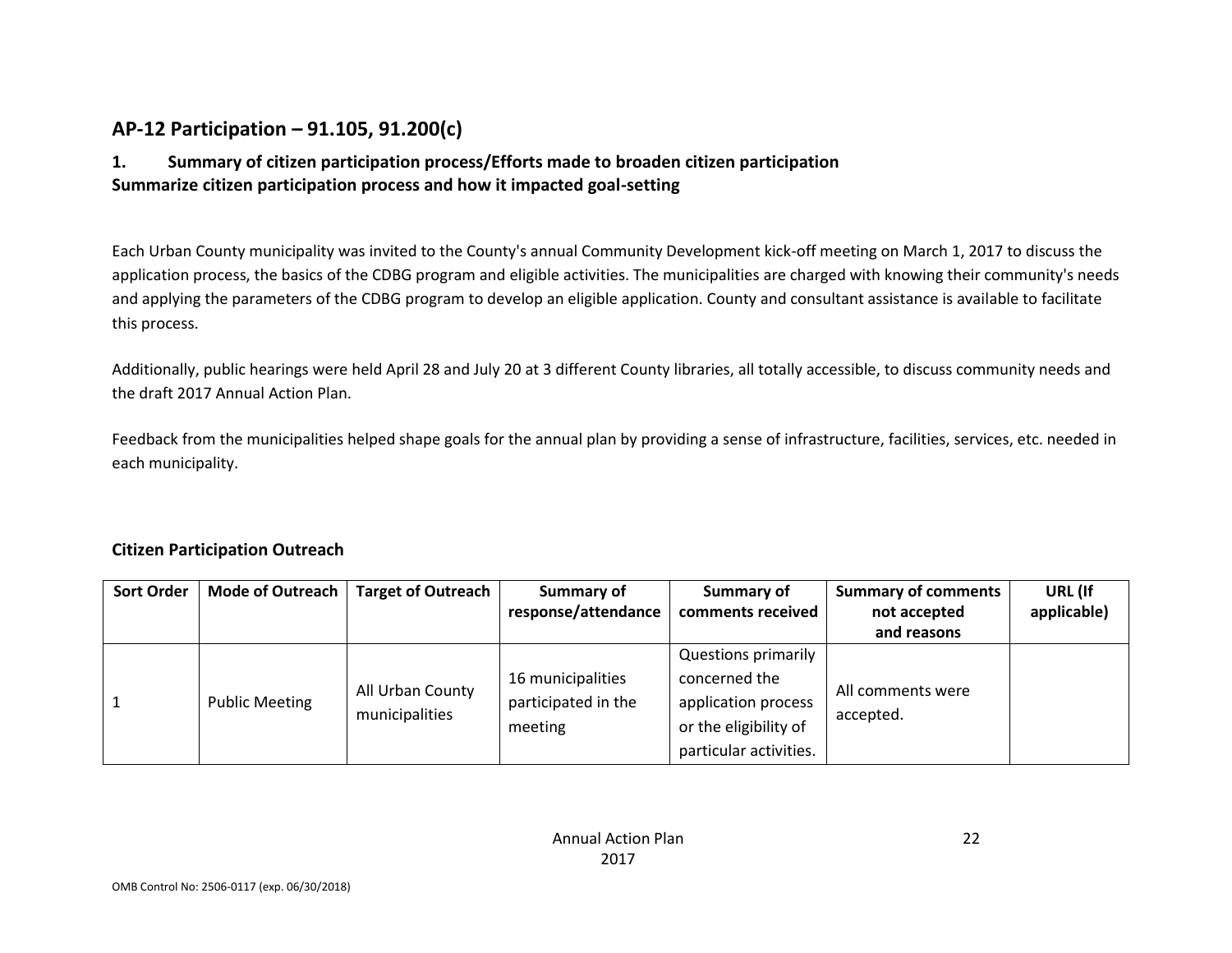| <b>Sort Order</b> | Mode of Outreach      | <b>Target of Outreach</b> | Summary of             | <b>Summary of</b> | <b>Summary of comments</b>    | URL (If     |
|-------------------|-----------------------|---------------------------|------------------------|-------------------|-------------------------------|-------------|
|                   |                       |                           | response/attendance    | comments received | not accepted                  | applicable) |
|                   |                       |                           |                        |                   | and reasons                   |             |
|                   |                       |                           | Held April 28, this    |                   |                               |             |
|                   |                       |                           | was a series of 3      |                   |                               |             |
|                   |                       |                           | meetings at 3          |                   |                               |             |
|                   |                       | Non-                      | different locations in | No comments were  |                               |             |
| $\overline{2}$    | <b>Public Hearing</b> | targeted/broad            | the County to solicit  | received.         | No comments were<br>received. |             |
|                   |                       | community                 | input on community     |                   |                               |             |
|                   |                       |                           | needs. No members      |                   |                               |             |
|                   |                       |                           | of the public          |                   |                               |             |
|                   |                       |                           | attended.              |                   |                               |             |
|                   |                       |                           | Held July 20, this was |                   |                               |             |
|                   |                       |                           | a series of 3 meetings |                   |                               |             |
|                   |                       |                           | at 3 different         |                   |                               |             |
|                   |                       | Non-                      | locations in the       | No comments were  | No comments were              |             |
| 3                 | <b>Public Hearing</b> | targeted/broad            | County to solicit      |                   |                               |             |
|                   |                       | community                 | input on the draft     | received.         | received.                     |             |
|                   |                       |                           | Action Plan. No        |                   |                               |             |
|                   |                       |                           | members of the         |                   |                               |             |
|                   |                       |                           | public attended.       |                   |                               |             |

**Table 4 – Citizen Participation Outreach**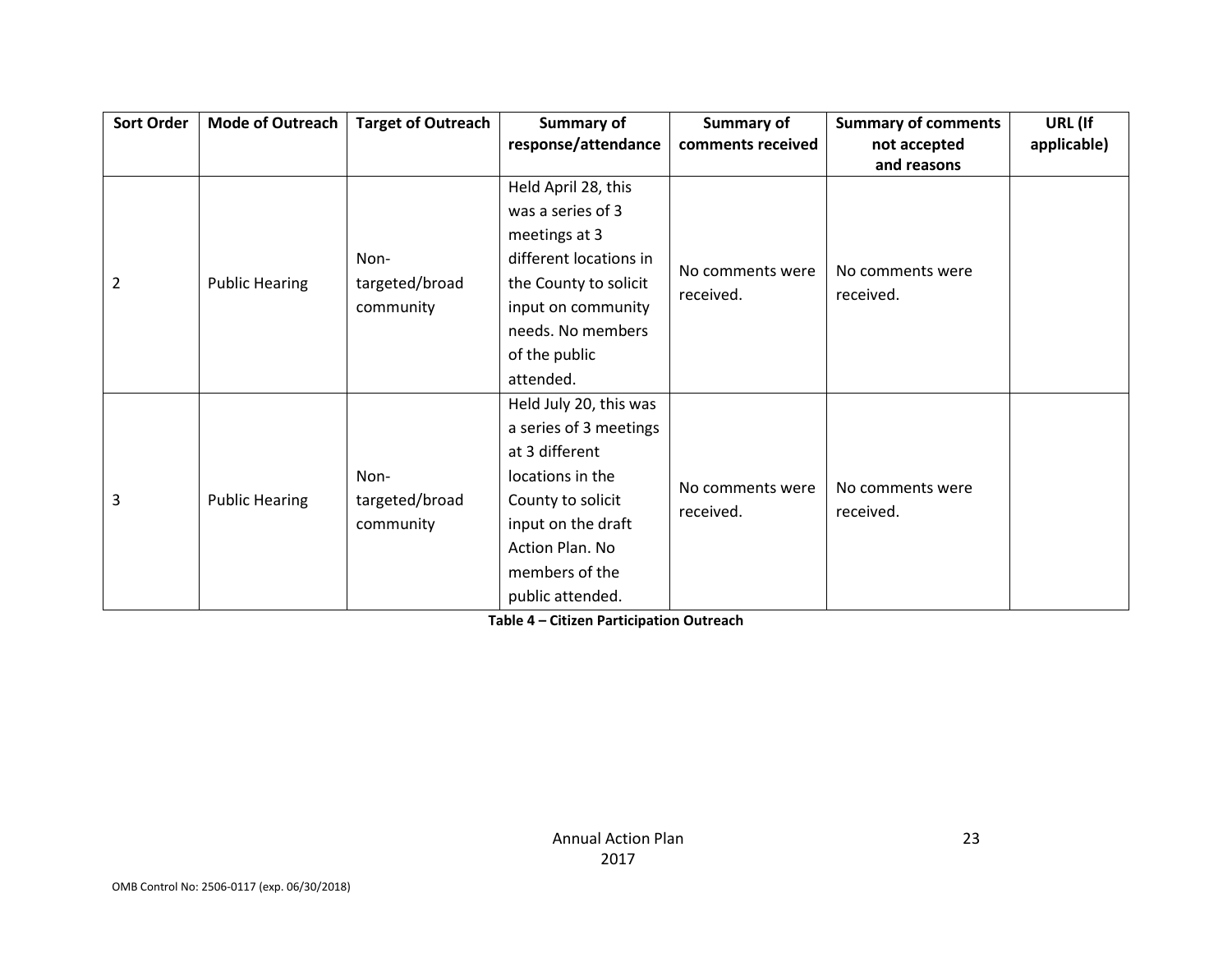# **Expected Resources**

### **AP-15 Expected Resources – 91.220(c)(1,2)**

#### **Introduction**

For 2017, the County has been allocated \$1,207,139 in CDBG funds and \$529,127 in HOME funds. Additionally, \$36,948.92 in HOME program income was received in the 2016 program year through July 1, 2017.

#### **Anticipated Resources**

| Program     | Source of    | <b>Uses of Funds</b>      |                    |         | <b>Expected Amount Available Year 1</b> |           | Expected         | <b>Narrative Description</b>     |
|-------------|--------------|---------------------------|--------------------|---------|-----------------------------------------|-----------|------------------|----------------------------------|
|             | <b>Funds</b> |                           | Annual             | Program | <b>Prior Year</b>                       | Total:    | <b>Amount</b>    |                                  |
|             |              |                           | <b>Allocation:</b> | Income: | <b>Resources:</b>                       | S         | <b>Available</b> |                                  |
|             |              |                           |                    |         |                                         |           | Remainder        |                                  |
|             |              |                           |                    |         |                                         |           | of ConPlan       |                                  |
|             |              |                           |                    |         |                                         |           |                  |                                  |
| <b>CDBG</b> | public -     | Acquisition               |                    |         |                                         |           |                  | Expected amount for remainder    |
|             | federal      | <b>Admin and Planning</b> |                    |         |                                         |           |                  | of Con Plan is based on estimate |
|             |              | Economic                  |                    |         |                                         |           |                  | of 3 times current allocation    |
|             |              | Development               |                    |         |                                         |           |                  |                                  |
|             |              | Housing                   |                    |         |                                         |           |                  |                                  |
|             |              | Public                    |                    |         |                                         |           |                  |                                  |
|             |              | Improvements              |                    |         |                                         |           |                  |                                  |
|             |              | <b>Public Services</b>    | 1,207,139          | 0       | 0                                       | 1,207,139 | 3,400,000        |                                  |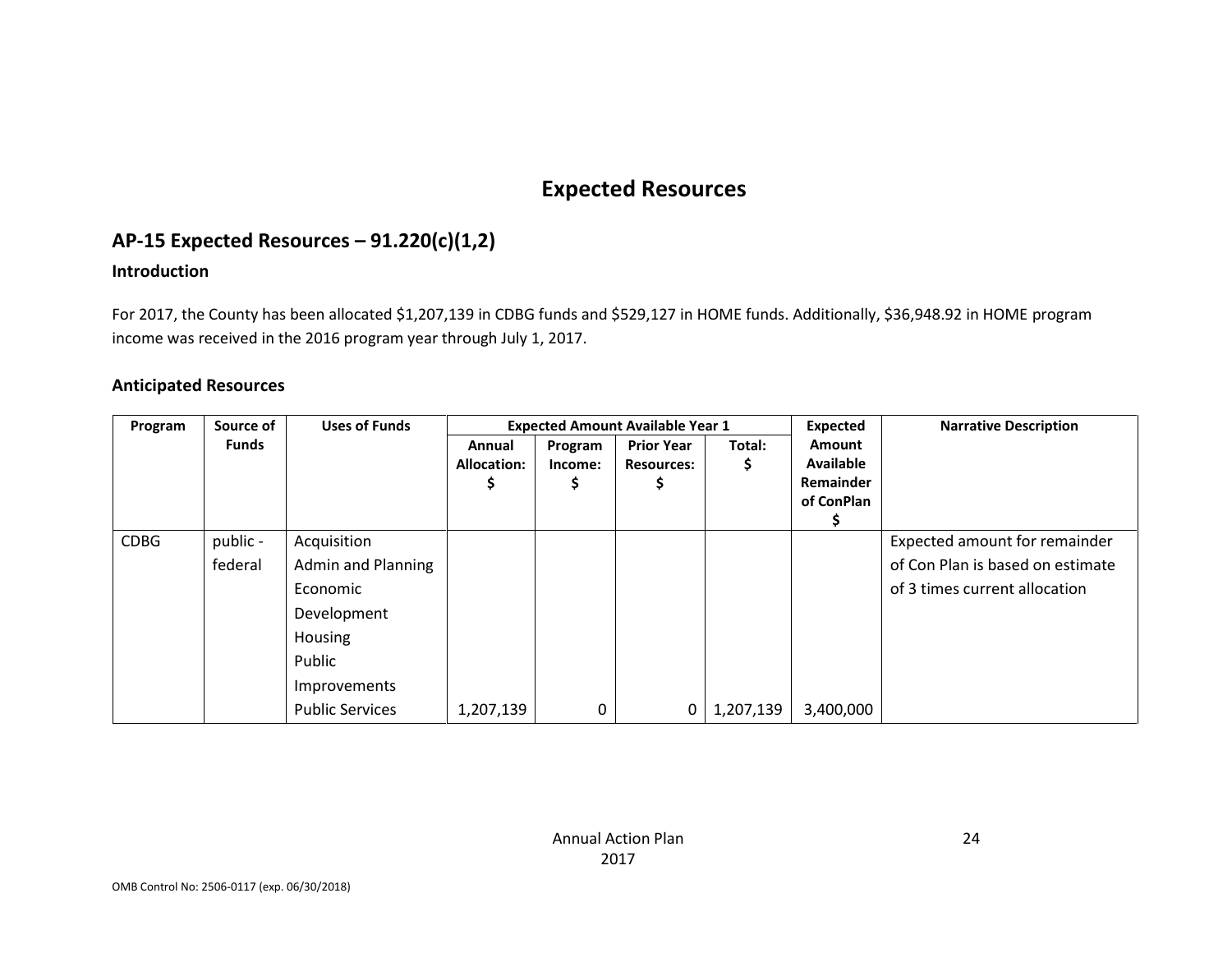| Program | Source of    | <b>Uses of Funds</b> |                    |         | <b>Expected Amount Available Year 1</b> |         | <b>Expected</b>  | <b>Narrative Description</b>     |
|---------|--------------|----------------------|--------------------|---------|-----------------------------------------|---------|------------------|----------------------------------|
|         | <b>Funds</b> |                      | Annual             | Program | <b>Prior Year</b>                       | Total:  | Amount           |                                  |
|         |              |                      | <b>Allocation:</b> | Income: | <b>Resources:</b>                       | Ş       | <b>Available</b> |                                  |
|         |              |                      | Ş                  | Ş       | Ş                                       |         | Remainder        |                                  |
|         |              |                      |                    |         |                                         |         | of ConPlan       |                                  |
|         |              |                      |                    |         |                                         |         |                  |                                  |
| HOME    | public -     | Acquisition          |                    |         |                                         |         |                  | Expected amount for remainder    |
|         | federal      | Homebuyer            |                    |         |                                         |         |                  | of Con Plan is based on estimate |
|         |              | assistance           |                    |         |                                         |         |                  | of 3 times current allocation    |
|         |              | Homeowner rehab      |                    |         |                                         |         |                  |                                  |
|         |              | Multifamily rental   |                    |         |                                         |         |                  |                                  |
|         |              | new construction     |                    |         |                                         |         |                  |                                  |
|         |              | Multifamily rental   |                    |         |                                         |         |                  |                                  |
|         |              | rehab                |                    |         |                                         |         |                  |                                  |
|         |              | New construction     |                    |         |                                         |         |                  |                                  |
|         |              | for ownership        |                    |         |                                         |         |                  |                                  |
|         |              | <b>TBRA</b>          | 529,127            | 36,948  | 0                                       | 566,075 | 1,500,000        |                                  |

### **Explain how federal funds will leverage those additional resources (private, state and local funds), including a description of how matching requirements will be satisfied**

The County will partner with municipalities, other public agencies and nonprofit organizations, when feasible, to leverage resources and maximize outcomes in housing and community development. Virtually all planned activities have some degree of leveraging from non-federal sources. The source of these funds ranges from municipal capital funds to state grants to developer equity. Economic Development activities are expected to receive little or no CDBG funds but will be contributing millions of dollars toward the same goals as the CDBG program.

Atlantic County will continue to leverage funds from the state and regional sources, effectively multiplying the impact of CDBG and HOME funds.

The Match for the HOME Program will be met through a combination of cash from nonfederal sources, including developers equity, sweat equity, land donated by municipalities and private bank investment in housing projects.

> Annual Action Plan 2017

25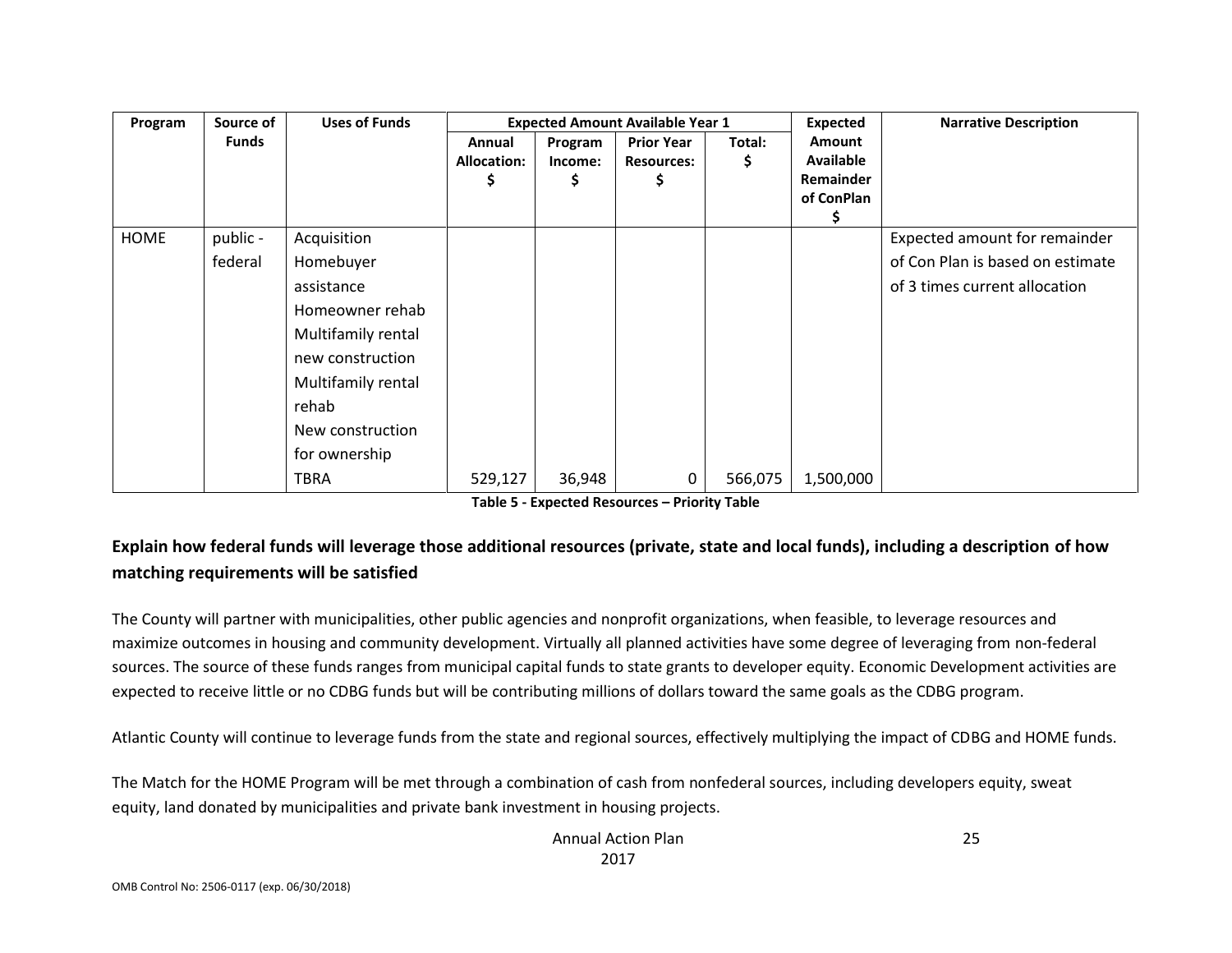### **If appropriate, describe publically owned land or property located within the jurisdiction that may be used to address the needs identified in the plan**

Publicly owned streets and other facilities are expected to be used to address some of the needs identified in this Plan.

#### **Discussion**

Through leveraging, partnering, extensive engagement of the local business, non-profit and government entities, Atlantic County is dedicated to getting the most out of its annual CDBG and HOME allocations.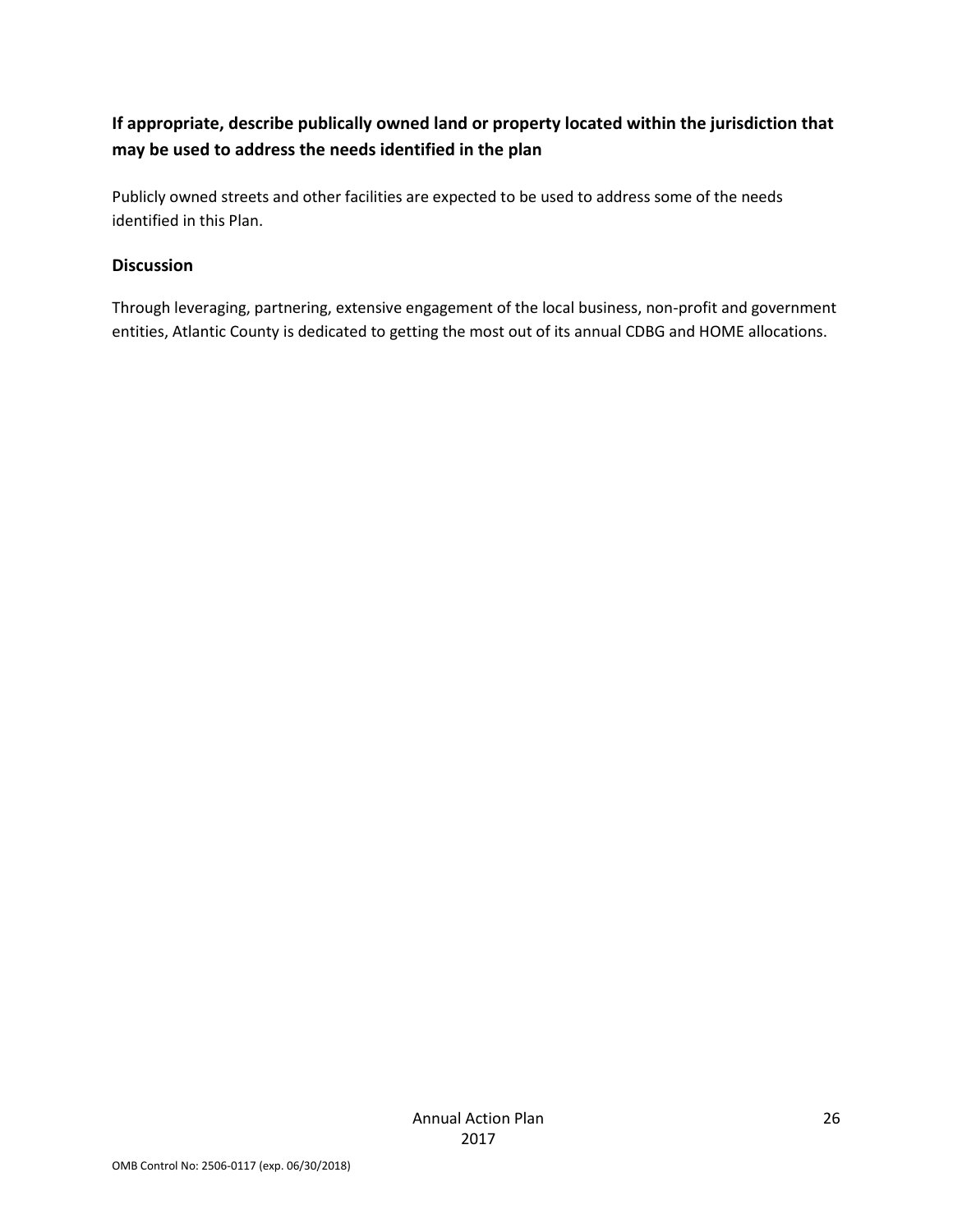# **Annual Goals and Objectives**

### **AP-20 Annual Goals and Objectives**

#### **Goals Summary Information**

| Sort  | <b>Goal Name</b>  | <b>Start</b> | End  | Category       | <b>Geographic Area</b> | <b>Needs Addressed</b> | <b>Funding</b> | <b>Goal Outcome Indicator</b> |
|-------|-------------------|--------------|------|----------------|------------------------|------------------------|----------------|-------------------------------|
| Order |                   | Year         | Year |                |                        |                        |                |                               |
|       | Preserve existing | 2016         | 2020 | Affordable     | Countywide             | Preservation of        | CDBG:          | <b>Homeowner Housing</b>      |
|       | housing stock     |              |      | <b>Housing</b> | Corbin City            | existing housing       | \$104,187      | Rehabilitated: 17 Household   |
|       |                   |              |      |                | Hamilton               | stock                  | HOME:          | <b>Housing Unit</b>           |
|       |                   |              |      |                | Township               |                        | \$230,793      |                               |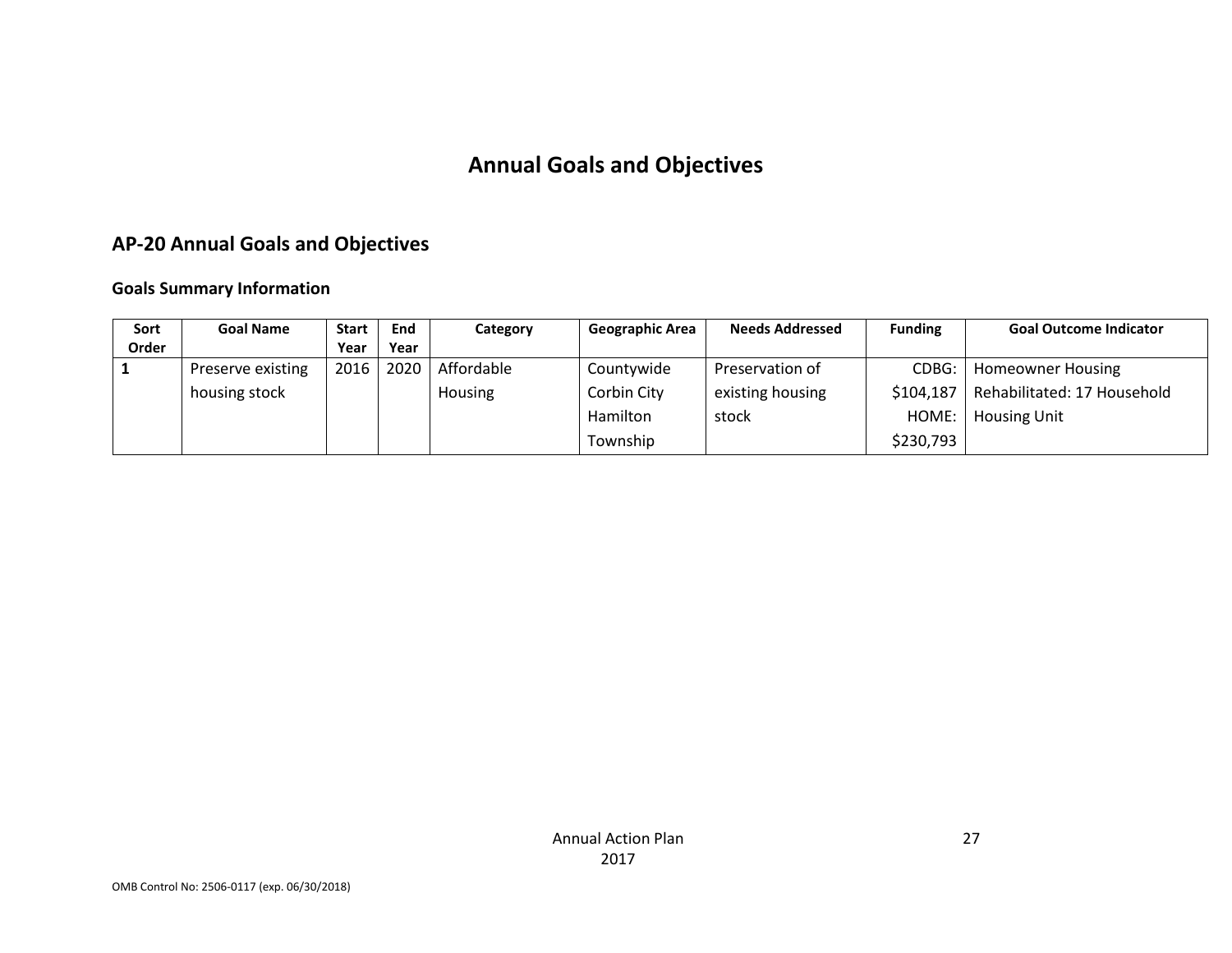| Sort<br>Order           | <b>Goal Name</b>      | <b>Start</b><br>Year | End<br>Year | Category             | <b>Geographic Area</b> | <b>Needs Addressed</b> | <b>Funding</b> | <b>Goal Outcome Indicator</b>     |
|-------------------------|-----------------------|----------------------|-------------|----------------------|------------------------|------------------------|----------------|-----------------------------------|
| $\overline{2}$          | Improve public        | 2016                 | 2020        | Non-Housing          | Countywide             | Improvements to        | CDBG:          | Public Facility or Infrastructure |
|                         | facilities &          |                      |             | Community            | Eligible census        | public facilities &    | \$837,490      | Activities other than             |
|                         | infrastructure        |                      |             | Development          | tracts/block           | infrastructure         |                | Low/Moderate Income Housing       |
|                         |                       |                      |             |                      | groups                 |                        |                | Benefit: 30000 Persons Assisted   |
|                         |                       |                      |             |                      | Buena Borough          |                        |                |                                   |
|                         |                       |                      |             |                      | <b>Estell Manor</b>    |                        |                |                                   |
|                         |                       |                      |             |                      | Folsom                 |                        |                |                                   |
|                         |                       |                      |             |                      | Borough                |                        |                |                                   |
|                         |                       |                      |             |                      | Hamilton               |                        |                |                                   |
|                         |                       |                      |             |                      | Township               |                        |                |                                   |
|                         |                       |                      |             |                      | Galloway               |                        |                |                                   |
|                         |                       |                      |             |                      | Township               |                        |                |                                   |
|                         |                       |                      |             |                      | Linwood                |                        |                |                                   |
|                         |                       |                      |             |                      | Longport               |                        |                |                                   |
|                         |                       |                      |             |                      | Margate                |                        |                |                                   |
|                         |                       |                      |             |                      | Northfield             |                        |                |                                   |
|                         |                       |                      |             |                      | Weymouth               |                        |                |                                   |
|                         |                       |                      |             |                      | Township               |                        |                |                                   |
| $\overline{\mathbf{3}}$ | <b>Support Public</b> | 2016                 | 2020        | Non-Homeless         | City of Absecon        | Diverse & viable       | CDBG:          | Public service activities other   |
|                         | Services              |                      |             | <b>Special Needs</b> |                        | public services        | \$24,036       | than Low/Moderate Income          |
|                         |                       |                      |             | Non-Housing          |                        |                        |                | Housing Benefit: 50 Persons       |
|                         |                       |                      |             | Community            |                        |                        |                | Assisted                          |
|                         |                       |                      |             | Development          |                        |                        |                |                                   |
| 4                       | Increase home         | 2016                 | 2020        | Affordable           | Countywide             | Increase home          | HOME:          | Homeowner Housing Added: 1        |
|                         | ownership             |                      |             | Housing              |                        | ownership              | \$279,370      | Household Housing Unit            |
|                         | opportunities         |                      |             |                      |                        | opportunities          |                | Direct Financial Assistance to    |
|                         |                       |                      |             |                      |                        |                        |                | Homebuyers: 10 Households         |
|                         |                       |                      |             |                      |                        |                        |                | Assisted                          |

Annual Action Plan 2017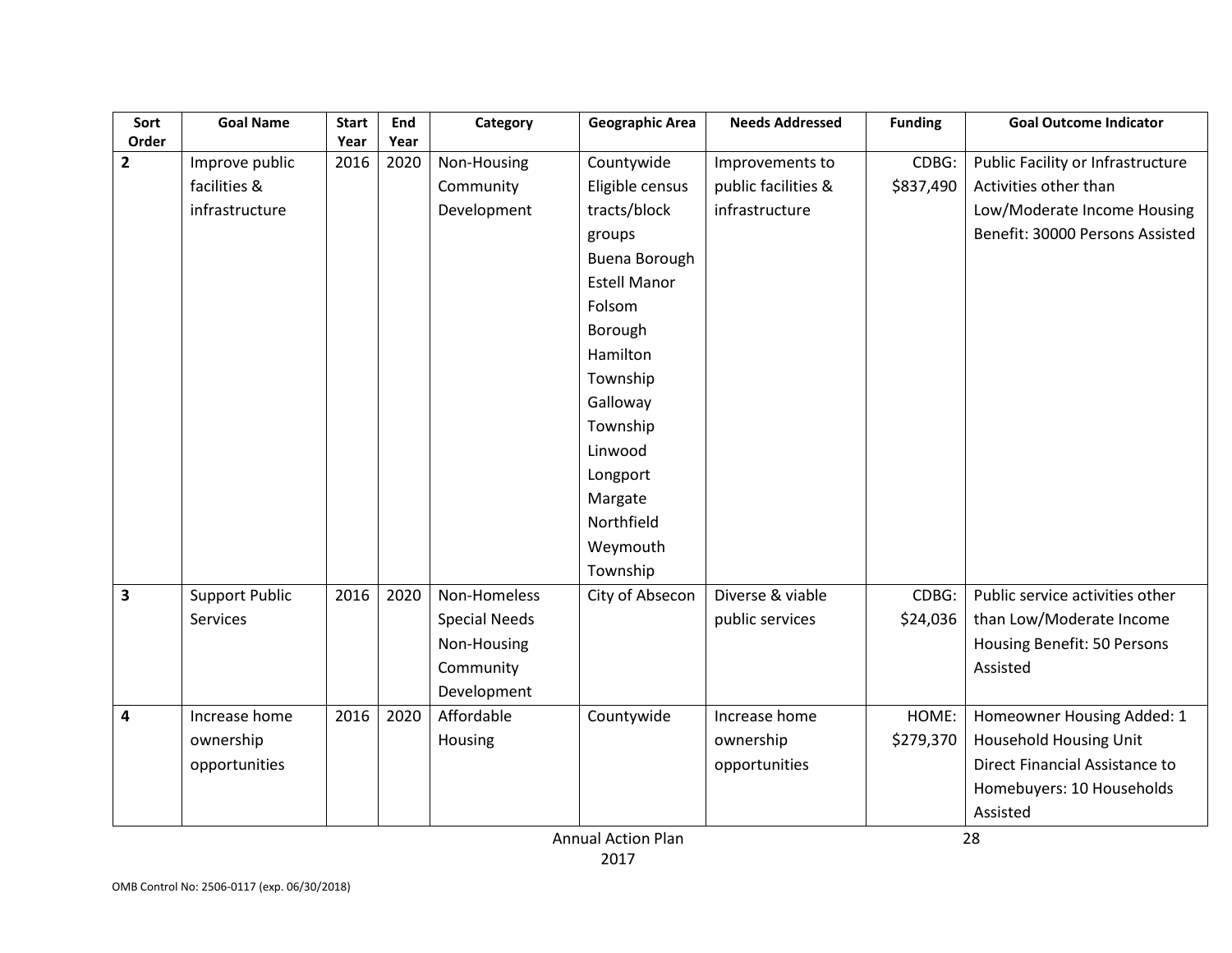| Sort  | <b>Goal Name</b>       | <b>Start</b> | End  | Category       | <b>Geographic Area</b> | <b>Needs Addressed</b> | <b>Funding</b> | <b>Goal Outcome Indicator</b> |
|-------|------------------------|--------------|------|----------------|------------------------|------------------------|----------------|-------------------------------|
| Order |                        | Year         | Year |                |                        |                        |                |                               |
|       | <b>Administer CDBG</b> | 2016         | 2020 | Planning &     | Countywide             | General program        | CDBG:          | Other: 1 Other                |
|       | & HOME                 |              |      | Administration |                        | administration         | \$241,426      |                               |
|       | programs               |              |      |                |                        |                        | HOME:          |                               |
|       |                        |              |      |                |                        |                        | \$55,912       |                               |

**Table 6 – Goals Summary**

### **Goal Descriptions**

| $\mathbf{1}$   | <b>Goal Name</b>                                               | Preserve existing housing stock                                                                                                                                                              |  |
|----------------|----------------------------------------------------------------|----------------------------------------------------------------------------------------------------------------------------------------------------------------------------------------------|--|
|                | Goal<br><b>Description</b>                                     | Includes countywide housing rehab program (\$230,793 in HOME funds) plus municipal programs in Corbin City (\$15,000 in<br>CDBG), Port Republic (\$15,000) and Hamilton Township (\$74,187). |  |
| $\overline{2}$ | <b>Goal Name</b><br>Improve public facilities & infrastructure |                                                                                                                                                                                              |  |
|                | Goal<br><b>Description</b>                                     | 19 different municipal and county projects to either improve eligible areas or remove architectural barriers to public access.                                                               |  |
| 3              | <b>Goal Name</b>                                               | <b>Support Public Services</b>                                                                                                                                                               |  |
|                | Goal<br><b>Description</b>                                     | Absecon senior bus program                                                                                                                                                                   |  |
| 4              | <b>Goal Name</b>                                               | Increase home ownership opportunities                                                                                                                                                        |  |
|                | Goal<br><b>Description</b>                                     | Homebuyer program plus CHDO homeowner housing construction.                                                                                                                                  |  |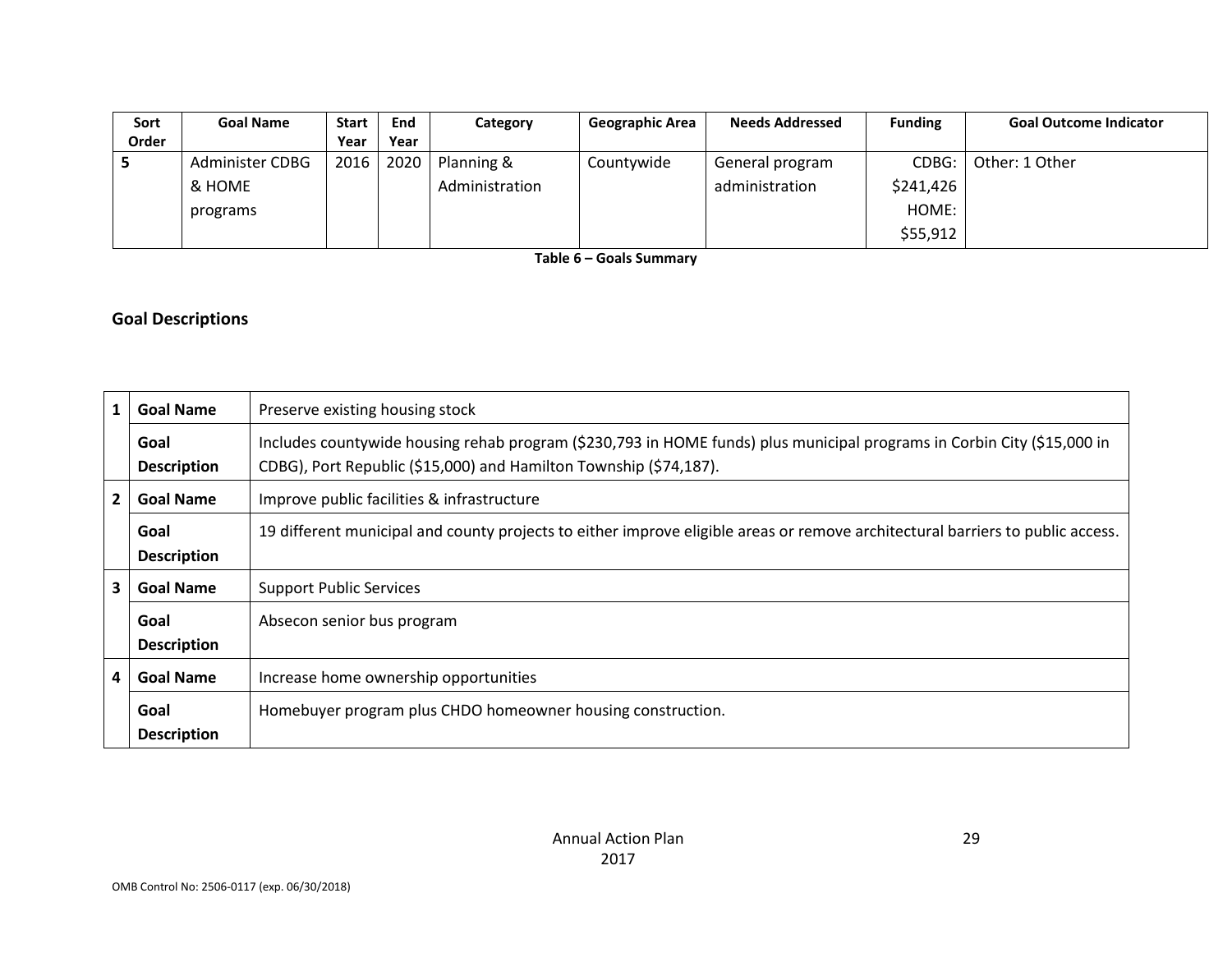| Administer CDBG & HOME programs<br><b>Goal Name</b> |                    |                                                                   |
|-----------------------------------------------------|--------------------|-------------------------------------------------------------------|
|                                                     | Goal               | General administration and planning of the CDBG and HOME programs |
|                                                     | <b>Description</b> |                                                                   |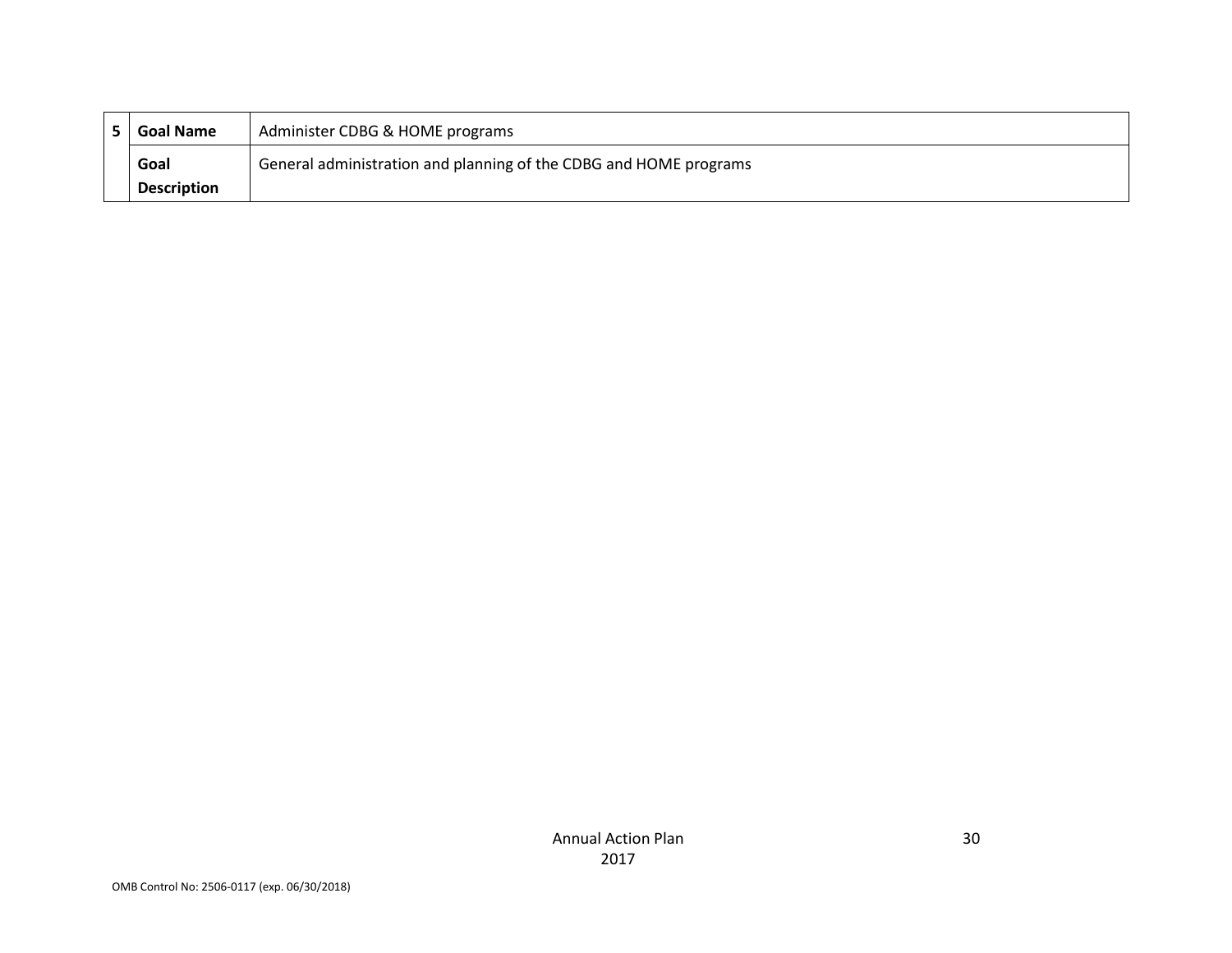## **Projects**

### **AP-35 Projects – 91.220(d)**

#### **Introduction**

With input from a variety of stakeholders, with data from a variety of sources and with hands-on experience in front-line services to the most vulnerable populations in the County, Atlantic County plans a mix of activities in FY 2017 to address a wide range of challenges for those populations. Infrastructure improvements, housing rehab and community facilities are just some of the approaches to improving neighborhoods, houses and, most importantly, families in Atlantic County.

#### **Projects**

| #              | <b>Project Name</b>                                     |  |
|----------------|---------------------------------------------------------|--|
| $\mathbf{1}$   | General administration & planning                       |  |
| $\overline{2}$ | <b>HOME Housing Rehabilitation</b>                      |  |
| 3              | Homebuyer Assistance                                    |  |
| 4              | Affordable Housing - CHDO                               |  |
| 5              | <b>Absecon - Senior Bus</b>                             |  |
| 6              | Brigantine ADA curb cuts                                |  |
| 7              | Buena Borough 2017                                      |  |
| 8              | Buena Vista - Public facility 2017                      |  |
| 9              | Corbin City housing rehab                               |  |
| 10             | Egg Harbor Twp. - Infrastructure                        |  |
| 11             | Estell Manor - ADA Improvements City Hall               |  |
| 12             | Folsom - Senior exercise equipment                      |  |
| 13             | Galloway Township - ADA paths & Senior Center generator |  |
| 14             | Hamilton Township - ADA Improvements                    |  |
| 15             | Hamilton Township - Housing Rehab                       |  |
| 16             | Hammonton street reconstruction                         |  |
| 17             | Linwood - ADA Improvements                              |  |
| 18             | Longport - ADA improvements                             |  |
| 19             | Margate - ADA Improvements                              |  |
| 20             | Mullica Township - ADA improvements                     |  |
| 21             | Northfield - ADA Improvements                           |  |
| 22             | Pleasantville - Street Reconstruction                   |  |
| 23             | Port Republic housing rehab                             |  |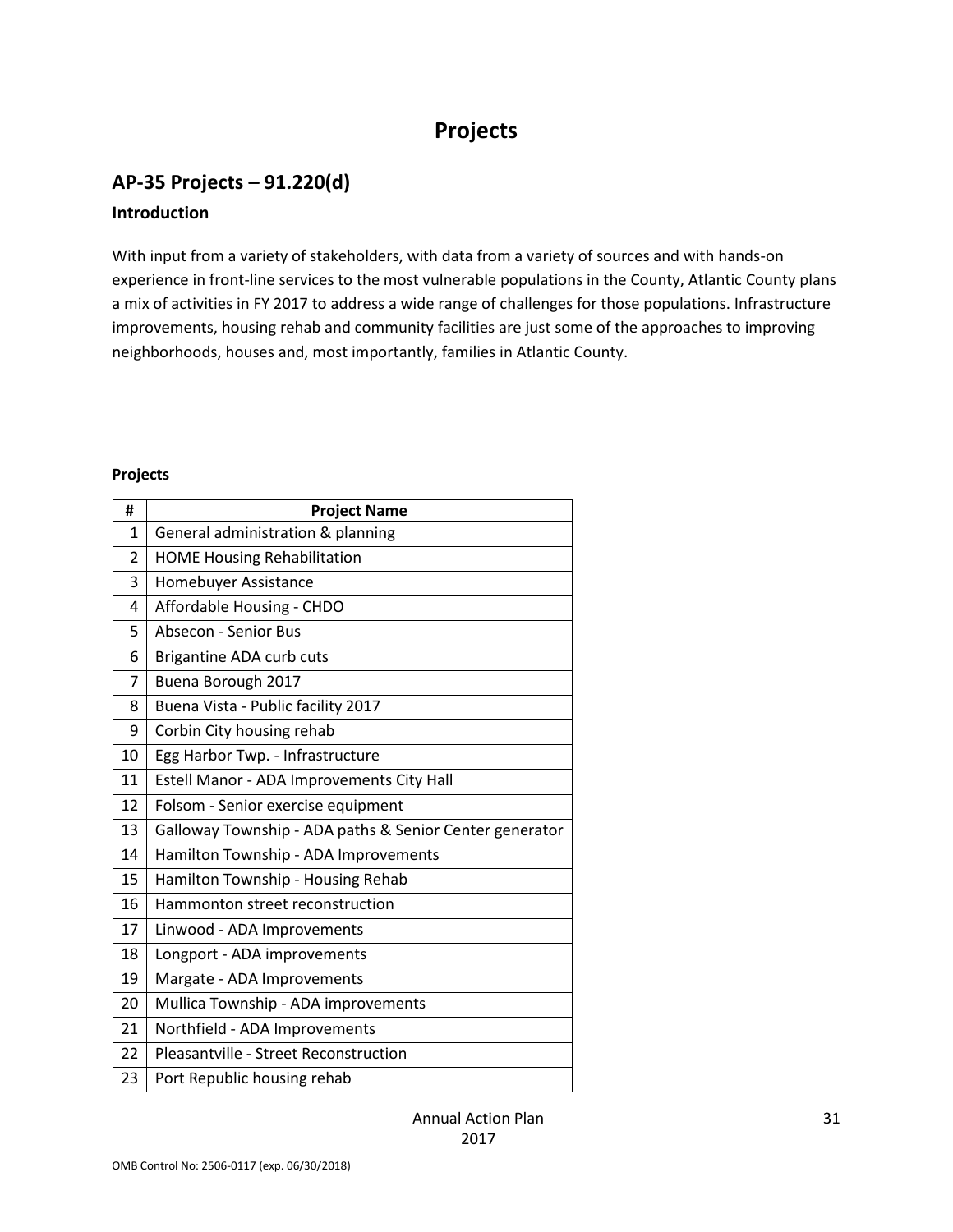| #                                                     | <b>Project Name</b>                  |  |
|-------------------------------------------------------|--------------------------------------|--|
| 24                                                    | Somers Point street reconstruction   |  |
| 25                                                    | Ventnor - Street reconstruction      |  |
| 26                                                    | Weymouth Township - sidewalk project |  |
| 27                                                    | Atlantic County - ADA Improvements   |  |
| the ball of the contract of the form and the contract |                                      |  |

**Table 7 - Project Information**

**Describe the reasons for allocation priorities and any obstacles to addressing underserved needs**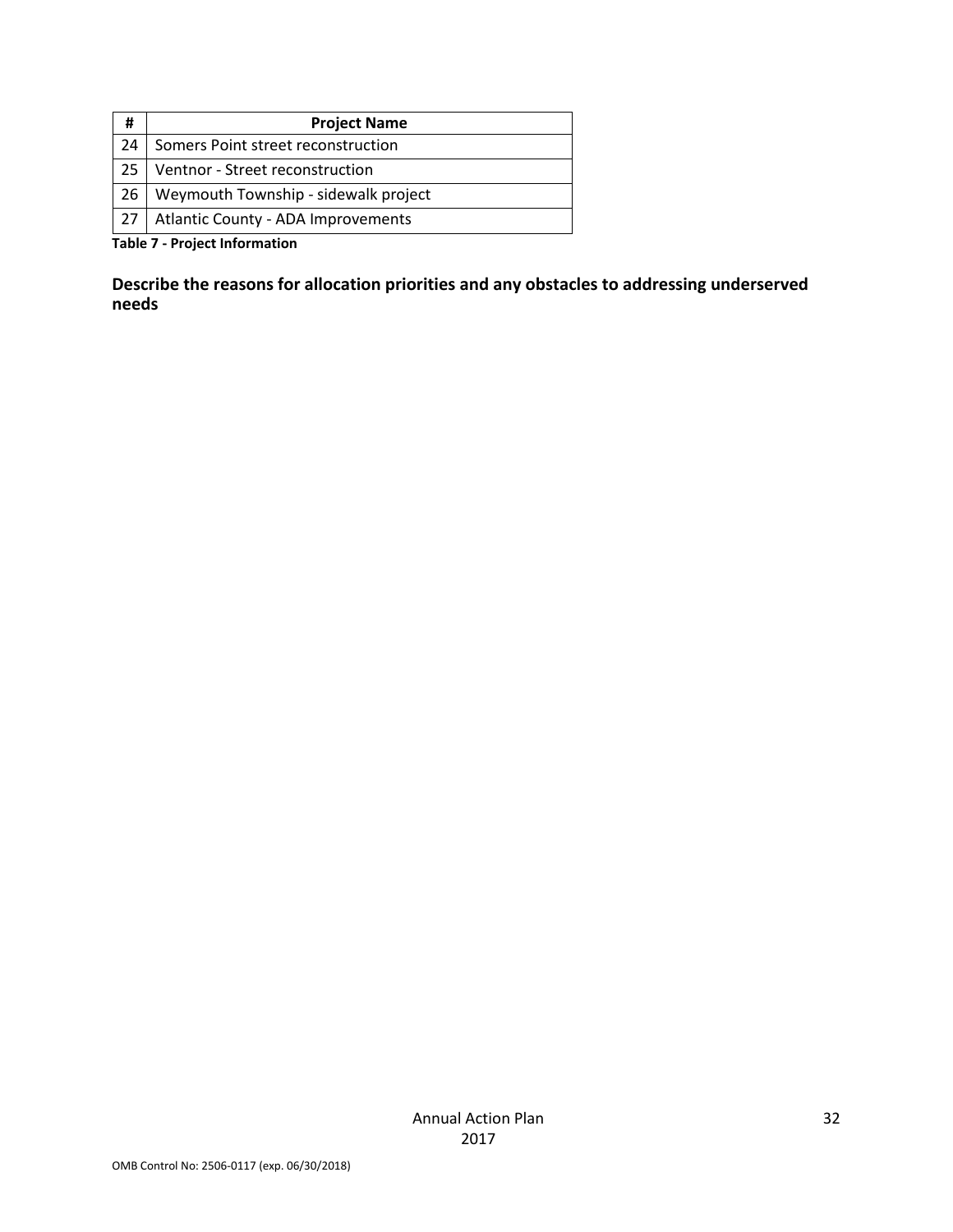# **AP-38 Project Summary**

**Project Summary Information**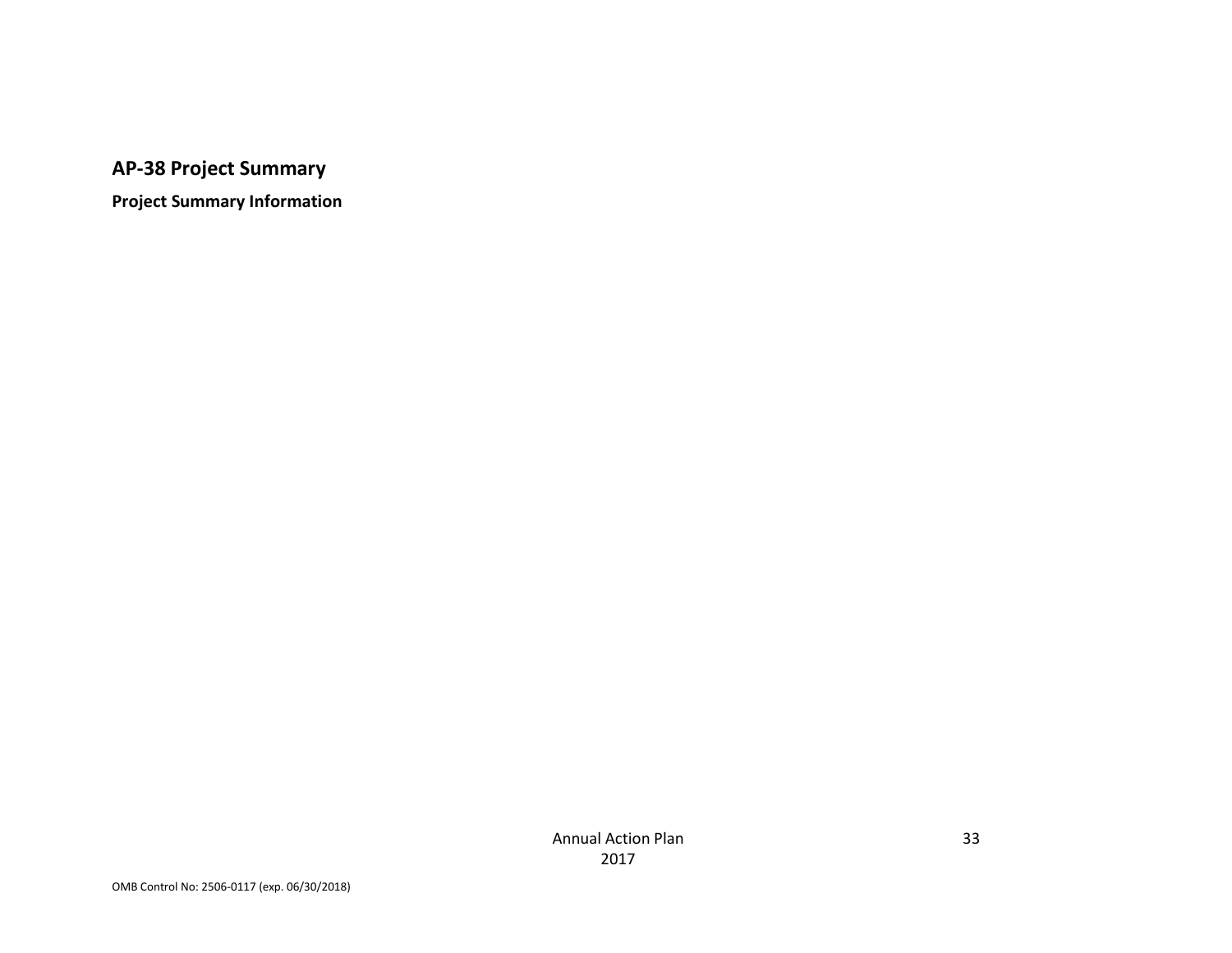| $\mathbf{1}$            | <b>Project Name</b>                                                                                     | General administration & planning                                                                                                                                                                                                                                                |
|-------------------------|---------------------------------------------------------------------------------------------------------|----------------------------------------------------------------------------------------------------------------------------------------------------------------------------------------------------------------------------------------------------------------------------------|
|                         | <b>Target Area</b>                                                                                      | Countywide<br>Eligible census tracts/block groups<br>City of Absecon<br>Buena Borough<br>Corbin City<br><b>Estell Manor</b><br>Folsom Borough<br>Hamilton Township<br>Galloway Township<br>Linwood<br>Longport<br>Margate<br>Mullica Township<br>Northfield<br>Weymouth Township |
|                         | <b>Goals Supported</b>                                                                                  | Administer CDBG & HOME programs                                                                                                                                                                                                                                                  |
|                         | <b>Needs Addressed</b>                                                                                  | General program administration                                                                                                                                                                                                                                                   |
|                         | <b>Funding</b>                                                                                          | CDBG: \$241,426<br>HOME: \$55,912                                                                                                                                                                                                                                                |
|                         | <b>Description</b>                                                                                      | Operation of the CDBG and HOME programs, including planning,<br>monitoring and reporting.                                                                                                                                                                                        |
|                         | <b>Target Date</b>                                                                                      | 12/31/2018                                                                                                                                                                                                                                                                       |
|                         | <b>Estimate the number and</b><br>type of families that will<br>benefit from the proposed<br>activities | Operation of the CDBG and HOME programs provides the necessary<br>support for all other activities to function. Those activities will benefit<br>several thousand families, primarily low and moderate-income<br>families, from throughout the County.                           |
|                         | <b>Location Description</b>                                                                             | Programs will be administered from the Atlantic County Improvement<br>Authority office at 133 Atlantic Ave., Atlantic City, NJ                                                                                                                                                   |
|                         | <b>Planned Activities</b>                                                                               | Planning, monitoring and reporting of the CDBG and HOME programs<br>in an efficient, compliant manner.                                                                                                                                                                           |
| $\overline{\mathbf{2}}$ | <b>Project Name</b>                                                                                     | <b>HOME Housing Rehabilitation</b>                                                                                                                                                                                                                                               |
|                         | <b>Target Area</b>                                                                                      | Countywide                                                                                                                                                                                                                                                                       |
|                         | <b>Goals Supported</b>                                                                                  | Preserve existing housing stock                                                                                                                                                                                                                                                  |
|                         | <b>Needs Addressed</b>                                                                                  | Preservation of existing housing stock                                                                                                                                                                                                                                           |
|                         | <b>Funding</b>                                                                                          | HOME: \$230,793                                                                                                                                                                                                                                                                  |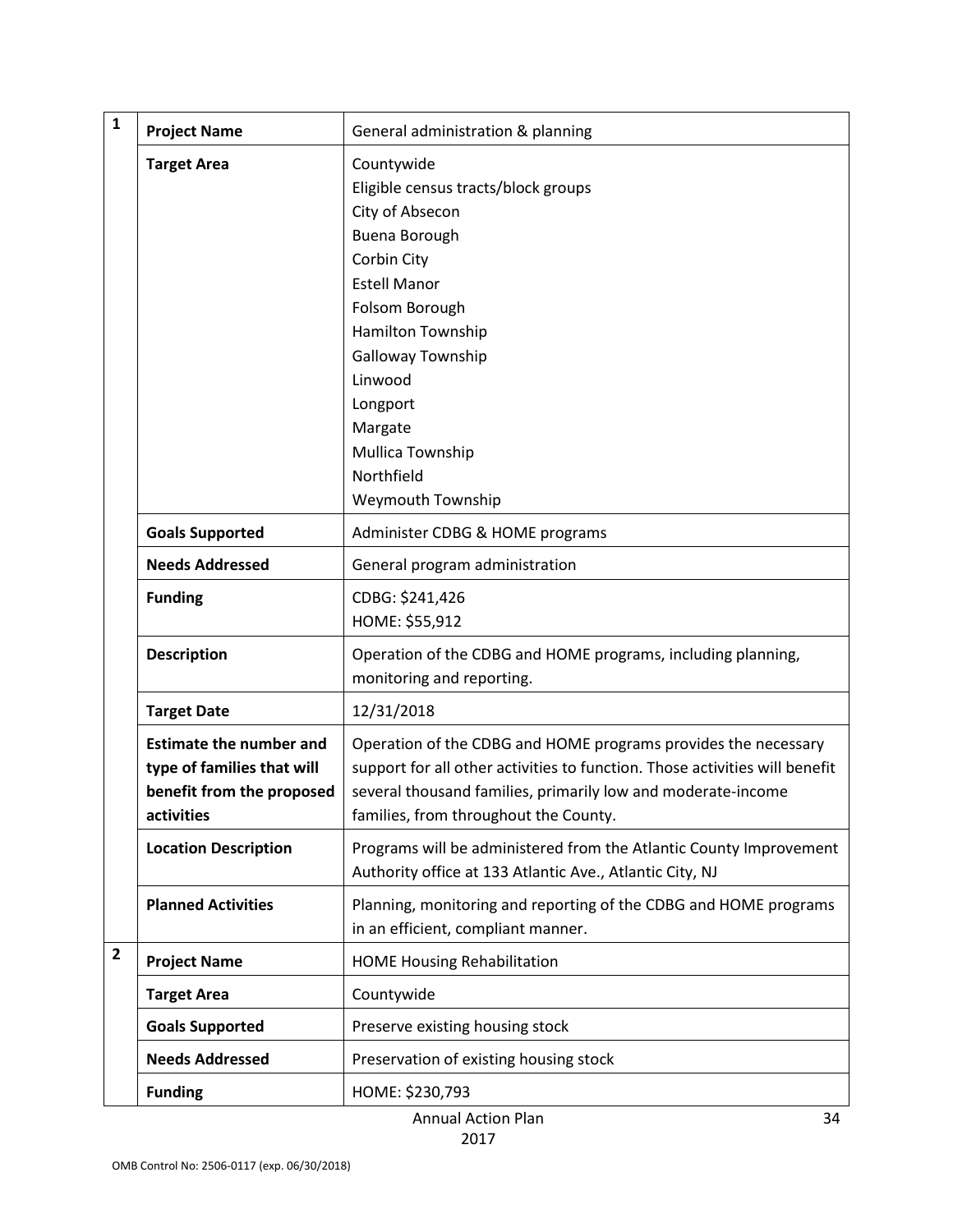|   | <b>Description</b>                                                                                      | Loans to income-eligible homeowners for necessary home repairs.<br>This is the countywide, HOME-funded portion of housing rehab.<br>CDBG-funded rehab programs in targeted municipalities are listed<br>separately. |
|---|---------------------------------------------------------------------------------------------------------|---------------------------------------------------------------------------------------------------------------------------------------------------------------------------------------------------------------------|
|   | <b>Target Date</b>                                                                                      | 6/30/2019                                                                                                                                                                                                           |
|   | <b>Estimate the number and</b><br>type of families that will<br>benefit from the proposed<br>activities | Approximately 12 families with incomes at or below 80% AMI.                                                                                                                                                         |
|   | <b>Location Description</b>                                                                             | Available countywide.                                                                                                                                                                                               |
|   | <b>Planned Activities</b>                                                                               | Loans for needed home repairs plus necessary delivery services,<br>including intake, spec writing, inspections, consultations with<br>homeowners and contractors and financial processing.                          |
| 3 | <b>Project Name</b>                                                                                     | Homebuyer Assistance                                                                                                                                                                                                |
|   | <b>Target Area</b>                                                                                      | Countywide                                                                                                                                                                                                          |
|   | <b>Goals Supported</b>                                                                                  | Increase home ownership opportunities                                                                                                                                                                               |
|   | <b>Needs Addressed</b>                                                                                  | Increase home ownership opportunities                                                                                                                                                                               |
|   | <b>Funding</b>                                                                                          | HOME: \$200,000                                                                                                                                                                                                     |
|   | <b>Description</b>                                                                                      | Loans to assist eligible families with down payment and closing costs<br>for purchase of single-family homes.                                                                                                       |
|   | <b>Target Date</b>                                                                                      | 3/31/2019                                                                                                                                                                                                           |
|   | <b>Estimate the number and</b><br>type of families that will<br>benefit from the proposed<br>activities | 10 income-eligible families, primarily moderate-income, though some<br>low-income may also be includes.                                                                                                             |
|   | <b>Location Description</b>                                                                             | Throughout the Urban County.                                                                                                                                                                                        |
|   | <b>Planned Activities</b>                                                                               | Outreach, intake, record-keeping and reporting of loans made to<br>eligible families for assistance with down payment and closing costs<br>associated with purchase of a single-family home.                        |
| 4 | <b>Project Name</b>                                                                                     | Affordable Housing - CHDO                                                                                                                                                                                           |
|   | <b>Target Area</b>                                                                                      | Countywide                                                                                                                                                                                                          |
|   | <b>Goals Supported</b>                                                                                  | Increase home ownership opportunities                                                                                                                                                                               |
|   | <b>Needs Addressed</b>                                                                                  | Increase home ownership opportunities                                                                                                                                                                               |
|   | <b>Funding</b>                                                                                          | HOME: \$79,370                                                                                                                                                                                                      |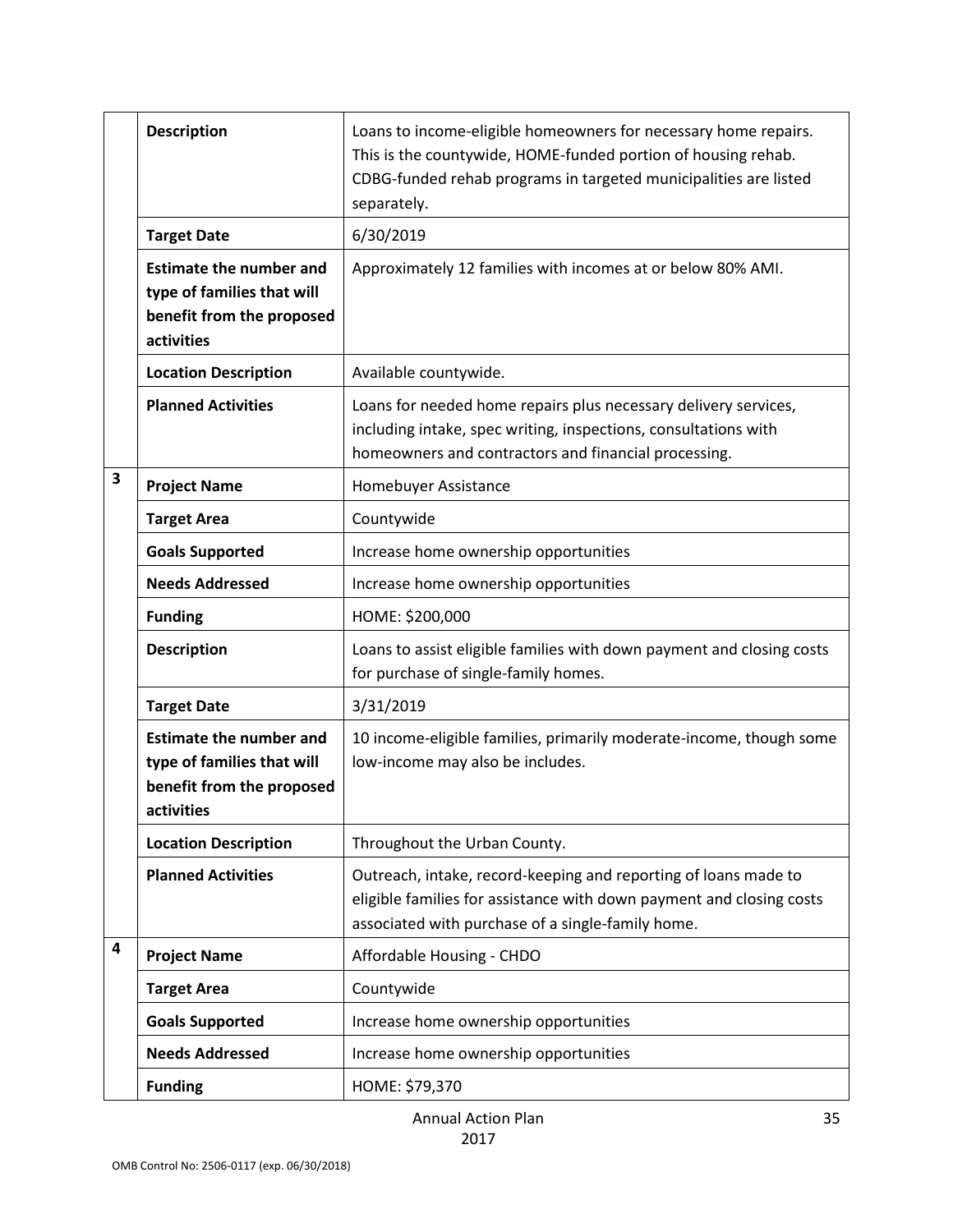|   | <b>Description</b>                                                                                      | Assistance to a Community Housing Development Organization for<br>production of an affordable housing unit. |
|---|---------------------------------------------------------------------------------------------------------|-------------------------------------------------------------------------------------------------------------|
|   | <b>Target Date</b>                                                                                      | 12/31/2019                                                                                                  |
|   | <b>Estimate the number and</b><br>type of families that will<br>benefit from the proposed<br>activities | 1 income-eligible family                                                                                    |
|   | <b>Location Description</b>                                                                             | Property will be in the Urban County jurisdiction, exact location to be<br>determined                       |
|   | <b>Planned Activities</b>                                                                               | Assistance to a Community Housing Development Organization for<br>production of an affordable housing unit. |
| 5 | <b>Project Name</b>                                                                                     | <b>Absecon - Senior Bus</b>                                                                                 |
|   | <b>Target Area</b>                                                                                      | City of Absecon                                                                                             |
|   | <b>Goals Supported</b>                                                                                  | <b>Support Public Services</b>                                                                              |
|   | <b>Needs Addressed</b>                                                                                  | Diverse & viable public services                                                                            |
|   | <b>Funding</b>                                                                                          | CDBG: \$24,036                                                                                              |
|   | <b>Description</b>                                                                                      | Operating support for bus that provides transportation to senior and<br>disabled residents of Absecon.      |
|   | <b>Target Date</b>                                                                                      | 3/31/2019                                                                                                   |
|   | <b>Estimate the number and</b><br>type of families that will<br>benefit from the proposed<br>activities | Approximately 50 elderly and disabled residents.                                                            |
|   | <b>Location Description</b>                                                                             | Throughout Absecon.                                                                                         |
|   | <b>Planned Activities</b>                                                                               | Operating support for bus that provides transportation to senior and<br>disabled residents of Absecon.      |
| 6 | <b>Project Name</b>                                                                                     | Brigantine ADA curb cuts                                                                                    |
|   | <b>Target Area</b>                                                                                      | Eligible census tracts/block groups                                                                         |
|   | <b>Goals Supported</b>                                                                                  | Improve public facilities & infrastructure                                                                  |
|   | <b>Needs Addressed</b>                                                                                  | Improvements to public facilities & infrastructure                                                          |
|   | <b>Funding</b>                                                                                          | CDBG: \$30,732                                                                                              |
|   | <b>Description</b>                                                                                      | Removal of architectural barriers at various city intersections.                                            |
|   | <b>Target Date</b>                                                                                      | 6/30/2019                                                                                                   |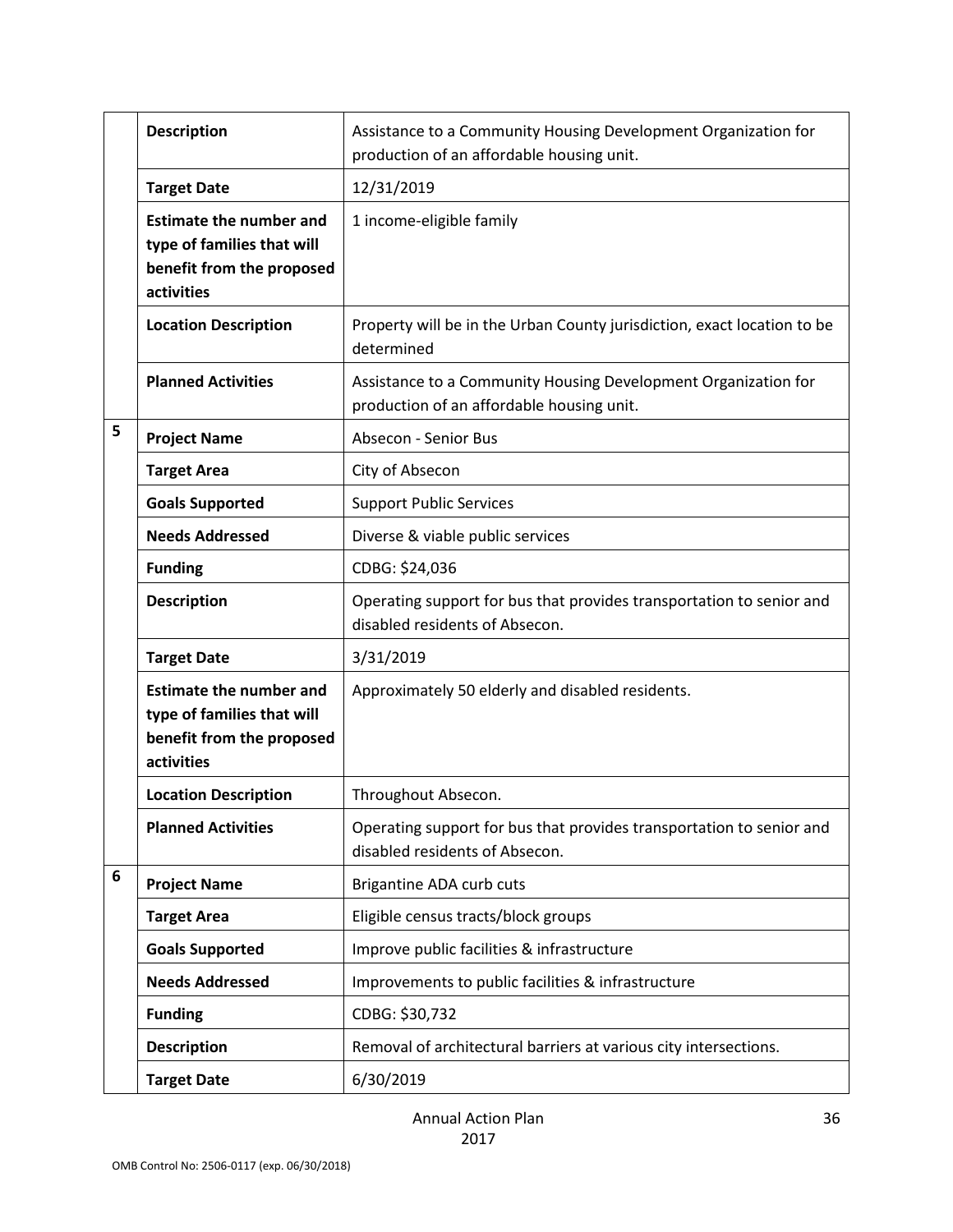|                         | <b>Estimate the number and</b><br>type of families that will<br>benefit from the proposed<br>activities | 863 Brigantine residents are disabled adults. As a resort community,<br>the actual number that will benefit will be significantly higher.                                                               |
|-------------------------|---------------------------------------------------------------------------------------------------------|---------------------------------------------------------------------------------------------------------------------------------------------------------------------------------------------------------|
|                         | <b>Location Description</b>                                                                             | Specific locations to be determined.                                                                                                                                                                    |
|                         | <b>Planned Activities</b>                                                                               | Removal of architectural barriers at various city intersections.                                                                                                                                        |
| $\overline{\mathbf{z}}$ | <b>Project Name</b>                                                                                     | Buena Borough 2017                                                                                                                                                                                      |
|                         | <b>Target Area</b>                                                                                      | Buena Borough                                                                                                                                                                                           |
|                         | <b>Goals Supported</b>                                                                                  | Improve public facilities & infrastructure                                                                                                                                                              |
|                         | <b>Needs Addressed</b>                                                                                  | Improvements to public facilities & infrastructure                                                                                                                                                      |
|                         | <b>Funding</b>                                                                                          | CDBG: \$15,000                                                                                                                                                                                          |
|                         | <b>Description</b>                                                                                      | Removal of architectural barriers to a senior-specific outdoor exercise<br>area, located in a public park adjacent to senior housing. NOTE - this<br>is a continuation of Buena Borough's 2016 project. |
|                         | <b>Target Date</b>                                                                                      | 3/31/2018                                                                                                                                                                                               |
|                         | <b>Estimate the number and</b><br>type of families that will<br>benefit from the proposed<br>activities | Approximately 60 senior residents of Housing Authority senior<br>apartments adjacent to the park.                                                                                                       |
|                         | <b>Location Description</b>                                                                             | Bruno Melini Park, Central Avenue, Minotola, NJ                                                                                                                                                         |
|                         | <b>Planned Activities</b>                                                                               | Removal of architectural barriers to a senior-specific outdoor exercise<br>area, located in a public park adjacent to senior housing                                                                    |
| 8                       | <b>Project Name</b>                                                                                     | Buena Vista - Public facility 2017                                                                                                                                                                      |
|                         | <b>Target Area</b>                                                                                      | Eligible census tracts/block groups                                                                                                                                                                     |
|                         | <b>Goals Supported</b>                                                                                  | Improve public facilities & infrastructure                                                                                                                                                              |
|                         | <b>Needs Addressed</b>                                                                                  | Improvements to public facilities & infrastructure                                                                                                                                                      |
|                         | <b>Funding</b>                                                                                          | CDBG: \$28,039                                                                                                                                                                                          |
|                         | <b>Description</b>                                                                                      | HVAC improvements to ML King Center. NOTE - This is a continuation<br>of Buena Vista Township's 2016 project.                                                                                           |
|                         | <b>Target Date</b>                                                                                      | 3/31/2018                                                                                                                                                                                               |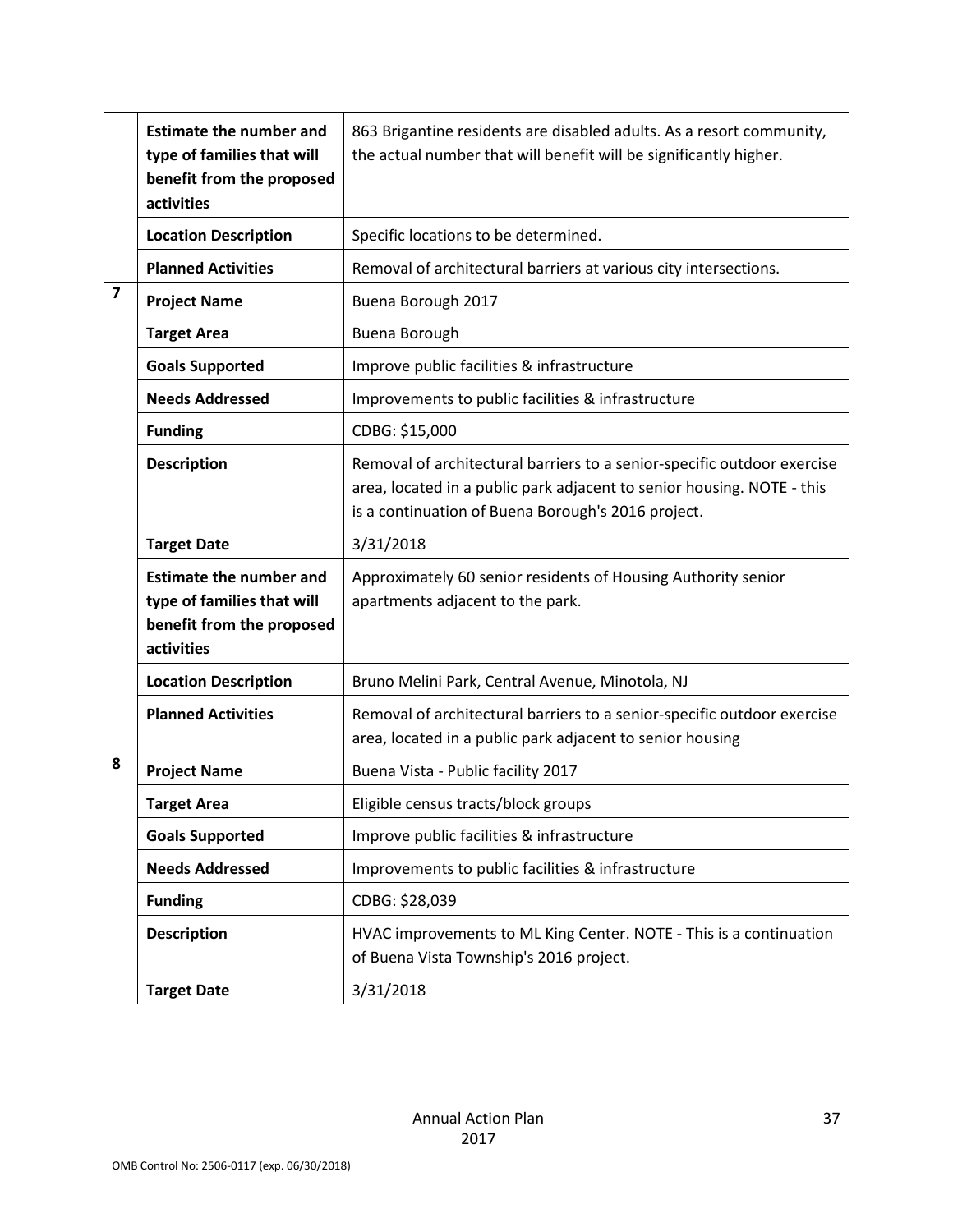|    | <b>Estimate the number and</b><br>type of families that will<br>benefit from the proposed<br>activities | 2,055 residents in Census Tract 112.02, Block Group 4, 60% of whom<br>are low-mod income. |
|----|---------------------------------------------------------------------------------------------------------|-------------------------------------------------------------------------------------------|
|    | <b>Location Description</b>                                                                             | 661 Jackson Blvd., Buena Vista Twp., NJ                                                   |
|    | <b>Planned Activities</b>                                                                               | HVAC improvements to a community center that serves an eligible<br>low-mod area.          |
| 9  | <b>Project Name</b>                                                                                     | Corbin City housing rehab                                                                 |
|    | <b>Target Area</b>                                                                                      | Corbin City                                                                               |
|    | <b>Goals Supported</b>                                                                                  | Preserve existing housing stock                                                           |
|    | <b>Needs Addressed</b>                                                                                  | Preservation of existing housing stock                                                    |
|    | <b>Funding</b>                                                                                          | CDBG: \$15,000                                                                            |
|    | <b>Description</b>                                                                                      | Loan to eligible household for needed home repairs.                                       |
|    | <b>Target Date</b>                                                                                      | 12/31/2019                                                                                |
|    | <b>Estimate the number and</b><br>type of families that will<br>benefit from the proposed<br>activities | 1 income-eligible (80% or less of Area Median Income) household                           |
|    | <b>Location Description</b>                                                                             | In Corbin City. Exact location to be determined.                                          |
|    | <b>Planned Activities</b>                                                                               | Loan to eligible household for needed home repairs.                                       |
| 10 | <b>Project Name</b>                                                                                     | Egg Harbor Twp. - Infrastructure                                                          |
|    | <b>Target Area</b>                                                                                      | Eligible census tracts/block groups                                                       |
|    | <b>Goals Supported</b>                                                                                  | Improve public facilities & infrastructure                                                |
|    | <b>Needs Addressed</b>                                                                                  | Improvements to public facilities & infrastructure                                        |
|    | <b>Funding</b>                                                                                          | CDBG: \$116,794                                                                           |
|    | <b>Description</b>                                                                                      | Extension of a sanitary sewer line to add service for 18 homes.                           |
|    | <b>Target Date</b>                                                                                      | 6/30/2019                                                                                 |
|    | <b>Estimate the number and</b><br>type of families that will<br>benefit from the proposed<br>activities | 18 households that would be connected to the municipal sanitary<br>sewer system.          |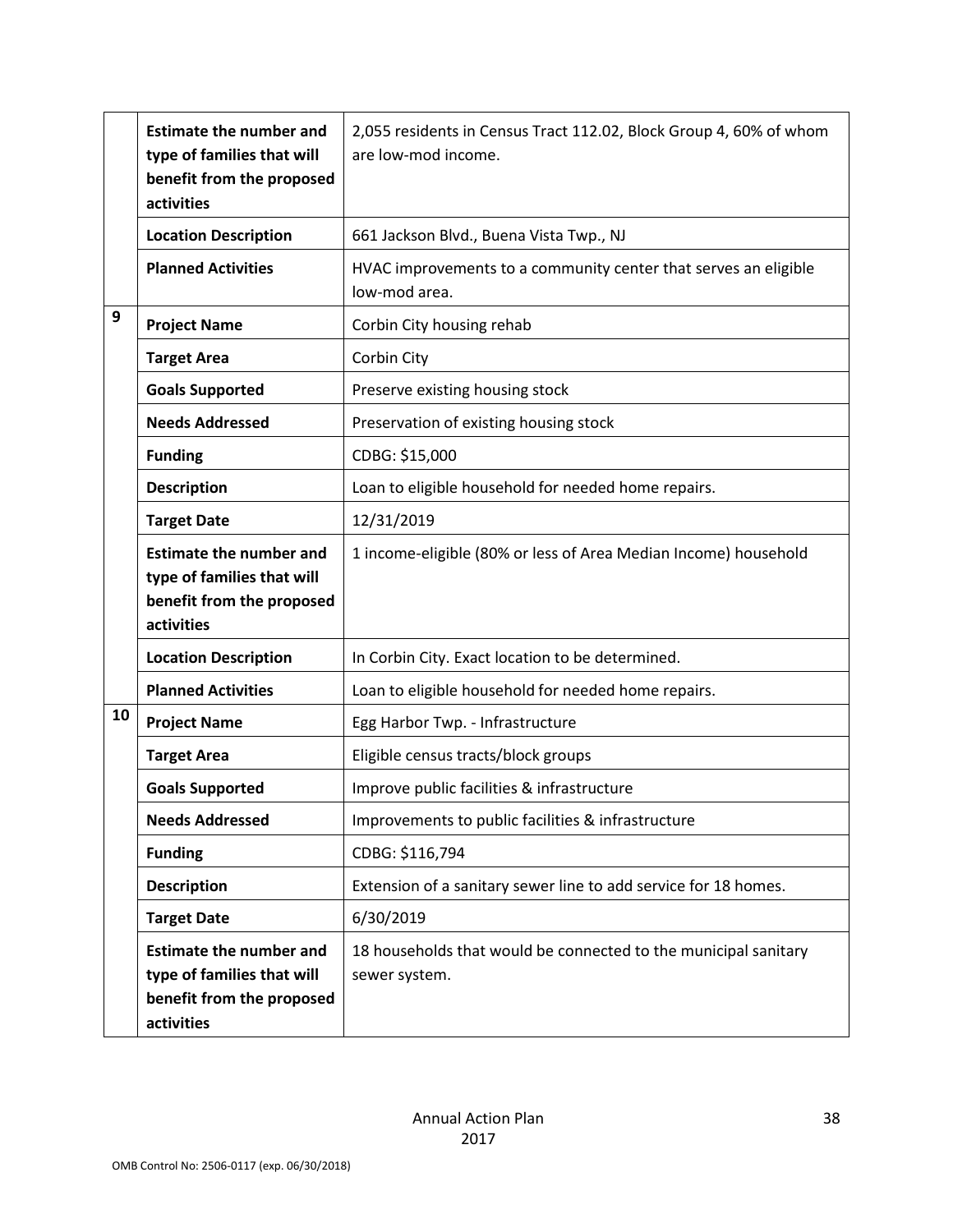|    | <b>Location Description</b>                                                                             | Pleasant Heights Avenue from Edwards Avenue to Old Egg Harbor<br>Road. This target area is smaller than a Census Block Group. It will be<br>surveyed via HUD-approved process to confirm what the Township<br>believes to be an eligible Low-Mod Area under the County's Exception<br>Rate of 42.19%. |
|----|---------------------------------------------------------------------------------------------------------|-------------------------------------------------------------------------------------------------------------------------------------------------------------------------------------------------------------------------------------------------------------------------------------------------------|
|    | <b>Planned Activities</b>                                                                               | Estansion of sanitary sewer line to provide service to 18 households<br>currently without access to the system.                                                                                                                                                                                       |
| 11 | <b>Project Name</b>                                                                                     | Estell Manor - ADA Improvements City Hall                                                                                                                                                                                                                                                             |
|    | <b>Target Area</b>                                                                                      | <b>Estell Manor</b>                                                                                                                                                                                                                                                                                   |
|    | <b>Goals Supported</b>                                                                                  | Improve public facilities & infrastructure                                                                                                                                                                                                                                                            |
|    | <b>Needs Addressed</b>                                                                                  | Improvements to public facilities & infrastructure                                                                                                                                                                                                                                                    |
|    | <b>Funding</b>                                                                                          | CDBG: \$15,000                                                                                                                                                                                                                                                                                        |
|    | <b>Description</b>                                                                                      | Replace deteriorated handicap parking spaces and walkway. Both are<br>made of pavers, are uneven and are impediments to wheelchair use.                                                                                                                                                               |
|    | <b>Target Date</b>                                                                                      | 6/30/2019                                                                                                                                                                                                                                                                                             |
|    | <b>Estimate the number and</b><br>type of families that will<br>benefit from the proposed<br>activities | An estimated 250 seniors residing in Estell Manor and approximately<br>125 residents with mobility challenges.                                                                                                                                                                                        |
|    | <b>Location Description</b>                                                                             | Estell Manor City Hall, 148 Cumberland Ave., Estell Manor.                                                                                                                                                                                                                                            |
|    | <b>Planned Activities</b>                                                                               | Replace deteriorated handicap parking spaces and walkway.                                                                                                                                                                                                                                             |
| 12 | <b>Project Name</b>                                                                                     | Folsom - Senior exercise equipment                                                                                                                                                                                                                                                                    |
|    | <b>Target Area</b>                                                                                      | Folsom Borough                                                                                                                                                                                                                                                                                        |
|    | <b>Goals Supported</b>                                                                                  | Improve public facilities & infrastructure                                                                                                                                                                                                                                                            |
|    | <b>Needs Addressed</b>                                                                                  | Improvements to public facilities & infrastructure                                                                                                                                                                                                                                                    |
|    | <b>Funding</b>                                                                                          | CDBG: \$15,000                                                                                                                                                                                                                                                                                        |
|    | <b>Description</b>                                                                                      | Senior/ADA-specific exercise equipment and related site<br>improvements at Penny Pot Park.                                                                                                                                                                                                            |
|    | <b>Target Date</b>                                                                                      | 6/30/2019                                                                                                                                                                                                                                                                                             |
|    | <b>Estimate the number and</b><br>type of families that will<br>benefit from the proposed<br>activities | The estimated 350 Borough residents age 62 and older plus an<br>estimated 130 residents with mobility challenges.                                                                                                                                                                                     |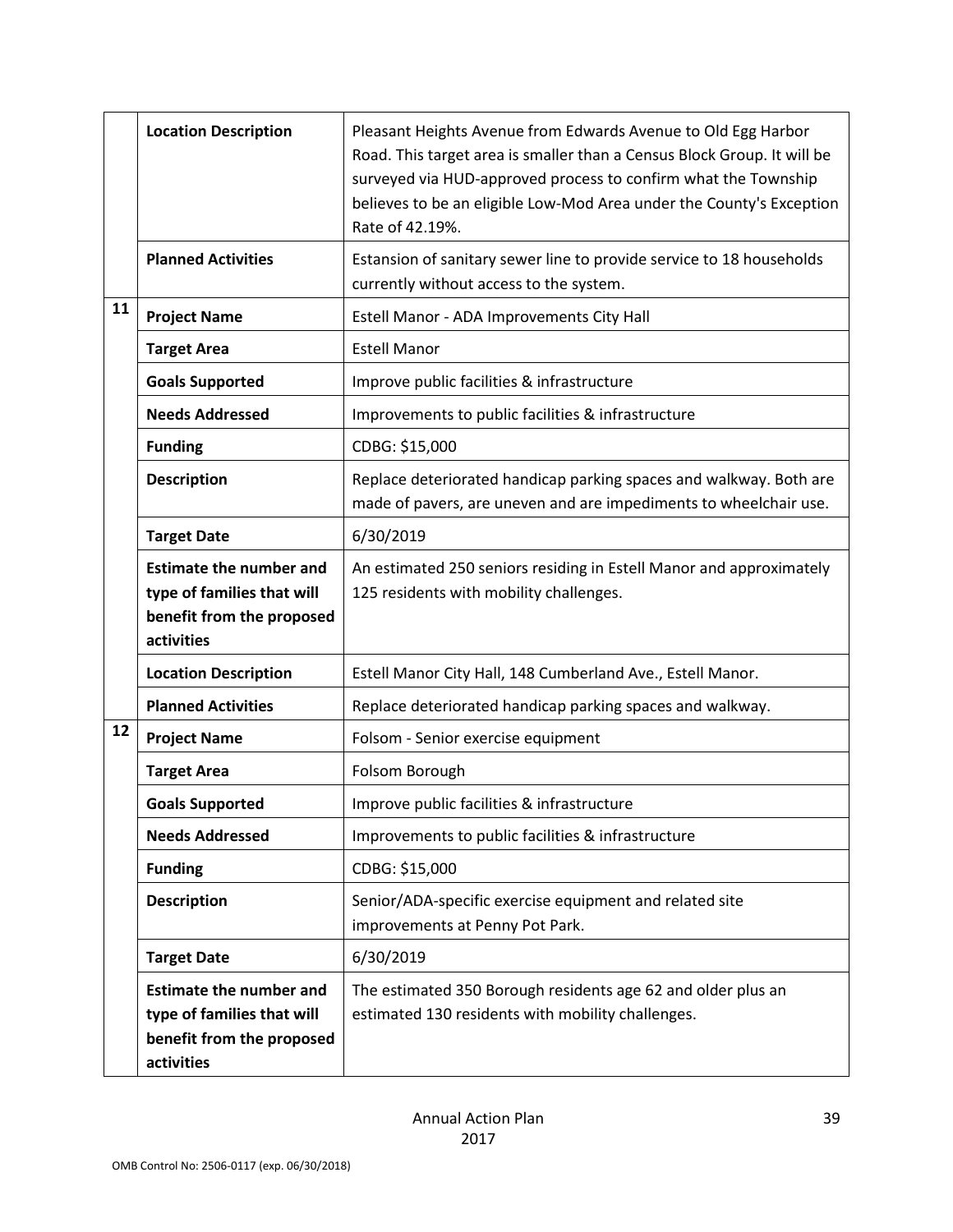|    | <b>Location Description</b>                                                                             | Penny Pot Park is on Lakewood Drive between North Pinewood and<br>Oakwood in Folsom Borough.                                                                                                                                       |
|----|---------------------------------------------------------------------------------------------------------|------------------------------------------------------------------------------------------------------------------------------------------------------------------------------------------------------------------------------------|
|    | <b>Planned Activities</b>                                                                               | Senior/ADA-specific exercise equipment and related site<br>improvements at Penny Pot Park.                                                                                                                                         |
| 13 | <b>Project Name</b>                                                                                     | Galloway Township - ADA paths & Senior Center generator                                                                                                                                                                            |
|    | <b>Target Area</b>                                                                                      | Galloway Township                                                                                                                                                                                                                  |
|    | <b>Goals Supported</b>                                                                                  | Improve public facilities & infrastructure                                                                                                                                                                                         |
|    | <b>Needs Addressed</b>                                                                                  | Improvements to public facilities & infrastructure                                                                                                                                                                                 |
|    | <b>Funding</b>                                                                                          | CDBG: \$108,430                                                                                                                                                                                                                    |
|    | <b>Description</b>                                                                                      | Project includes 2 separate activities. 1. ADA improvements at Patriot<br>Lake Park, including pathways and installation of ADA-compliant<br>doors. 2. Purchase and installation of a generator for the Township<br>Senior Center. |
|    | <b>Target Date</b>                                                                                      | 3/31/2019                                                                                                                                                                                                                          |
|    | <b>Estimate the number and</b><br>type of families that will<br>benefit from the proposed<br>activities | 1. ADA improvements to Patriot Lake Park - Estimated 2,800 disabled<br>Township residents. 2. Senior Center - Approximately 3,500 Township<br>residents age 62 and above.                                                          |
|    | <b>Location Description</b>                                                                             | 1. Patriot Park is on E. Jimmie Leeds Road, Galloway Township; 2.<br>Senior Center is at 621 White Horse Pike, Galloway Township.                                                                                                  |
|    | <b>Planned Activities</b>                                                                               | Project includes 2 separate activities. 1. ADA improvements at Patriot<br>Lake Park, including pathways and installation of ADA-compliant<br>doors. 2. Purchase and installation of a generator for the Township<br>Senior Center. |
| 14 | <b>Project Name</b>                                                                                     | Hamilton Township - ADA Improvements                                                                                                                                                                                               |
|    | <b>Target Area</b>                                                                                      | Hamilton Township                                                                                                                                                                                                                  |
|    | <b>Goals Supported</b>                                                                                  | Improve public facilities & infrastructure                                                                                                                                                                                         |
|    | <b>Needs Addressed</b>                                                                                  | Improvements to public facilities & infrastructure                                                                                                                                                                                 |
|    | <b>Funding</b>                                                                                          | CDBG: \$15,400                                                                                                                                                                                                                     |
|    | <b>Description</b>                                                                                      | Accessibility improvements to the Lundy Community Center in the<br>Mizpah section of Hamilton Township, including doors.                                                                                                           |
|    | <b>Target Date</b>                                                                                      | 3/31/2019                                                                                                                                                                                                                          |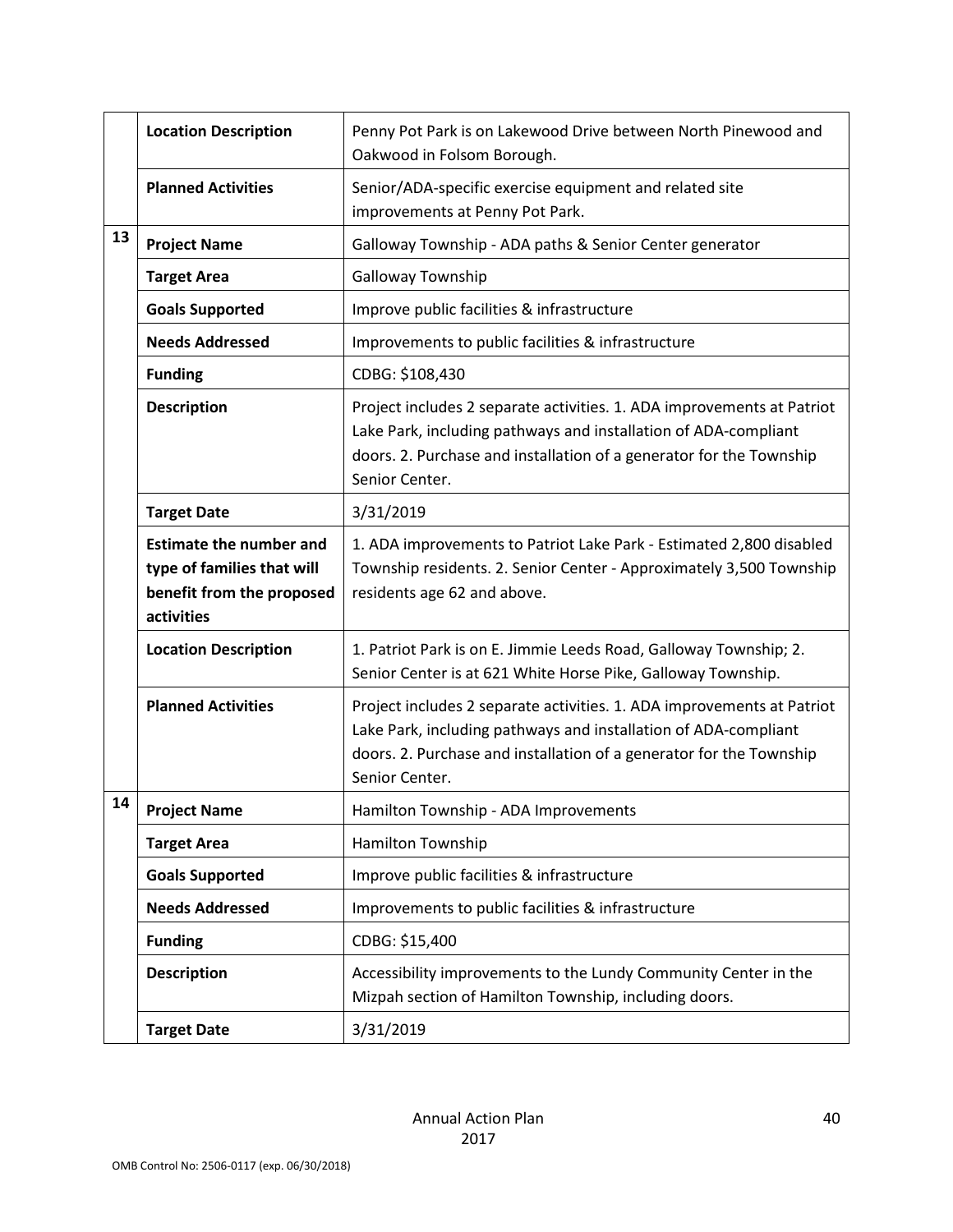|    | <b>Estimate the number and</b><br>type of families that will<br>benefit from the proposed<br>activities | Approximately 3,500 residents age 62 and older plus an estimated<br>2,500 residents with mobility challenges             |
|----|---------------------------------------------------------------------------------------------------------|--------------------------------------------------------------------------------------------------------------------------|
|    | <b>Location Description</b>                                                                             | 6916 Sewell Ave., Mizpah, NJ                                                                                             |
|    | <b>Planned Activities</b>                                                                               | Accessibility improvements to the Lundy Community Center in the<br>Mizpah section of Hamilton Township, including doors. |
| 15 | <b>Project Name</b>                                                                                     | Hamilton Township - Housing Rehab                                                                                        |
|    | <b>Target Area</b>                                                                                      | Hamilton Township                                                                                                        |
|    | <b>Goals Supported</b>                                                                                  | Preserve existing housing stock                                                                                          |
|    | <b>Needs Addressed</b>                                                                                  | Preservation of existing housing stock                                                                                   |
|    | <b>Funding</b>                                                                                          | CDBG: \$74,187                                                                                                           |
|    | <b>Description</b>                                                                                      | Loans to eligible homeowners for necessary repairs.                                                                      |
|    | <b>Target Date</b>                                                                                      | 6/30/2019                                                                                                                |
|    | <b>Estimate the number and</b><br>type of families that will<br>benefit from the proposed<br>activities | 3 income-eligible families (80% or less of Area Median Income).                                                          |
|    | <b>Location Description</b>                                                                             | In Hamilton Township, specific locations to be determined.                                                               |
|    | <b>Planned Activities</b>                                                                               | Loans to eligible homeowners for necessary repairs.                                                                      |
| 16 | <b>Project Name</b>                                                                                     | Hammonton street reconstruction                                                                                          |
|    | <b>Target Area</b>                                                                                      | Eligible census tracts/block groups                                                                                      |
|    | <b>Goals Supported</b>                                                                                  | Improve public facilities & infrastructure                                                                               |
|    | <b>Needs Addressed</b>                                                                                  | Improvements to public facilities & infrastructure                                                                       |
|    | <b>Funding</b>                                                                                          | CDBG: \$83,940                                                                                                           |
|    | <b>Description</b>                                                                                      | Reconstruction of Washington Street from Bellevue Avenue to<br>Orchard Street.                                           |
|    | <b>Target Date</b>                                                                                      | 6/30/2019                                                                                                                |
|    | <b>Estimate the number and</b><br>type of families that will<br>benefit from the proposed<br>activities | 765 residents of Census Tract 111, Block Group 2, 46% of whom are<br>low-mod income.                                     |
|    | <b>Location Description</b>                                                                             | Washington Street from Bellevue Avenue to Orchard Street.                                                                |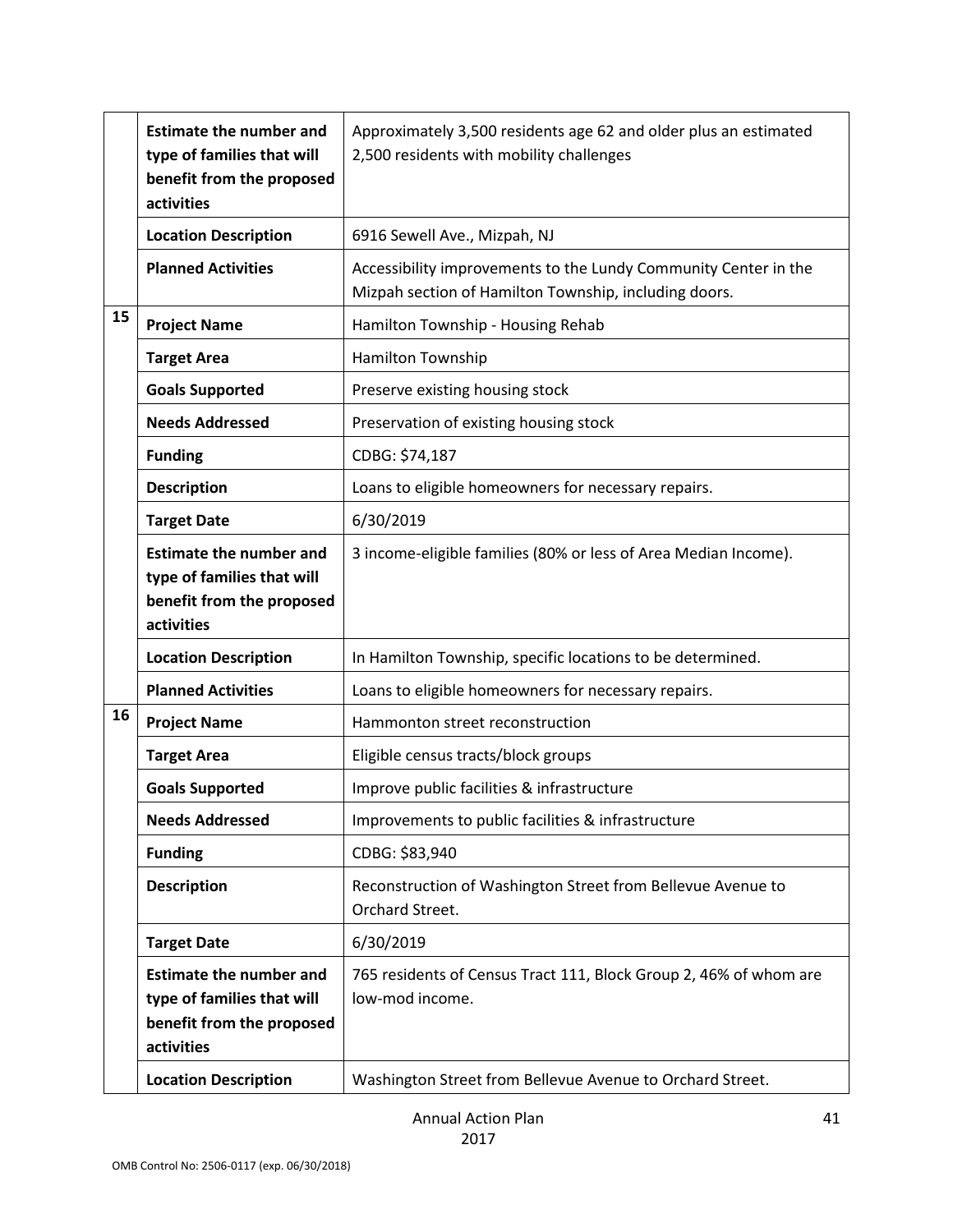|    | <b>Planned Activities</b>                                                                               | Reconstruction of Washington Street from Bellevue Avenue to<br>Orchard Street.                                                                                                                                                                    |
|----|---------------------------------------------------------------------------------------------------------|---------------------------------------------------------------------------------------------------------------------------------------------------------------------------------------------------------------------------------------------------|
| 17 | <b>Project Name</b>                                                                                     | Linwood - ADA Improvements                                                                                                                                                                                                                        |
|    | <b>Target Area</b>                                                                                      | Linwood                                                                                                                                                                                                                                           |
|    | <b>Goals Supported</b>                                                                                  | Improve public facilities & infrastructure                                                                                                                                                                                                        |
|    | <b>Needs Addressed</b>                                                                                  | Improvements to public facilities & infrastructure                                                                                                                                                                                                |
|    | <b>Funding</b>                                                                                          | CDBG: \$15,000                                                                                                                                                                                                                                    |
|    | <b>Description</b>                                                                                      | ADA curb cuts on Wabash Avenue                                                                                                                                                                                                                    |
|    | <b>Target Date</b>                                                                                      | 6/30/2019                                                                                                                                                                                                                                         |
|    | <b>Estimate the number and</b><br>type of families that will<br>benefit from the proposed<br>activities | Approximately 900 City residents age 62 and above plus<br>approximately 700 residents with mobility challenges.                                                                                                                                   |
|    | <b>Location Description</b>                                                                             | Wabash Avenue from Vernon Street south.                                                                                                                                                                                                           |
|    | <b>Planned Activities</b>                                                                               | ADA curb cuts on Wabash Avenue                                                                                                                                                                                                                    |
| 18 | <b>Project Name</b>                                                                                     | Longport - ADA improvements                                                                                                                                                                                                                       |
|    | <b>Target Area</b>                                                                                      | Longport                                                                                                                                                                                                                                          |
|    | <b>Goals Supported</b>                                                                                  | Improve public facilities & infrastructure                                                                                                                                                                                                        |
|    | <b>Needs Addressed</b>                                                                                  | Improvements to public facilities & infrastructure                                                                                                                                                                                                |
|    | <b>Funding</b>                                                                                          | CDBG: \$15,000                                                                                                                                                                                                                                    |
|    | <b>Description</b>                                                                                      | Construction of beach access ramps at 16th Avenue and the beach.                                                                                                                                                                                  |
|    | <b>Target Date</b>                                                                                      |                                                                                                                                                                                                                                                   |
|    | <b>Estimate the number and</b><br>type of families that will<br>benefit from the proposed<br>activities | There are approximately 170 Longport residents age 62 and above<br>plus 80 residents with mobility challenges. As a seaside resort<br>community, those benefitting from these improvements are several<br>times the resident population, however. |
|    | <b>Location Description</b>                                                                             | 16th Avenue at the beach.                                                                                                                                                                                                                         |
|    | <b>Planned Activities</b>                                                                               | Construction of beach access ramps at 16th Avenue and the beach.                                                                                                                                                                                  |
| 19 | <b>Project Name</b>                                                                                     | Margate - ADA Improvements                                                                                                                                                                                                                        |
|    | <b>Target Area</b>                                                                                      | Margate                                                                                                                                                                                                                                           |
|    | <b>Goals Supported</b>                                                                                  | Improve public facilities & infrastructure                                                                                                                                                                                                        |
|    | <b>Needs Addressed</b>                                                                                  | Improvements to public facilities & infrastructure                                                                                                                                                                                                |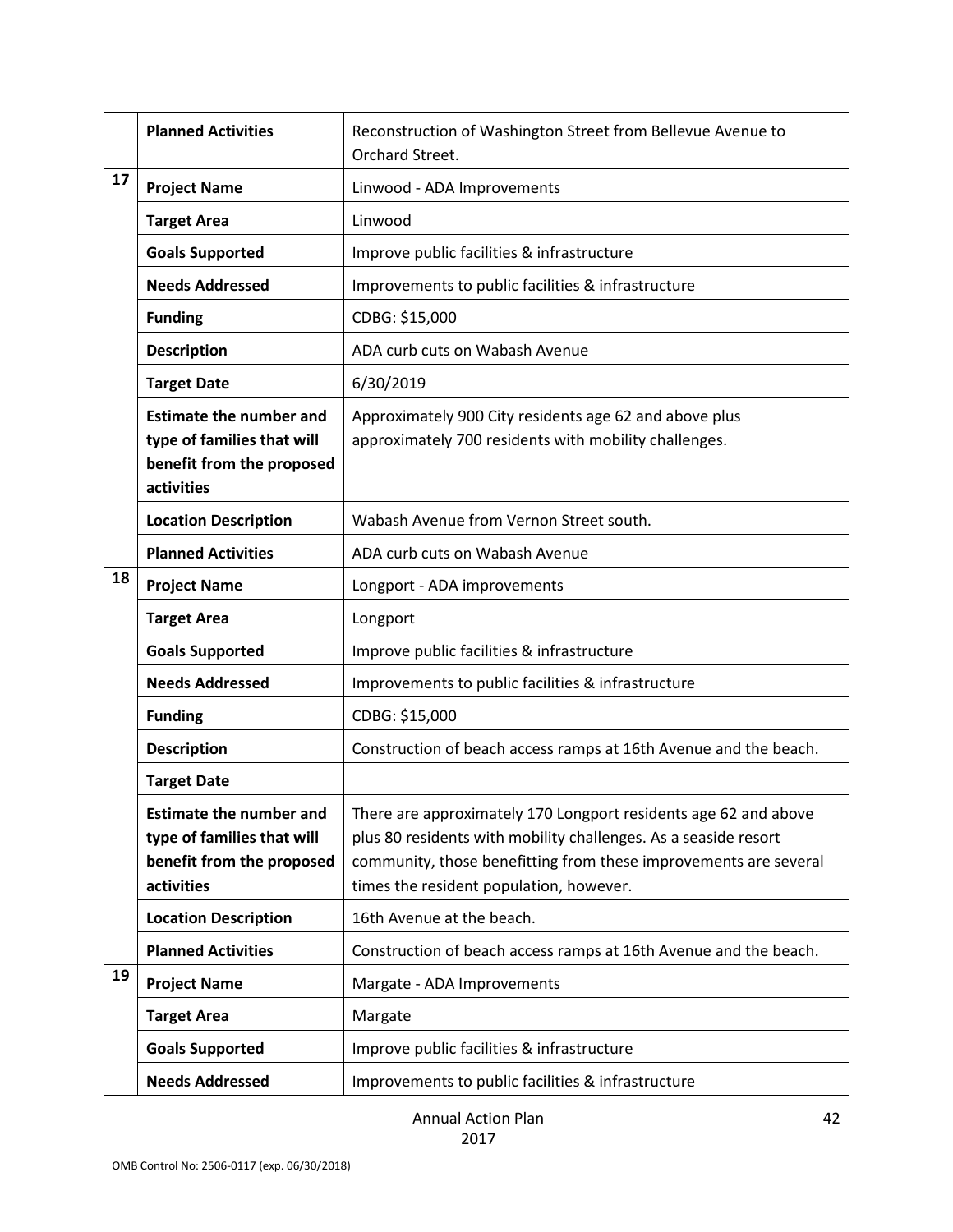|    | <b>Funding</b>                                                                                          | CDBG: \$19,138                                                                                                                                                                                                                                               |
|----|---------------------------------------------------------------------------------------------------------|--------------------------------------------------------------------------------------------------------------------------------------------------------------------------------------------------------------------------------------------------------------|
|    | <b>Description</b>                                                                                      | Removal of architectural barriers to beach access at Lancaster<br>Avenue.                                                                                                                                                                                    |
|    | <b>Target Date</b>                                                                                      | 6/30/2019                                                                                                                                                                                                                                                    |
|    | <b>Estimate the number and</b><br>type of families that will<br>benefit from the proposed<br>activities | Approximately 1,060 Margate residents age 62 and above plus<br>approximately 600 City residents with mobility challenges. As a<br>seaside resort community, those benefitting from these<br>improvements are several times the resident population, however. |
|    | <b>Location Description</b>                                                                             | Lancaster Avenue at Atlantic Ocean, Margate, NJ.                                                                                                                                                                                                             |
|    | <b>Planned Activities</b>                                                                               | Removal of architectural barriers to beach access.                                                                                                                                                                                                           |
| 20 | <b>Project Name</b>                                                                                     | Mullica Township - ADA improvements                                                                                                                                                                                                                          |
|    | <b>Target Area</b>                                                                                      | Mullica Township                                                                                                                                                                                                                                             |
|    | <b>Goals Supported</b>                                                                                  | Improve public facilities & infrastructure                                                                                                                                                                                                                   |
|    | <b>Needs Addressed</b>                                                                                  | Improvements to public facilities & infrastructure                                                                                                                                                                                                           |
|    | <b>Funding</b>                                                                                          | CDBG: \$15,000                                                                                                                                                                                                                                               |
|    | <b>Description</b>                                                                                      | Removal of architectural barriers at Township Municipal Building and<br>at Elwood Fire Hall.                                                                                                                                                                 |
|    | <b>Target Date</b>                                                                                      | 3/31/2019                                                                                                                                                                                                                                                    |
|    | <b>Estimate the number and</b><br>type of families that will<br>benefit from the proposed<br>activities | The 1,067 disabled residents of Mullica Township, per U.S. Census<br>Bureau data.                                                                                                                                                                            |
|    | <b>Location Description</b>                                                                             | Township Municipal Building is at 4528 White Horse Pike; Elwood Fire<br>Hall is at 413 Elwood Road.                                                                                                                                                          |
|    | <b>Planned Activities</b>                                                                               | Removal of architectural barriers at Township Municipal Building and<br>at Elwood Fire Hall.                                                                                                                                                                 |
| 21 | <b>Project Name</b>                                                                                     | Northfield - ADA Improvements                                                                                                                                                                                                                                |
|    | <b>Target Area</b>                                                                                      | Northfield                                                                                                                                                                                                                                                   |
|    | <b>Goals Supported</b>                                                                                  | Improve public facilities & infrastructure                                                                                                                                                                                                                   |
|    | <b>Needs Addressed</b>                                                                                  | Improvements to public facilities & infrastructure                                                                                                                                                                                                           |
|    | <b>Funding</b>                                                                                          | CDBG: \$22,675                                                                                                                                                                                                                                               |
|    | <b>Description</b>                                                                                      | Accessibility improvements to rear entrance of Northfield City Hall,<br>including ramp and automatic door.                                                                                                                                                   |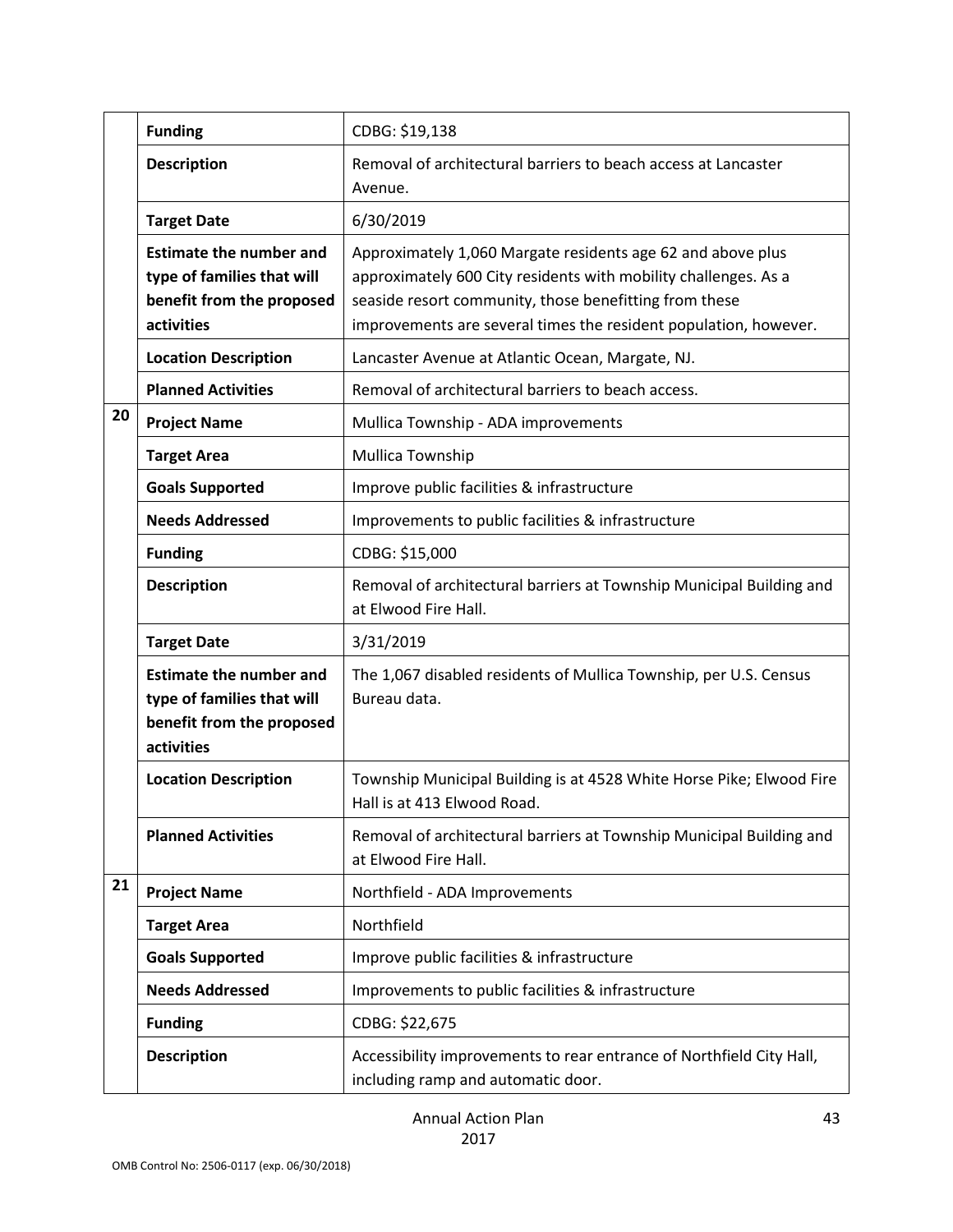|    | <b>Target Date</b>                                                                                      | 6/30/2019                                                                                                                |
|----|---------------------------------------------------------------------------------------------------------|--------------------------------------------------------------------------------------------------------------------------|
|    | <b>Estimate the number and</b><br>type of families that will<br>benefit from the proposed<br>activities | Approximately 700 Northfield residents age 62 and above plus an<br>estimated 800 residents who have mobility challenges. |
|    | <b>Location Description</b>                                                                             | City Hall is at 1600 Shore Road, Northfield.                                                                             |
|    | <b>Planned Activities</b>                                                                               | Accessibility improvements to rear entrance of Northfield City Hall,<br>including ramp and automatic door.               |
| 22 | <b>Project Name</b>                                                                                     | Pleasantville - Street Reconstruction                                                                                    |
|    | <b>Target Area</b>                                                                                      | Eligible census tracts/block groups                                                                                      |
|    | <b>Goals Supported</b>                                                                                  | Improve public facilities & infrastructure                                                                               |
|    | <b>Needs Addressed</b>                                                                                  | Improvements to public facilities & infrastructure                                                                       |
|    | <b>Funding</b>                                                                                          | CDBG: \$146,224                                                                                                          |
|    | <b>Description</b>                                                                                      | Reconstruction of Park Avenue from New Road (Route 9) to Broad<br><b>Street</b>                                          |
|    | <b>Target Date</b>                                                                                      | 6/30/2019                                                                                                                |
|    | <b>Estimate the number and</b><br>type of families that will<br>benefit from the proposed<br>activities | 3,430 residents of Census Tract 122, Block Groups 1 and 2, 51.7% of<br>whom are low-mod income.                          |
|    | <b>Location Description</b>                                                                             | Park Avenue from New Road (Route 9) to Broad Street, Pleasantville.                                                      |
|    | <b>Planned Activities</b>                                                                               | Reconstruction of Park Avenue from New Road (Route 9) to Broad<br><b>Street</b>                                          |
| 23 | <b>Project Name</b>                                                                                     | Port Republic housing rehab                                                                                              |
|    | <b>Target Area</b>                                                                                      | Countywide                                                                                                               |
|    | <b>Goals Supported</b>                                                                                  | Preserve existing housing stock                                                                                          |
|    | <b>Needs Addressed</b>                                                                                  | Preservation of existing housing stock                                                                                   |
|    | <b>Funding</b>                                                                                          | CDBG: \$15,000                                                                                                           |
|    | <b>Description</b>                                                                                      | Assistance to income eligible homeowners to make needed home<br>repairs.                                                 |
|    | <b>Target Date</b>                                                                                      | 6/30/2019                                                                                                                |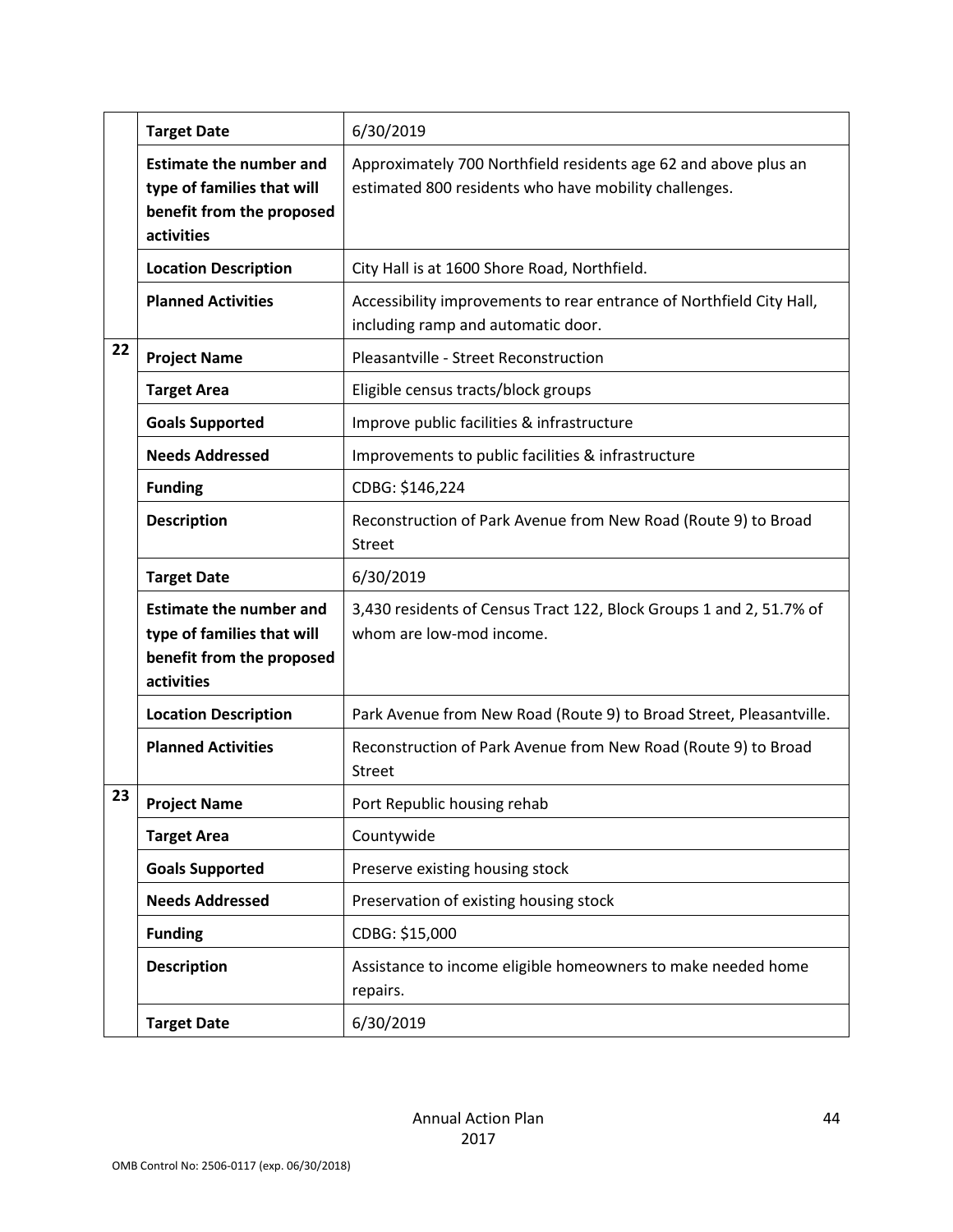|    | <b>Estimate the number and</b><br>type of families that will<br>benefit from the proposed<br>activities | 1 income-eligible family (80% or less of Area Median Income)                                            |
|----|---------------------------------------------------------------------------------------------------------|---------------------------------------------------------------------------------------------------------|
|    | <b>Location Description</b>                                                                             | In Port Republic. Exact location to be determined.                                                      |
|    | <b>Planned Activities</b>                                                                               | Assistance to income eligible homeowners to make needed home<br>repairs.                                |
| 24 | <b>Project Name</b>                                                                                     | Somers Point street reconstruction                                                                      |
|    | <b>Target Area</b>                                                                                      | Eligible census tracts/block groups                                                                     |
|    | <b>Goals Supported</b>                                                                                  | Improve public facilities & infrastructure                                                              |
|    | <b>Needs Addressed</b>                                                                                  | Improvements to public facilities & infrastructure                                                      |
|    | <b>Funding</b>                                                                                          | CDBG: \$44,415                                                                                          |
|    | <b>Description</b>                                                                                      | Reconstruction of Meyran Avenue from Shore Road to Bay Avenue.                                          |
|    | <b>Target Date</b>                                                                                      | 6/30/2019                                                                                               |
|    | <b>Estimate the number and</b><br>type of families that will<br>benefit from the proposed<br>activities | 1,890 residents of Census Tract 128.01, Block Group 1, 54% of whom<br>are low-mod income.               |
|    | <b>Location Description</b>                                                                             | Meyran Avenue from Shore Road to Bay Avenue, Somers Point.                                              |
|    | <b>Planned Activities</b>                                                                               | Reconstruction of Meyran Avenue from Shore Road to Bay Avenue.                                          |
| 25 | <b>Project Name</b>                                                                                     | Ventnor - Street reconstruction                                                                         |
|    | <b>Target Area</b>                                                                                      | Eligible census tracts/block groups                                                                     |
|    | <b>Goals Supported</b>                                                                                  | Improve public facilities & infrastructure                                                              |
|    | <b>Needs Addressed</b>                                                                                  | Improvements to public facilities & infrastructure                                                      |
|    | <b>Funding</b>                                                                                          | CDBG: \$46,703                                                                                          |
|    | <b>Description</b>                                                                                      | Reconstruction of Newport Avenue from Monmouth Avenue to the<br>bay.                                    |
|    | <b>Target Date</b>                                                                                      | 6/30/2019                                                                                               |
|    | <b>Estimate the number and</b><br>type of families that will<br>benefit from the proposed<br>activities | 1,375 residents of Census Tract 133.02, Block Group 2, approximately<br>59% of whom are low-mod income. |
|    | <b>Location Description</b>                                                                             | Newport Avenue from Monmouth Avenue to the bay.                                                         |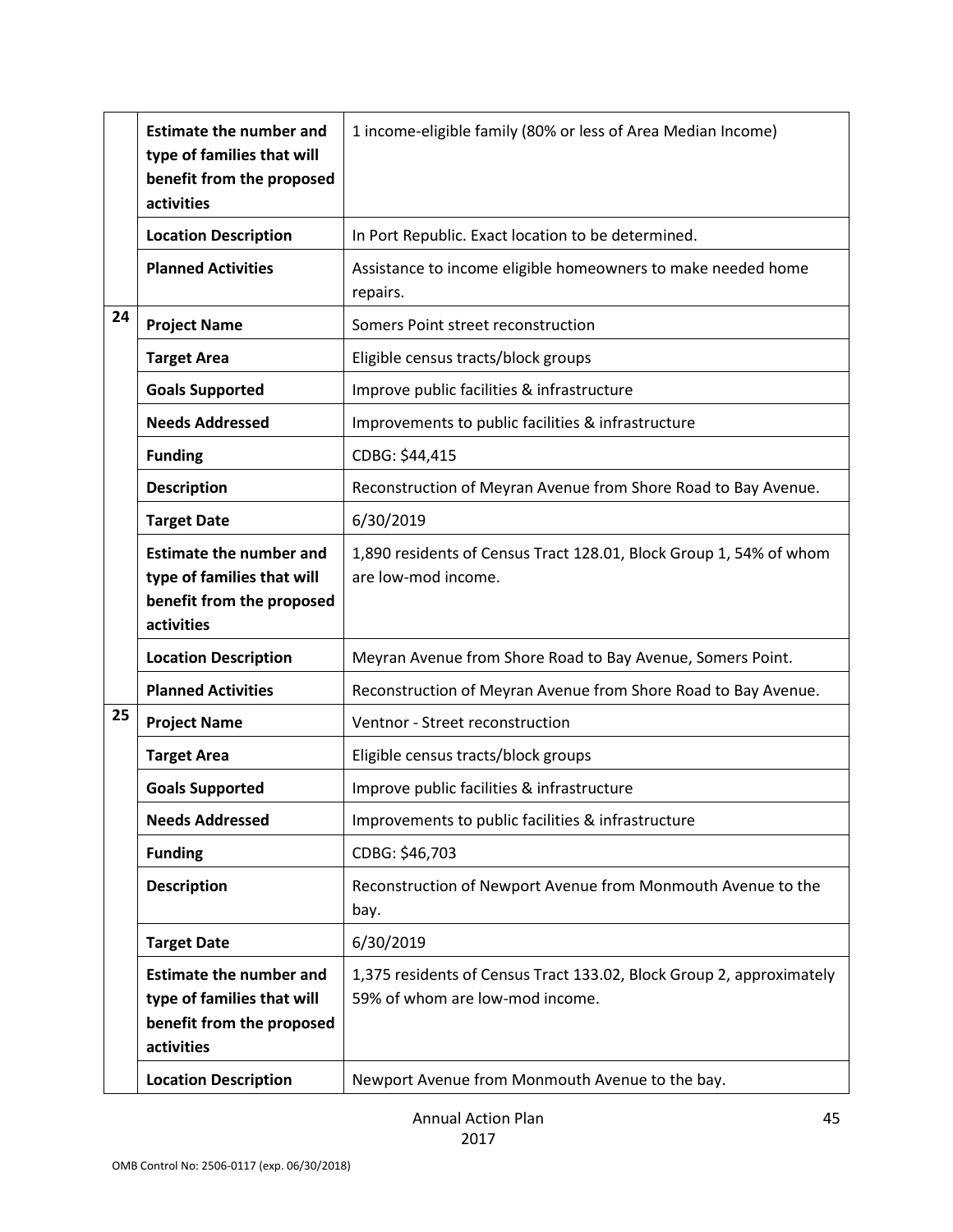|    | <b>Planned Activities</b>                                                                               | Reconstruction of Newport Avenue from Monmouth Avenue to the<br>bay.                                                                                                                                                        |
|----|---------------------------------------------------------------------------------------------------------|-----------------------------------------------------------------------------------------------------------------------------------------------------------------------------------------------------------------------------|
| 26 | <b>Project Name</b>                                                                                     | Weymouth Township - sidewalk project                                                                                                                                                                                        |
|    | <b>Target Area</b>                                                                                      | Eligible census tracts/block groups<br>Weymouth Township                                                                                                                                                                    |
|    | <b>Goals Supported</b>                                                                                  | Improve public facilities & infrastructure                                                                                                                                                                                  |
|    | <b>Needs Addressed</b>                                                                                  | Improvements to public facilities & infrastructure                                                                                                                                                                          |
|    | <b>Funding</b>                                                                                          | CDBG: \$15,000                                                                                                                                                                                                              |
|    | <b>Description</b>                                                                                      | Installation of sidewalks along the east side of Route 50 from the<br>municipal boundary to Lowell Street.                                                                                                                  |
|    | <b>Target Date</b>                                                                                      | 7/31/2020                                                                                                                                                                                                                   |
|    | <b>Estimate the number and</b><br>type of families that will<br>benefit from the proposed<br>activities | Approximately 100 residents. The project's target area will be<br>surveyed via HUD-approved process to confirm what the Township<br>believes to be an eligible Low-Mod Area under the County's Exception<br>Rate of 42.19%. |
|    | <b>Location Description</b>                                                                             | East side of Route 50 from municipal boundary to Lowell Street.                                                                                                                                                             |
|    | <b>Planned Activities</b>                                                                               | Sidewalk installation.                                                                                                                                                                                                      |
| 27 | <b>Project Name</b>                                                                                     | Atlantic County - ADA Improvements                                                                                                                                                                                          |
|    | <b>Target Area</b>                                                                                      | Countywide                                                                                                                                                                                                                  |
|    | <b>Goals Supported</b>                                                                                  | Improve public facilities & infrastructure                                                                                                                                                                                  |
|    | <b>Needs Addressed</b>                                                                                  | Improvements to public facilities & infrastructure                                                                                                                                                                          |
|    | <b>Funding</b>                                                                                          | CDBG: \$70,000                                                                                                                                                                                                              |
|    | <b>Description</b>                                                                                      | Assistance with removal of architectural barriers at two public<br>facilities owned by Atlantic County. The facilities house a public health<br>clinic, human services operations and other County activities.              |
|    | <b>Target Date</b>                                                                                      | 6/30/2019                                                                                                                                                                                                                   |
|    | <b>Estimate the number and</b><br>type of families that will<br>benefit from the proposed<br>activities | An estimated 2.425 disabled adults reside in the host communities of<br>Hammonton and Northfield. As these are regional county facilities,<br>actual beneficiaries are expected to total even more.                         |
|    | <b>Location Description</b>                                                                             | Hammonton satellite location of County Human Services office is at<br>310 Bellevue Ave., Hammonton. The Stillwater Building is at 201 S.<br>Shore Road, Northfield.                                                         |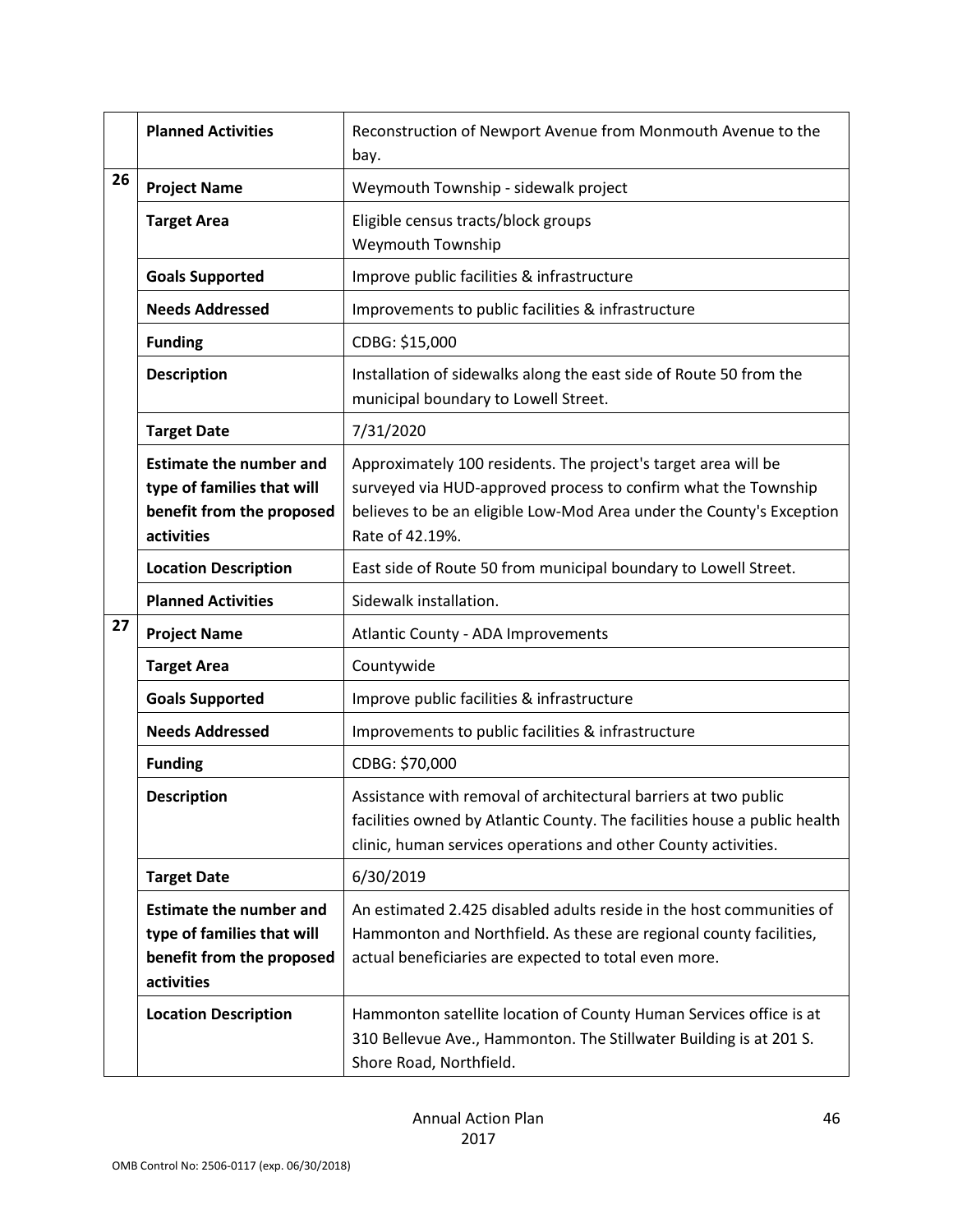| <b>Planned Activities</b> | Assistance with removal of architectural barriers at two public           |
|---------------------------|---------------------------------------------------------------------------|
|                           | facilities owned by Atlantic County. The facilities house a public health |
|                           | clinic, human services operations and other County activities.            |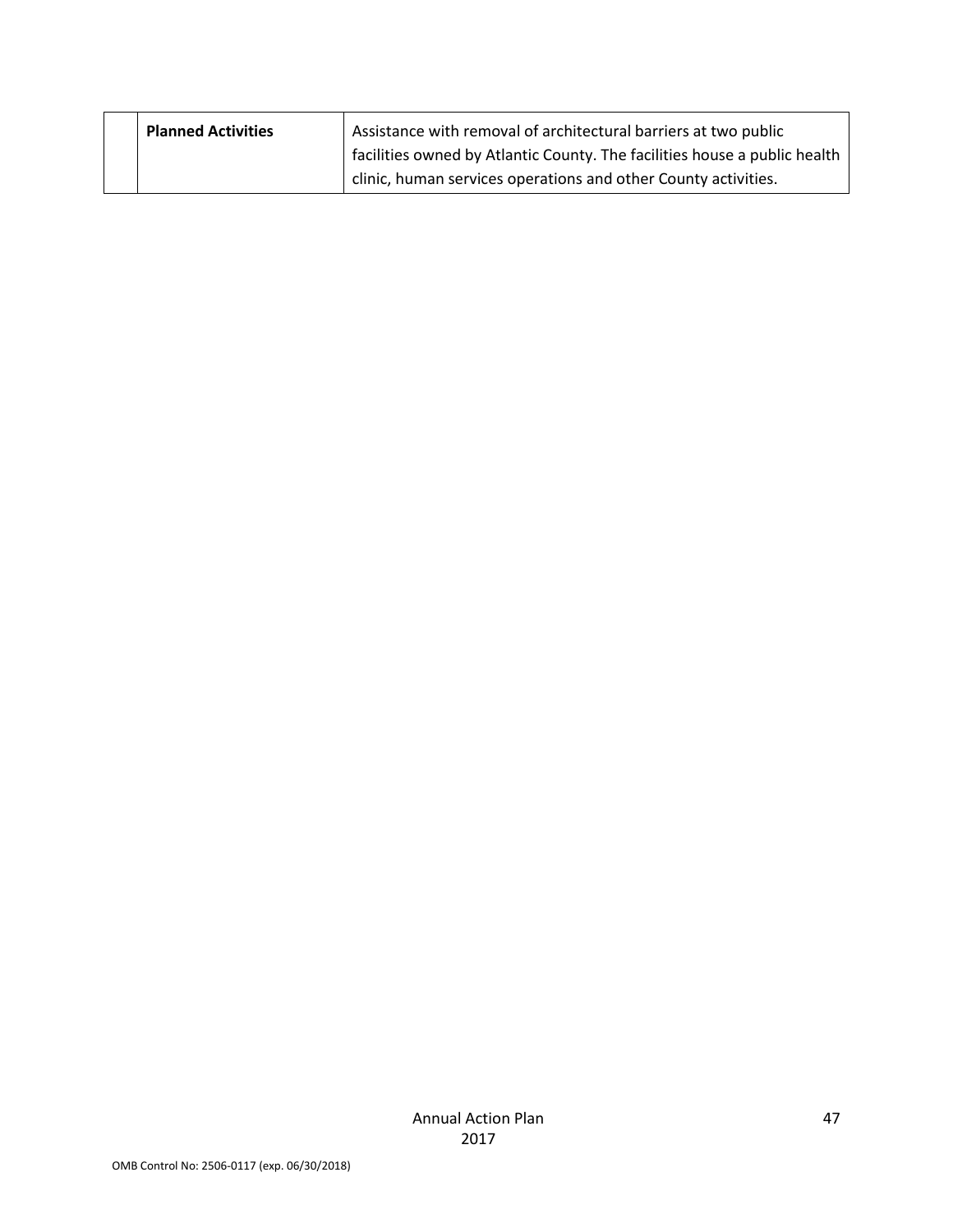### **AP-50 Geographic Distribution – 91.220(f)**

### **Description of the geographic areas of the entitlement (including areas of low-income and minority concentration) where assistance will be directed**

Assistance from the CDBG and HOME programs will be allocated throughout the Urban County municipalities. As discussed in the response to the next question, the County sets aside funding for each municipality based on HUD's allocation formula. The largest allocations go to Pleasantville, which has the Urban County's largest concentrations of minority residents - 40% African-American/Black and 40% Hispanic - and the Urban County's highest concentration of low-income residents, with nearly 24% below the Poverty Rate. Many of the municipalities use their CDBG funding for activities that benefit population groups presumed to be eligible, including seniors and severely disabled adults.

#### **Geographic Distribution**

| <b>Target Area</b>                  | <b>Percentage of Funds</b> |
|-------------------------------------|----------------------------|
| Countywide                          | 49                         |
| Eligible census tracts/block groups | 27                         |
| City of Absecon                     | 1                          |
| Buena Borough                       | 1                          |
| Corbin City                         | 1                          |
| <b>Estell Manor</b>                 | 1                          |
| Folsom Borough                      | 1                          |
| <b>Hamilton Township</b>            | 5                          |
| <b>Galloway Township</b>            | 6                          |
| Linwood                             | 1                          |
| Longport                            | 1                          |
| Margate                             | 1                          |
| Mullica Township                    | 1                          |
| Northfield                          | 1                          |
| Weymouth Township                   | 1                          |
| .                                   |                            |

**Table 8 - Geographic Distribution**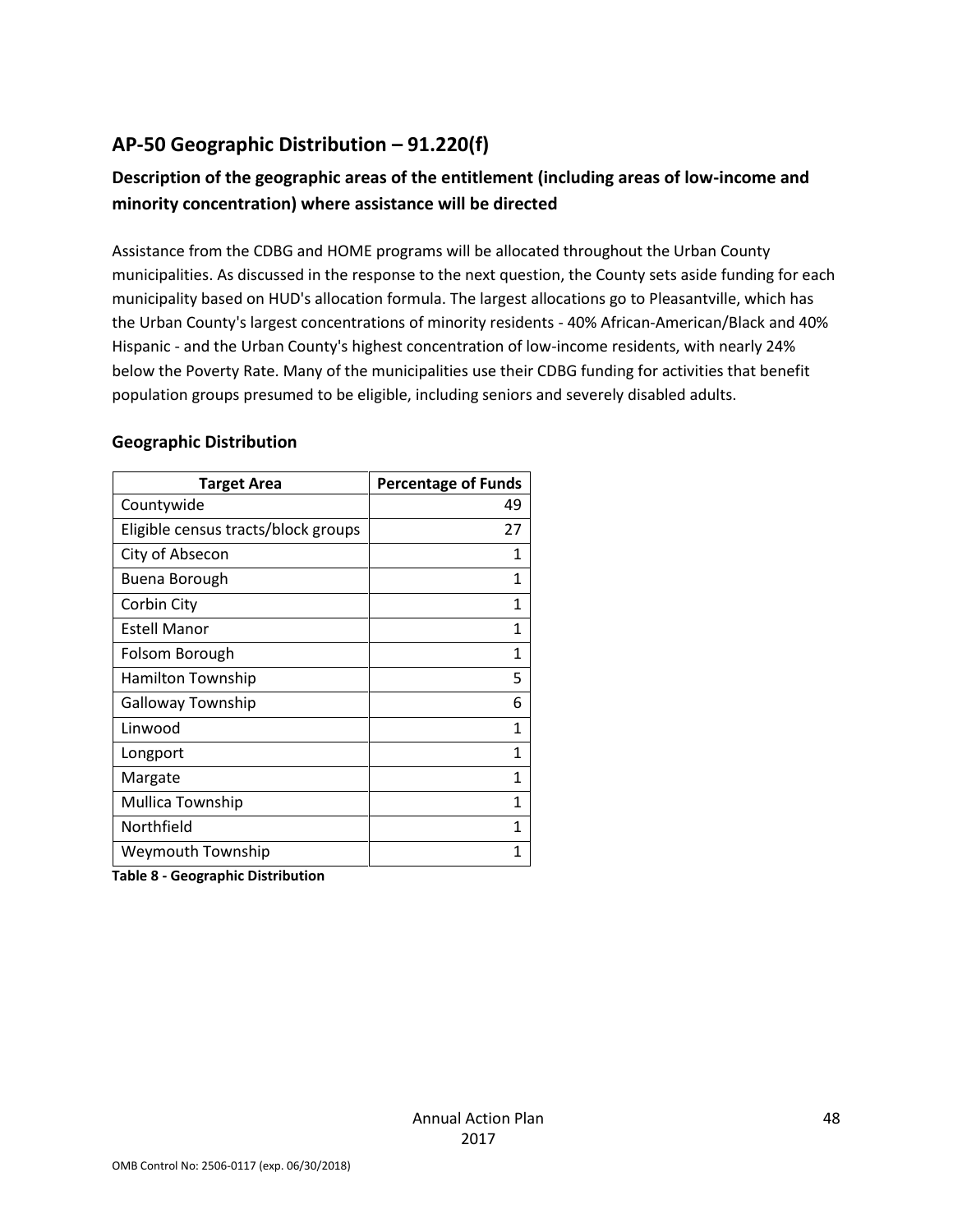#### **Rationale for the priorities for allocating investments geographically**

Atlantic County allocates CDBG funds to each municipality through a pro-rata formula based on HUD's allocation breakdown of percentages that each municipality contributes to the County allocation as a whole. Each community can then select a project that meets its needs, provided the activity also meets the national objectives and eligibility of the CDBG program. HOME funds are used for housing activities county-wide.

This process results in a distribution of CDBG resources that addresses needs throughout the County in a manner that emphasizes assistance to municipalities with lower median incomes and meets all program regulations.

#### **Discussion**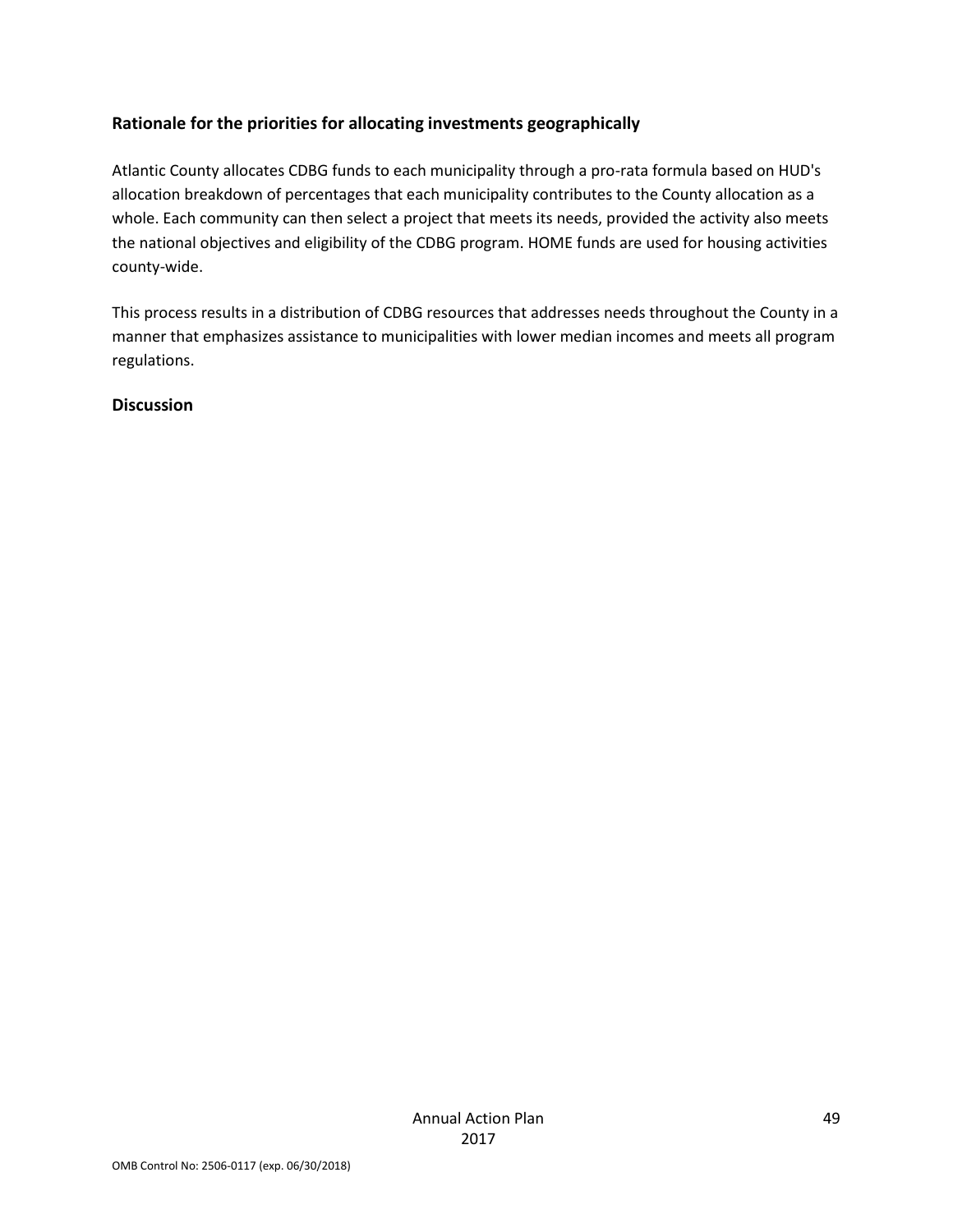# **Affordable Housing**

### **AP-55 Affordable Housing – 91.220(g)**

#### **Introduction**

The Atlantic County Improvement Authority Office of Community Development has developed a plan to address the key issues raised in the course of the housing analysis that met the HUD requirements for elements to be addressed by this plan.

The five overarching goals, intended to benefit low- and very low-income persons are:

- 1) To provide decent housing
- 2) To provide a suitable living environment
- 3) To expand economic opportunities
- 4) Prevention of Chronic Homelessness
- 5) Increase Minority Home Ownership

| One Year Goals for the Number of Households to be Supported |    |
|-------------------------------------------------------------|----|
| <b>Homeless</b>                                             |    |
| Non-Homeless                                                | 28 |
| Special-Needs                                               |    |
| Total                                                       | 28 |

**Table 9 - One Year Goals for Affordable Housing by Support Requirement**

| One Year Goals for the Number of Households Supported Through |    |
|---------------------------------------------------------------|----|
| <b>Rental Assistance</b>                                      |    |
| The Production of New Units                                   |    |
| Rehab of Existing Units                                       | 17 |
| <b>Acquisition of Existing Units</b>                          | 10 |
| Total                                                         | 28 |
|                                                               |    |

**Table 10 - One Year Goals for Affordable Housing by Support Type**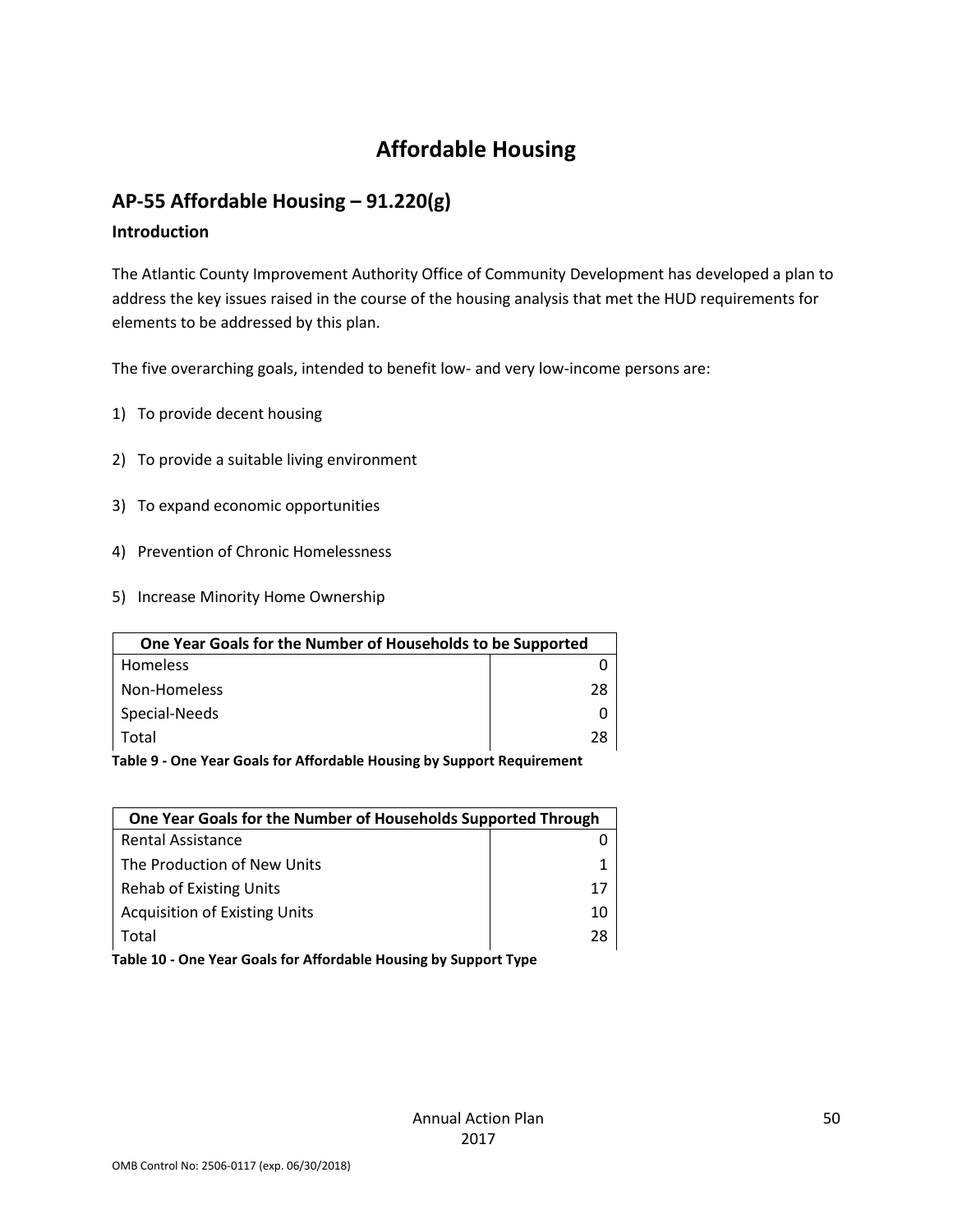#### **Discussion**

Atlantic County has adopted the following AFFORDABLE HOUSING STRATEGIES.

#### *1: Preservation of the existing affordable housing stock in residential neighborhoods (renter and owner occupied).*

The County will continue its Owner-Occupied Housing Rehabilitation Program, which provides financial assistance to low and moderate income homeowners. The financial assistance is provided for the repair or rehabilitation of substandard housing to meet local building codes and Section 8 Housing Quality Standards, and to ensure safe and sanitary living conditions.

#### *2: Increase homeownership for lower income households through homebuyer assistance, new construction and/or Rehab/Sale*

HOME Program funding is being set aside to provide homebuyers assistance to low- and moderateincome households. These funds will be used to provide down payment assistance. This program includes active involvement from local banks and mortgage companies that provide permanent mortgage financing for low- and moderate-income homebuyers. Subsidies of up to \$10,000 per household will be allowed.

Funding will be allocated to assist CHDO and non-profit organizations to construct affordable housing to be sold to low and moderate income households. The county conservatively estimates the creation of one new affordable homes during the coming fiscal year.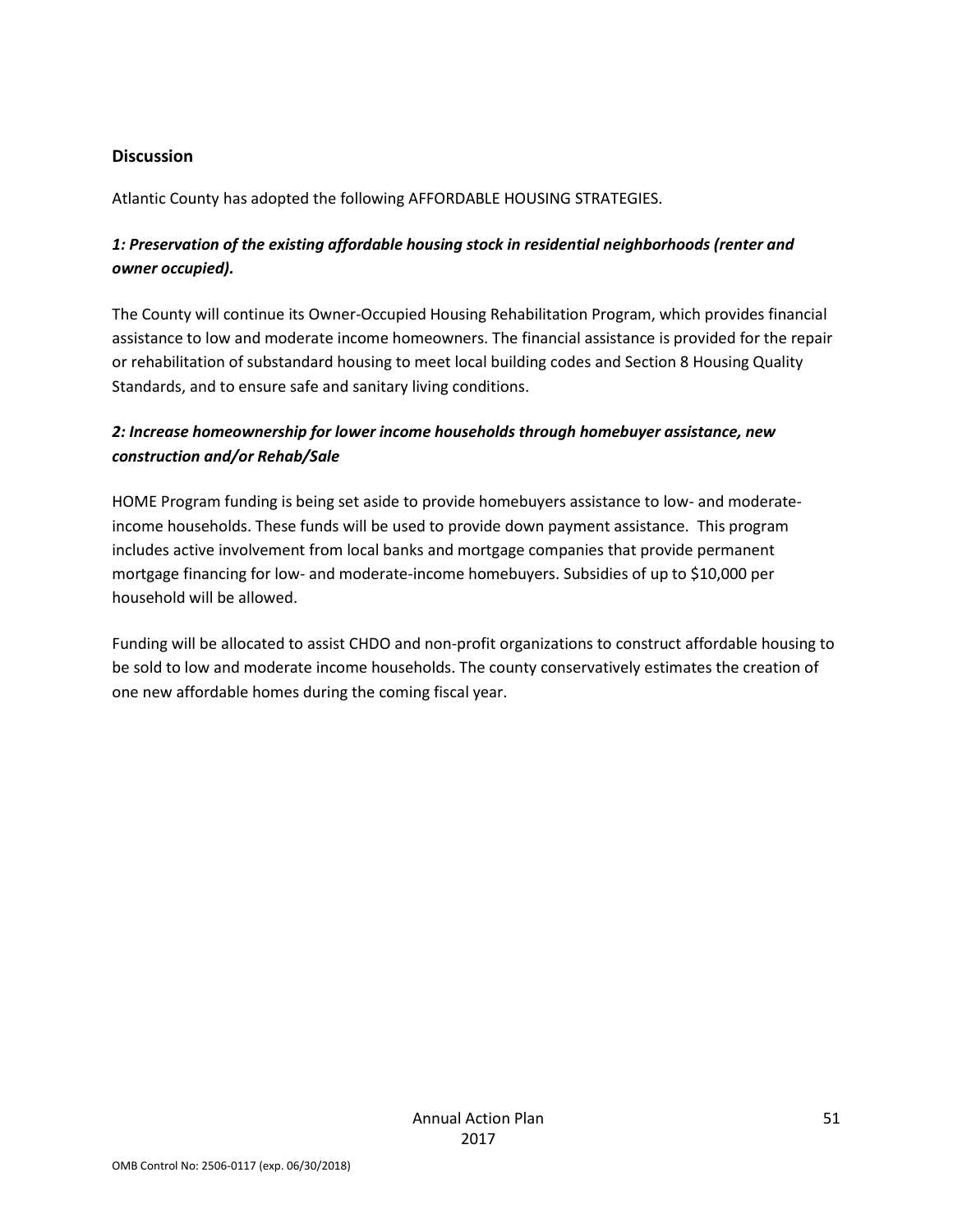### **AP-60 Public Housing** *–* **91.220(h)**

#### **Introduction**

There are 2 Public Housing Authorities located within the Atlantic County Urban County municipalities the Pleasantville Housing Authority and the Buena Borough Housing Authority. Both were consulted in the preparation of this plan and both provided much of the information used to complete this section. Their cooperation is greatly appreciated.

#### **Actions planned during the next year to address the needs to public housing**

No actions using CDBG funds are planned.

### **Actions to encourage public housing residents to become more involved in management and participate in homeownership**

Both Housing Authorities within the jurisdiction will continue to meet with the resident councils that exist at each public housing community and to consider their input for planning and decision making.

### **If the PHA is designated as troubled, describe the manner in which financial assistance will be provided or other assistance**

Neither the Pleasantville Housing Authority nor the Buena Borough Housing Authority are designated as troubled.

#### **Discussion**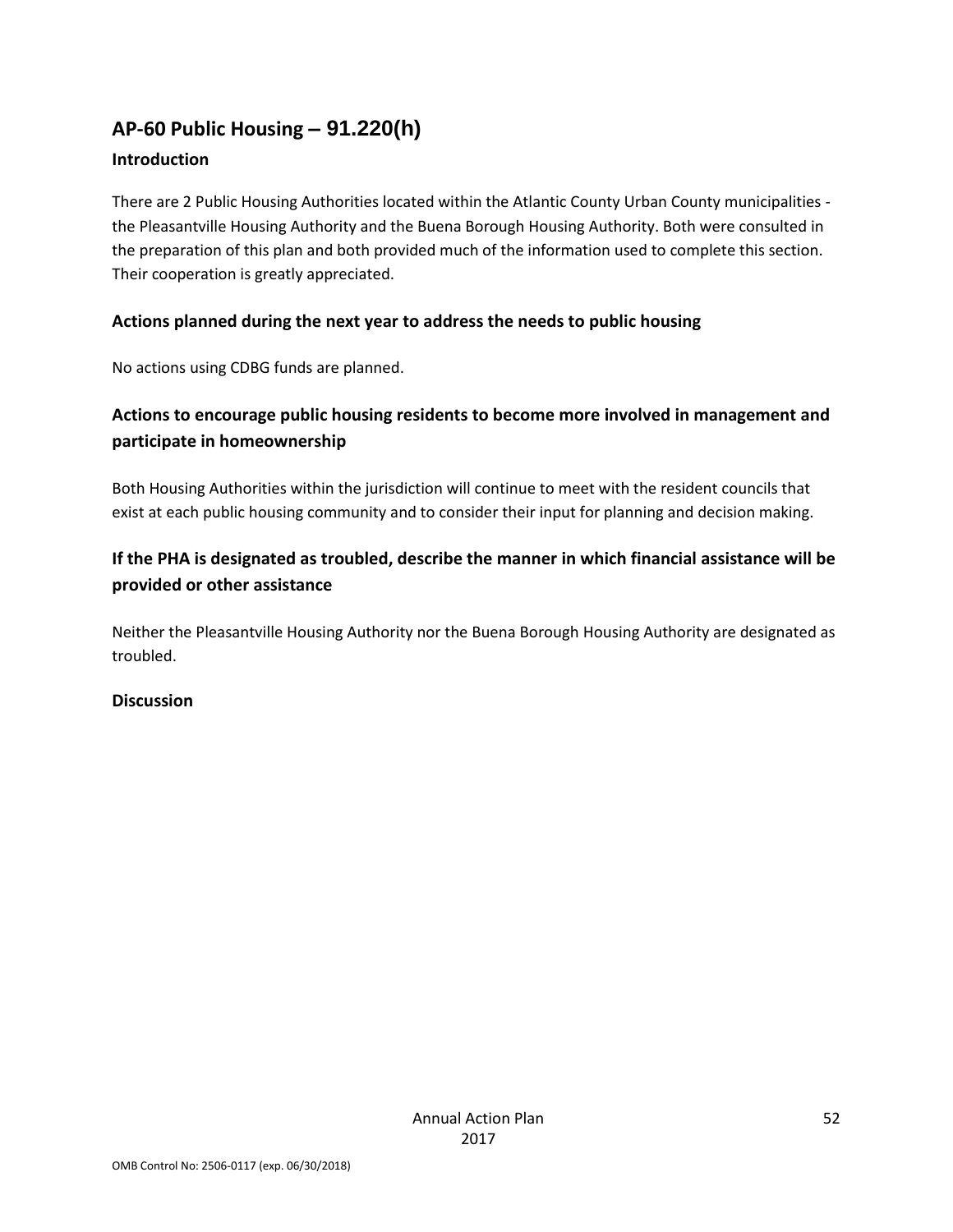# **AP-65 Homeless and Other Special Needs Activities – 91.220(i)**

#### **Introduction**

The County's strategy for implementing its homelessness program is a multi-faceted approach to the problem, focusing on the prevention of homelessness and the provision of emergency services for homeless persons and families.

The strategy for eliminating chronic homelessness flows from the priorities described in the Consolidated Plan. Treating the homeless and providing the means and support necessary to make the transition to permanent housing and independent living are all a part of the efforts and programs in place in the County. The institutions and structure to properly address this issue are in place.

The County plans to employ the resources of the CDBG program, the HOME program, the Workforce Investment Board, the municipal housing authorities, the County Board of Social Services, and a number of not-for-profit service providers to achieve our goals.

### **Describe the jurisdictions one-year goals and actions for reducing and ending homelessness including**

### **Reaching out to homeless persons (especially unsheltered persons) and assessing their individual needs**

Just over 3 years ago, the Atlantic County Continuum of Care created a new Board and adopted new bylaws for operation. Staff support will still be provided by the Atlantic County Department of Family and Community Development. To implement the 10 year Plan to End Homelessness, which was approved in 2012, a new single point of entry was developed. The Atlantic Homeless Alliance, comprised of the Atlantic County Department of Welfare, Jewish Family Services and the Pleasantville Housing Authority began operation in February 2014. The SPOE employs 11 staff to facilitate the coordination of care of those who present as homeless in Atlantic County. Continuing this effort in 2017 will help divert people from homelessness and will rapidly re-house individuals who present to the system.

#### **Addressing the emergency shelter and transitional housing needs of homeless persons**

The Homeless Committee of the Atlantic County Human Services Advisory Council annually prepares a request for funding to the U.S. Department of Housing and Urban Development under the SuperNOFA Continuum of Care for the Homeless Program. The Continuum planning process is led by a voluntary association of service and housing providers, City and County government, faith-based and communitybased organizations whose focus is to find collaborative solutions for the needs of homeless persons in Atlantic City and Atlantic County. Funding obtained through this process supports emergency shelter and transitional housing programs, among other efforts directed at homelessness.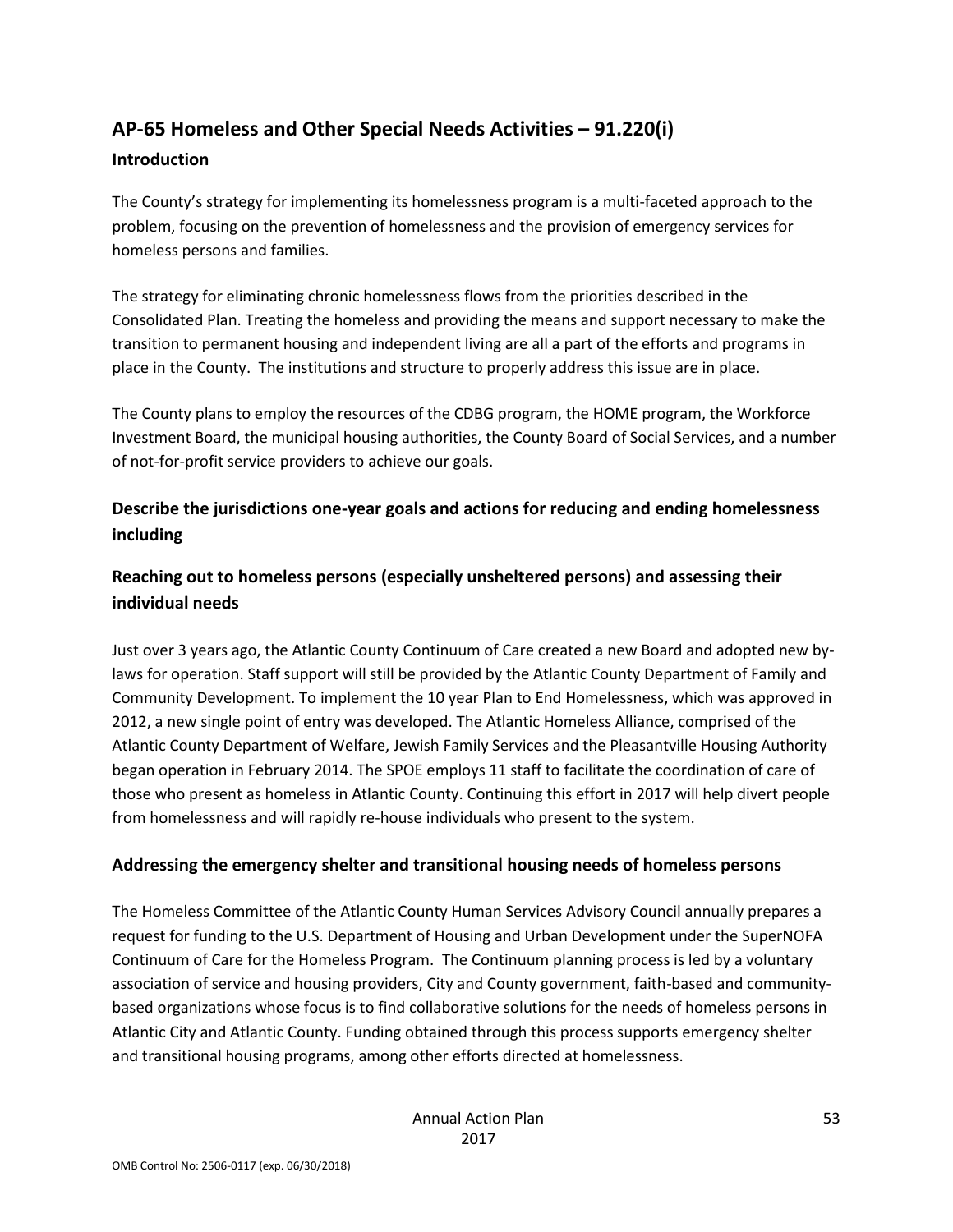**Helping homeless persons (especially chronically homeless individuals and families, families with children, veterans and their families, and unaccompanied youth) make the transition to permanent housing and independent living, including shortening the period of time that individuals and families experience homelessness, facilitating access for homeless individuals and families to affordable housing units, and preventing individuals and families who were recently homeless from becoming homeless again**

The County's support network, provided by government and private, non-profits alike, includes services that connect the homeless to transitional programs in the areas of health care, employment and training, housing, transportation and life skills.

Goals contained in this Consolidated Plan that relate to these efforts include improving public facilities, supporting public services and increasing home ownership opportunities.

**Helping low-income individuals and families avoid becoming homeless, especially extremely low-income individuals and families and those who are: being discharged from publicly funded institutions and systems of care (such as health care facilities, mental health facilities, foster care and other youth facilities, and corrections programs and institutions); or, receiving assistance from public or private agencies that address housing, health, social services, employment, education, or youth needs.**

The prevention of homelessness is a key element in Atlantic County's efforts to address homelessness. By providing rehabilitation assistance and referral services for low-income households the County aims to prevent the conditions that would precipitate homelessness.

The goal is to make significant steps in eliminating the sources of homelessness by providing not only emergency assistance to the homeless, but also by providing assistance to very low- and low-income households that are threatened by homelessness. The objective is to assist low-income households or individuals who are homeless or in danger of becoming homeless with housing rehabilitation funds, emergency repair funds and other forms of emergency assistance.

#### **Discussion**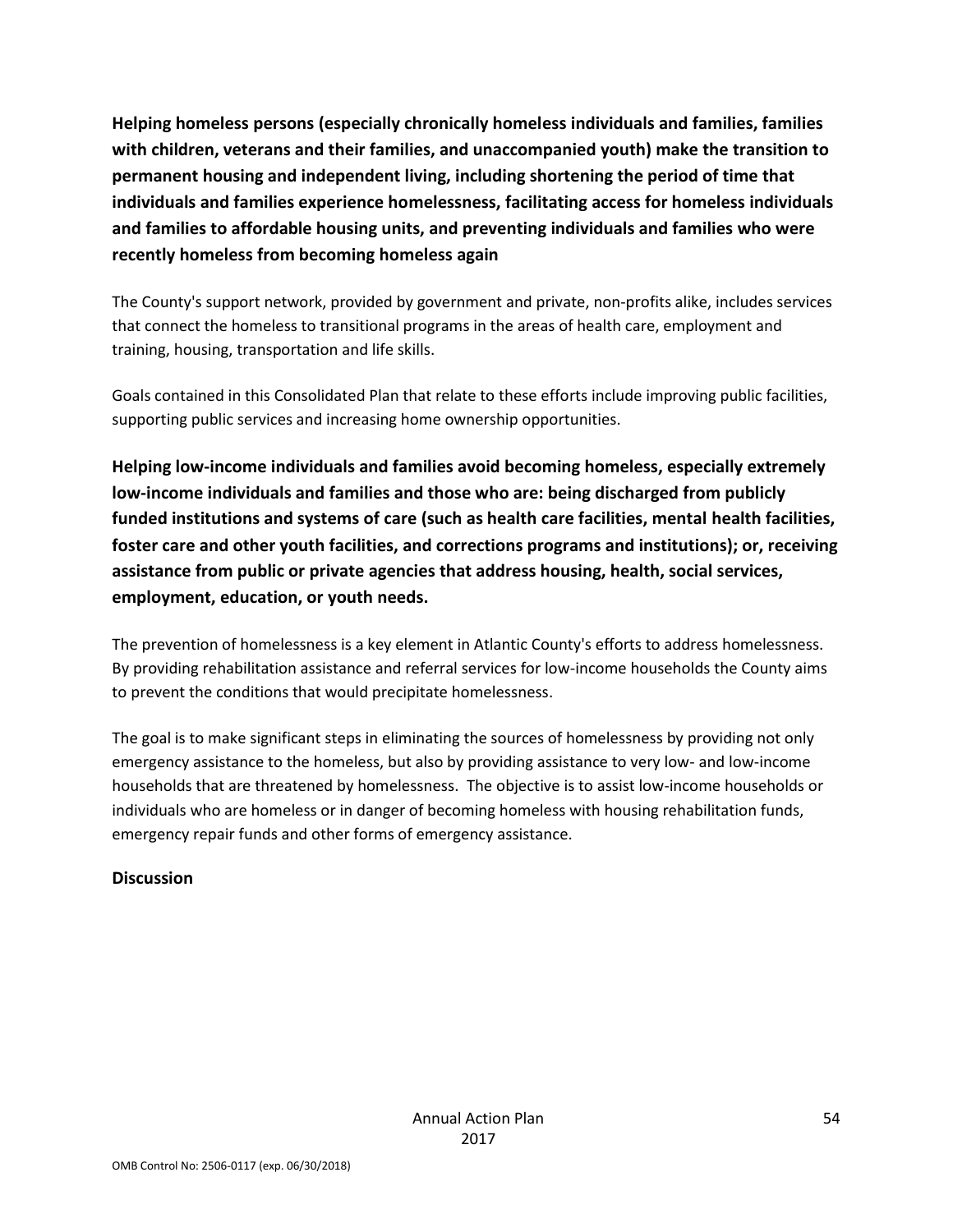### **AP-75 Barriers to affordable housing – 91.220(j) Introduction:**

The major barrier to affordable housing in Atlantic County is the unemployment and underemployment conditions caused by a sharp contraction of the casino/entertainment industry in Atlantic City, which had been the dominant economic engine for the County and much of the region. The downturn has resulted in many foreclosures and a decline in housing prices, but it has also moved many families out of consideration for home ownership because their incomes have fallen. Naturally, the ability to pay rent is also impacted by the same dynamics.

**Funding:** This impediment involves the lack of Federal and State resources for affordable housing initiatives. Continuously shrinking Federal and State funding sources to subsidize affordable housing projects is limiting opportunities, whether new construction of the conversion of vacant, foreclosed houses into homes occupied by families with low to moderate incomes.

**Low Incomes:** The relatively low-income level of many of the residents of the County is another significant impediment to affordable housing. The median household income, according to the 2015 American Community Survey, is \$54,461. Per the same source, the median value of an owner-occupied home is \$225,600. The level of subsidies required to engage developers in the construction of affordable housing or to acquire and rehabilitate vacant houses is often high, and this limits the number of units that can be built or repurposed in any given period. Low incomes also make it more difficult for potential homeowners to accumulate the funds for down payments, or to qualify for loans with many financial institutions. Deeper subsidies are needed to entice private developers and qualify potential buyers.

A similar dynamic impacts renters in the County, where approximately 50% of renters spend more than 35% of their income on housing, again according to the Census Bureau's 2015 American Community Survey.

Working from the other direction, the Atlantic County Improvement Authority is intimately involved in Economic Development efforts in the county. Currently utilizing non-HUD resources plus a Section 108 backed component, the ACIA helps grow businesses that, in turn, increase economic opportunities for County residents.

**Building and Construction Fees:** To some degree, the fees to construct a new house, including connection fees to municipal water and sewer systems and new State approved development fees are a barrier to new affordable housing. Presently, these fees cannot legally be reduced or waived as they are set by municipal ordinances.

# **Actions it planned to remove or ameliorate the negative effects of public policies that serve as barriers to affordable housing such as land use controls, tax policies affecting land, zoning**

Annual Action Plan 2017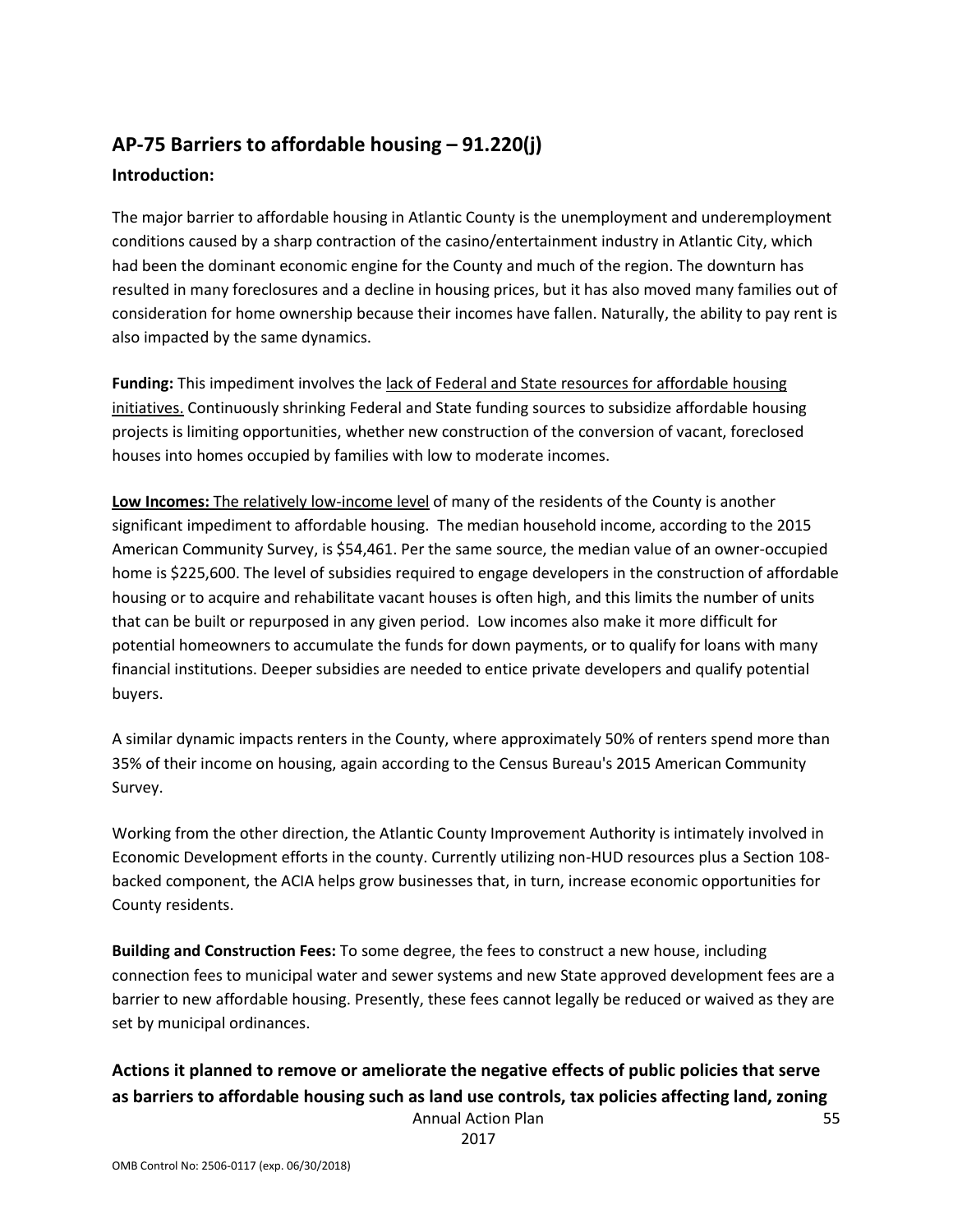### **ordinances, building codes, fees and charges, growth limitations, and policies affecting the return on residential investment**

*1) Regional economic development efforts, including employer attraction and retention as well as job training efforts are underway, but reconfiguring the County's economic identity and make-up will take several years.*

*2) Atlantic County, through the use of HOME funds, continues to assist non-profit affordable housing development. The County will continue to provide technical assistance to non-profit organizations seeking state and federal funds for affordable housing development both rental and homeownership.*

*3) The County will continue its homebuyers program during Program Year 2017. The County will also assist business start-ups and expansions to bring job opportunities to the region.*

*4) Review building fee ordinances if requested by municipalities and recommend modifications as necessary; investigate possibility of non-profit organizations having fees waived.*

#### **Discussion:**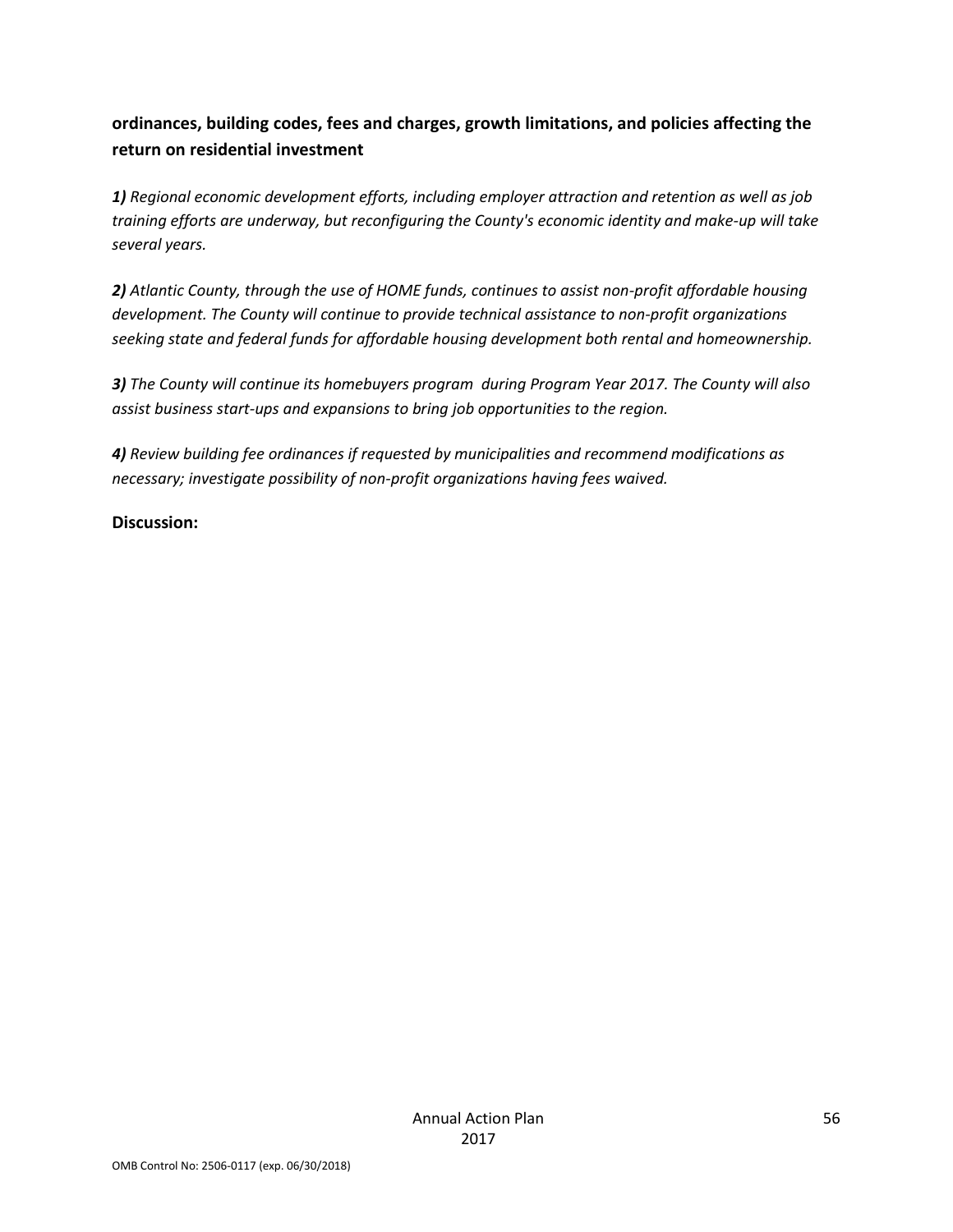### **AP-85 Other Actions – 91.220(k)**

#### **Introduction:**

Whether fostering partnerships among Atlantic County's various agencies and organizations or looking to continue to develop the County's own staff or keeping on top of the latest tools to combat lead-based paint poisoning and the cycle of poverty, the Atlantic County Improvement Authority will continue going beyond minimum requirements and basic expectations for one simple reason – so many of our County's most vulnerable residents deserve no less.

#### **Actions planned to address obstacles to meeting underserved needs**

Continued vigilance for opportunities to link, leverage and otherwise expand resources for the County and its many partners.

The primary obstacle to meeting underserved needs is a lack of funds. There are many needs in all of the areas - public facilities, public services, infrastructure, and economic development – and municipal resources go only so far. The development of more and better jobs for low and moderate income persons would help reduce the scale or scope of needs as well.

#### **Actions planned to foster and maintain affordable housing**

Atlantic County has adopted the following AFFORDABLE HOUSING STRATEGIES.

#### *1: Preservation of the existing affordable housing stock in residential neighborhoods (renter and owner occupied).*

The County will continue its Owner-Occupied Housing Rehabilitation Program, which provides financial assistance to low and moderate income homeowners. The financial assistance is provided for the repair or rehabilitation of substandard housing to meet local building codes and Section 8 Housing Quality Standards, and to ensure safe and sanitary living conditions.

#### *2: Increase homeownership for lower income households through homebuyer assistance, new construction and/or Rehab/Sale*

HOME Program funding is being set aside to provide homebuyers assistance to low- and moderateincome households. These funds will be used to provide down payment assistance. This program includes active involvement from local banks and mortgage companies that provide permanent mortgage financing for low- and moderate-income homebuyers. Subsidies of up to \$10,000 per household will be allowed.

Annual Action Plan Funding will be allocated to assist CHDO and non-profit organizations to construct affordable housing to be sold to low and moderate income households. The county conservatively estimates the creation of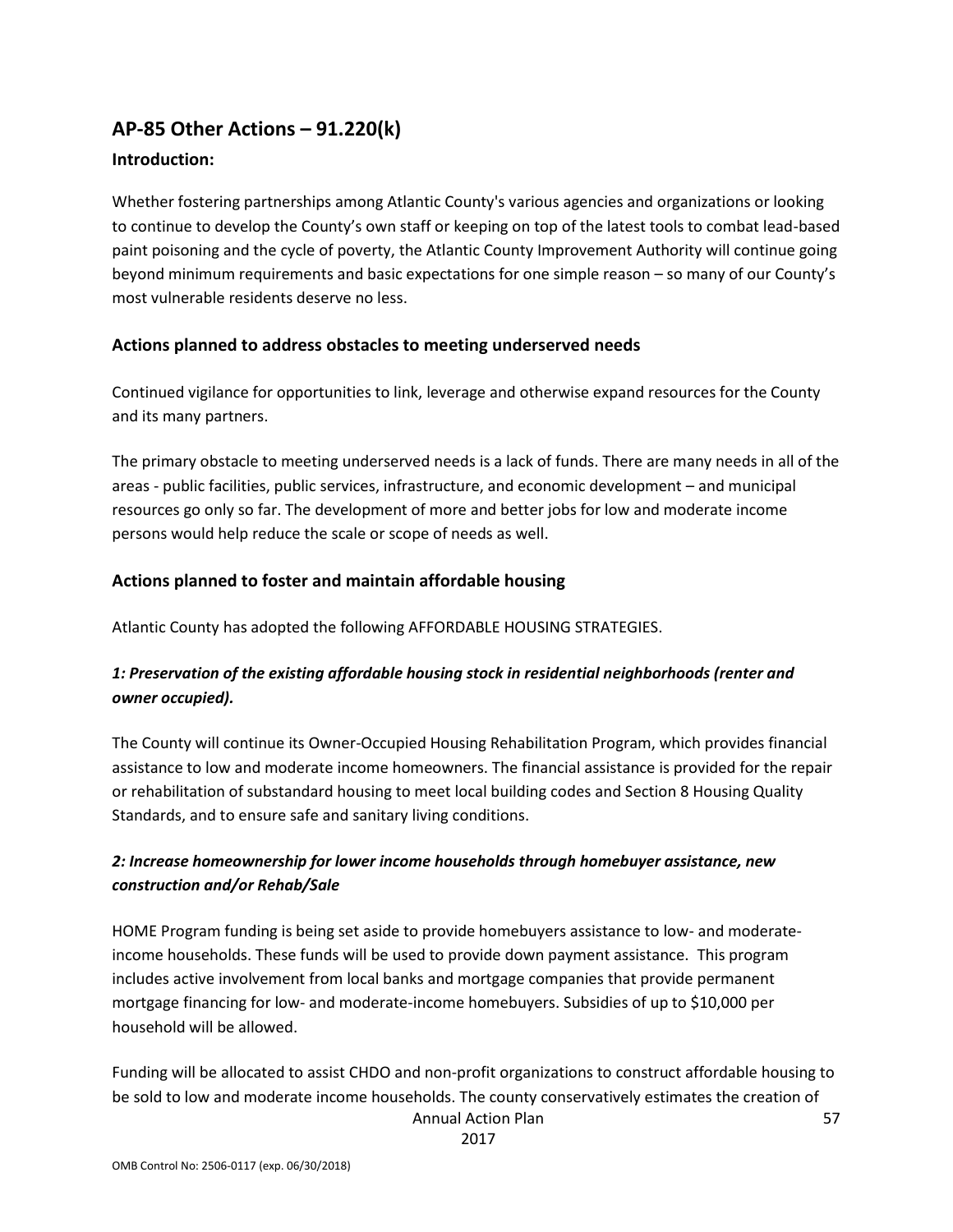one new affordable homes during the coming fiscal year.

#### **Actions planned to reduce lead-based paint hazards**

Lead hazards are addressed during housing rehabilitation efforts. All homes that receive rehabilitation assistance are tested for the presence of lead-based paint. When evidence of paint is found, surfaces are removed or the material is encapsulated to prevent exposure. In the homebuyers program, when defective painted surfaces are found, the surface must be tested for lead-based paint as well and treated by a qualified trained contractor.

The County's Lead-Based Hazard reduction strategy, administered by the Department of Health, involves the administration of the Lead Intervention for Children at Risk Program (LICAR) which supports the abatement or reduction of lead-based paint hazards in low-income housing. The Department of Health provides administrative and program delivery staff responsible for marketing the LICAR program; conducting application intake, review, and approval; completing environmental reviews; completing housing inspections and when funding is available preparing work write-ups and cost estimates for lead hazard control work; preparing contractor bid packages and supervising advertisement for bids and selection of contractors; managing temporary resident relocation while lead hazard control work is being completed and monitoring work in progress through to completion.

#### **Actions planned to reduce the number of poverty-level families**

The County's anti-poverty strategy is linked to economic programs provided by a variety of entities, including the Atlantic County Improvement Authority, Casino Reinvestment Development Agency (CRDA), Workforce Investment Board and more. The objective of poverty reduction requires programming for job readiness areas, including job training and placement, supportive public services, education and basic skills development. The overriding principle however is to create new jobs and opportunities for households with incomes below the poverty level. It is only through comprehensive, coordinated strategies that nurture skills and provide opportunities to gain and retain employment and thus improve the quality of life, that people can improve their situation.

It is anticipated that current efforts will continue during the 2017 Program Year. In addition, Atlantic County will continue its business loan program funded by a Section 108 loan from HUD. The program's objective is to add jobs to a county severely impacted by recent, dramatic contraction of the casino industry.

#### **Actions planned to develop institutional structure**

Annual Action Plan In order to fulfill the goals established in the Annual Action Plan, cooperation from all levels of government and the private sector is essential. County and local level agencies and lending institutions have already been working together to provide more affordable housing and promote community development. However, as the needs for housing assistance, public services and economic development

2017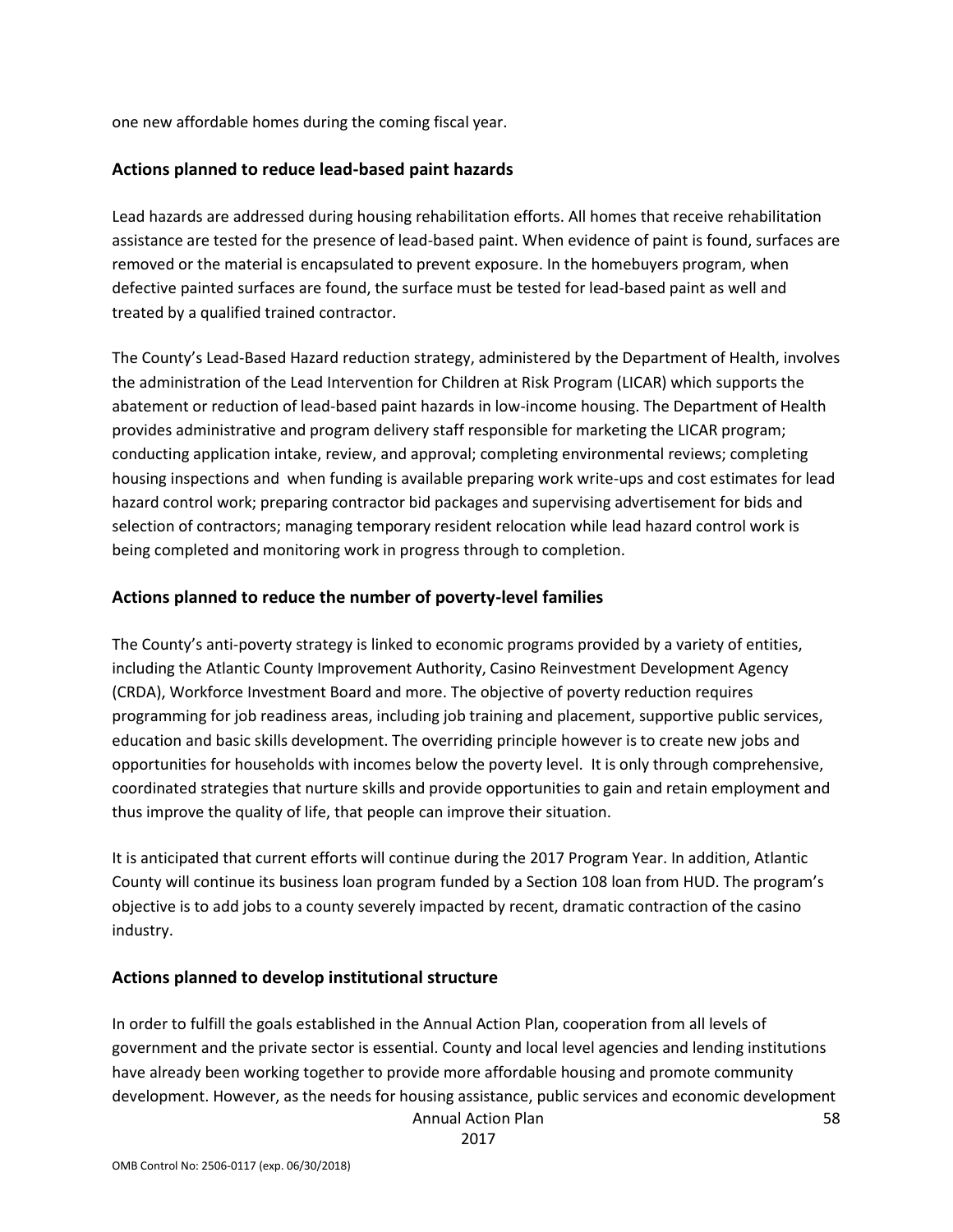increase while public funding decreases, greater involvement and cooperation from all sectors will be necessary.

To that end, the Atlantic County Improvement Authority and various departments in County government will continue to be active in a broad range of conversations, plans and program implementation ranging from housing to homelessness to social service delivery to job creation and workforce training.

### **Actions planned to enhance coordination between public and private housing and social service agencies**

As a common partner with so many of the public and private housing and social service providers, the Atlantic County Improvement Authority and Atlantic County government have been a natural conduit for communication and interaction among these entities. The County CD Program will continue to serve in that capacity while respecting the autonomy and uniqueness of each partner.

#### **Discussion:**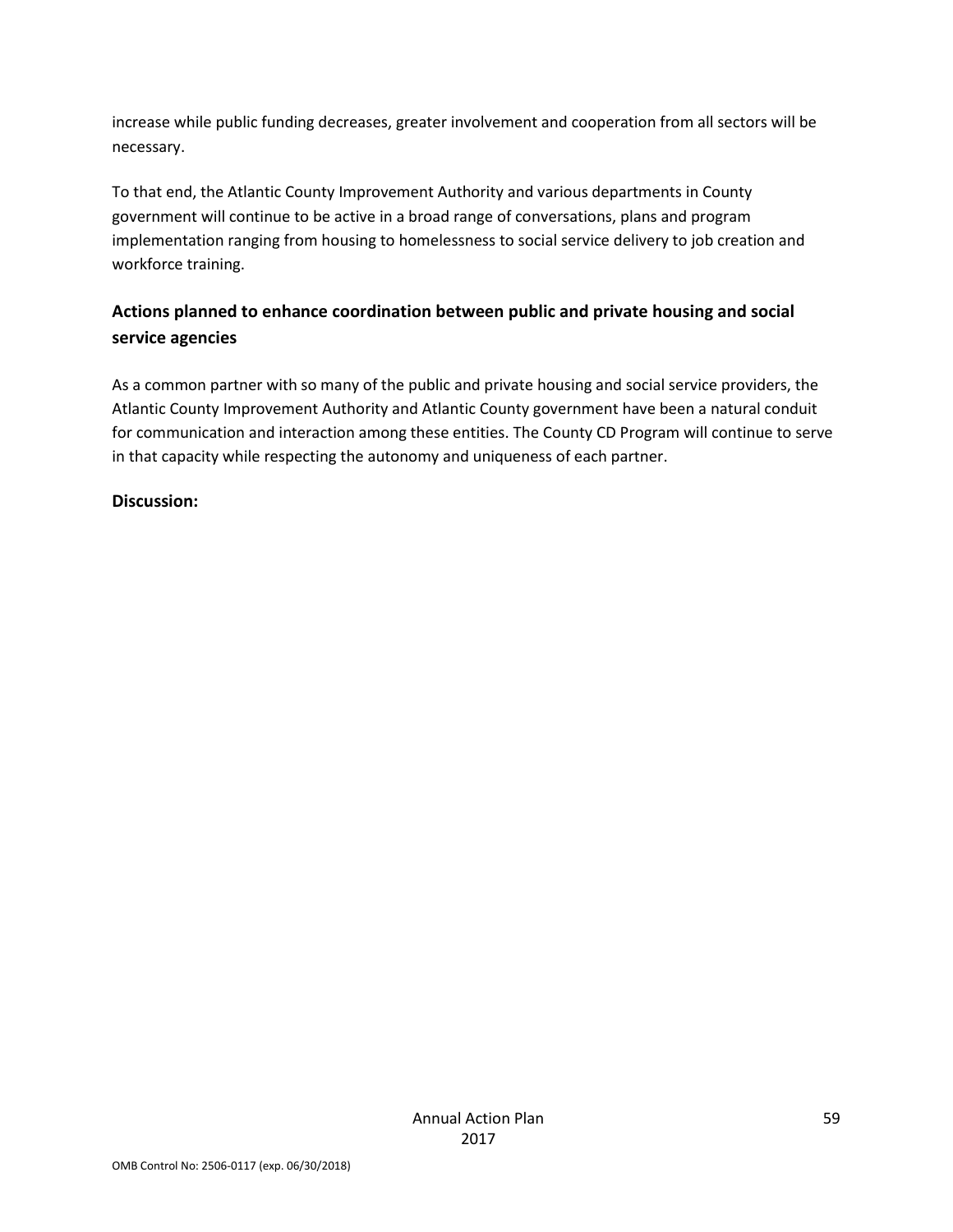### **Program Specific Requirements**

### **AP-90 Program Specific Requirements – 91.220(l)(1,2,4)**

#### **Introduction:**

Atlantic County has identified all CDBG and HOME activities to be undertaken in FY 2017 in the Projects Table, including administrative, public infrastructure projects, public services and affordable housing, both rehabilitation and new construction.

#### **Community Development Block Grant Program (CDBG) Reference 24 CFR 91.220(l)(1)**

Projects planned with all CDBG funds expected to be available during the year are identified in the Projects Table. The following identifies program income that is available for use that is included in projects to be carried out.

| 1. The total amount of program income that will have been received before the start of the next   |          |
|---------------------------------------------------------------------------------------------------|----------|
| program year and that has not yet been reprogrammed                                               | $\Omega$ |
| 2. The amount of proceeds from section 108 loan guarantees that will be used during the year to   |          |
| address the priority needs and specific objectives identified in the grantee's strategic plan.    | 0        |
| 3. The amount of surplus funds from urban renewal settlements                                     | $\Omega$ |
| 4. The amount of any grant funds returned to the line of credit for which the planned use has not |          |
| been included in a prior statement or plan                                                        | $\Omega$ |
| 5. The amount of income from float-funded activities                                              | $\Omega$ |
| <b>Total Program Income:</b>                                                                      |          |

#### **Other CDBG Requirements**

| 1. The amount of urgent need activities                                                 | $\Omega$ |
|-----------------------------------------------------------------------------------------|----------|
| 2. The estimated percentage of CDBG funds that will be used for activities that benefit |          |
| persons of low and moderate income. Overall Benefit - A consecutive period of one,      |          |
| two or three years may be used to determine that a minimum overall benefit of 70%       |          |
| of CDBG funds is used to benefit persons of low and moderate income. Specify the        |          |
| years covered that include this Annual Action Plan.                                     | 100.00%  |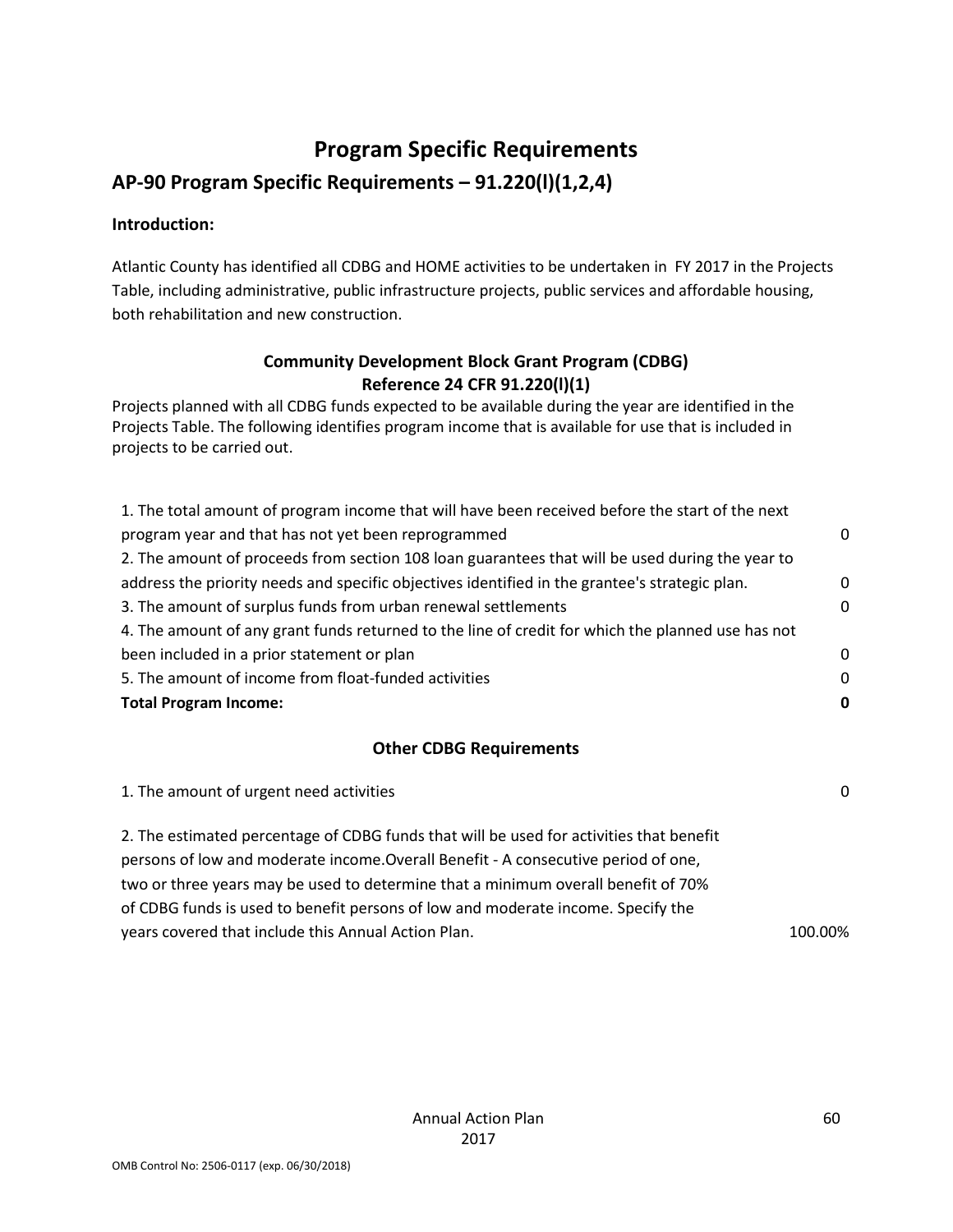#### **HOME Investment Partnership Program (HOME) Reference 24 CFR 91.220(l)(2)**

1. A description of other forms of investment being used beyond those identified in Section 92.205 is as follows:

Atlantic County will use 2017 HOME funds only for investments that conform to 24 CFR 92.205(b).

2. A description of the guidelines that will be used for resale or recapture of HOME funds when used for homebuyer activities as required in 92.254, is as follows:

Atlantic County will use the Recapture option for all of its homebuyer activities. Recapture provisions will be in effect for the entire Period of Affordability for all homebuyer activities, both down payment assistance and new construction subsidies.

It is the policy of Atlantic County to recapture the appropriate amount of the HOME investment by using the following method: In accordance with 24 CFR 92.254(a)(5)(ii)(A)(3), the County will share the net proceeds. If the net proceeds are not sufficient to recapture the full HOME investment plus enable the homeowner to recover the amount of the homeowner's downpayment and any capital improvement investment made by the owner since purchase, the County may share the net proceeds. The net proceeds are the sales price minus loan repayment (other than HOME funds) and closing costs. The net proceeds are divided proportionally as set forth in the following mathematical formula.

The HOME investment will be forgiven if the home is owned beyond the period of affordability as described in 24 CFR Part 92.254.

3. A description of the guidelines for resale or recapture that ensures the affordability of units acquired with HOME funds? See 24 CFR 92.254(a)(4) are as follows:

The HOME program's investment, and thus the period of affordability, is ensured in all cases by a mortgage and note payable to Atlantic County should the property be sold during the period of affordability.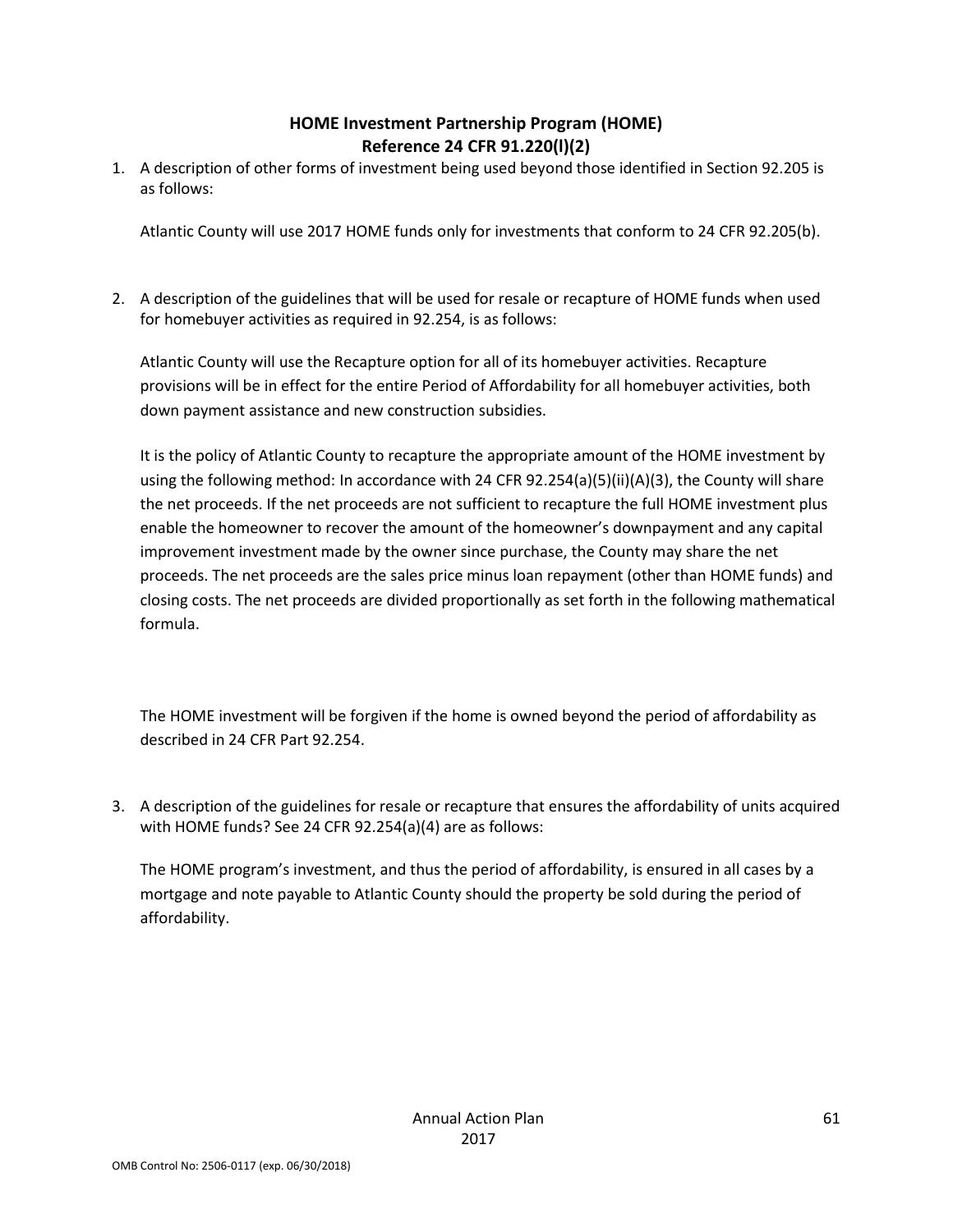4. Plans for using HOME funds to refinance existing debt secured by multifamily housing that is rehabilitated with HOME funds along with a description of the refinancing guidelines required that will be used under 24 CFR 92.206(b), are as follows:

Atlantic County will not use HOME funds to refinance existing debt secured by multifamily housing that is being rehabilitated with HOME funds

#### **Emergency Solutions Grant (ESG) Reference 91.220(l)(4)**

- 1. Include written standards for providing ESG assistance (may include as attachment)
- 2. If the Continuum of Care has established centralized or coordinated assessment system that meets HUD requirements, describe that centralized or coordinated assessment system.
- 3. Identify the process for making sub-awards and describe how the ESG allocation available to private nonprofit organizations (including community and faith-based organizations).
- 4. If the jurisdiction is unable to meet the homeless participation requirement in 24 CFR 576.405(a), the jurisdiction must specify its plan for reaching out to and consulting with homeless or formerly homeless individuals in considering policies and funding decisions regarding facilities and services funded under ESG.
- *5.* Describe performance standards for evaluating ESG.

#### **Housing Trust Fund (HTF) Reference 24 CFR 91.220(l)(5)**

#### 1. Distribution of Funds

- a. Describe the eligibility requirements for recipients of HTF funds (as defined in 24 CFR § 93.2).
- b. Describe the jurisdiction's application requirements for eligible recipients to apply for HTF funds.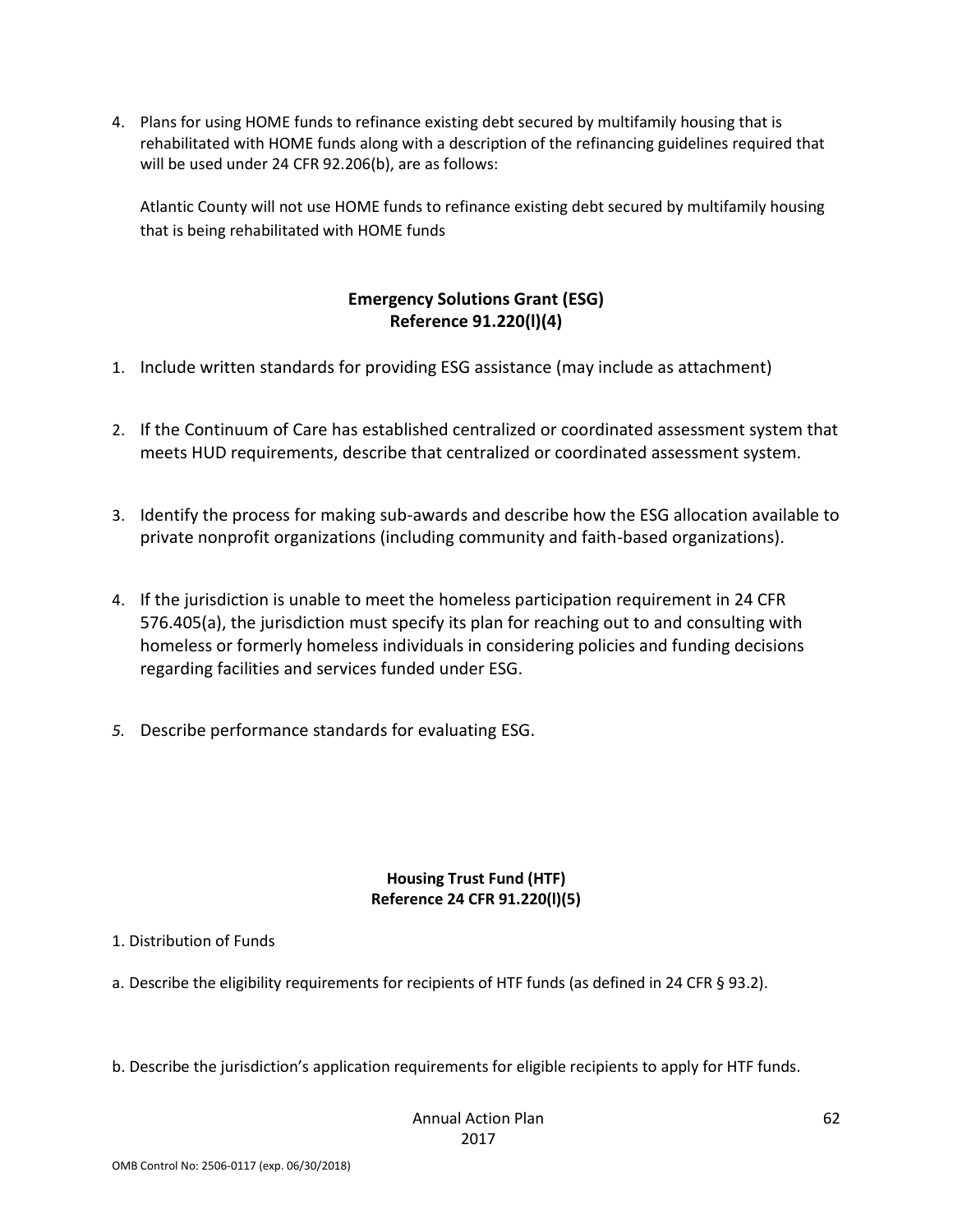c. Describe the selection criteria that the jurisdiction will use to select applications submitted by eligible recipients.

d. Describe the jurisdiction's required priority for funding based on geographic distribution, which is a description of the geographic areas of the State (including areas of low-income and minority concentration) in which it will direct assistance during the ensuing program year.

e. Describe the jurisdiction's required priority for funding based on the applicant's ability to obligate HTF funds and undertake eligible activities in a timely manner.

f. Describe the jurisdiction's required priority for funding based on the extent to which rents for units in the rental project are affordable to extremely low-income families.

g. Describe the jurisdiction's required priority for funding based on the financial feasibility of the project beyond the required 30-year period.

h. Describe the jurisdiction's required priority for funding based on the merits of the application in meeting the priority housing needs of the jurisdiction (such as housing that is accessible to transit or employment centers, housing that includes green building and sustainable development features, or housing that serves special needs populations).

i. Describe the jurisdiction's required priority for funding based on the location of existing affordable housing.

j. Describe the jurisdiction's required priority for funding based on the extent to which the application makes use of non-federal funding sources.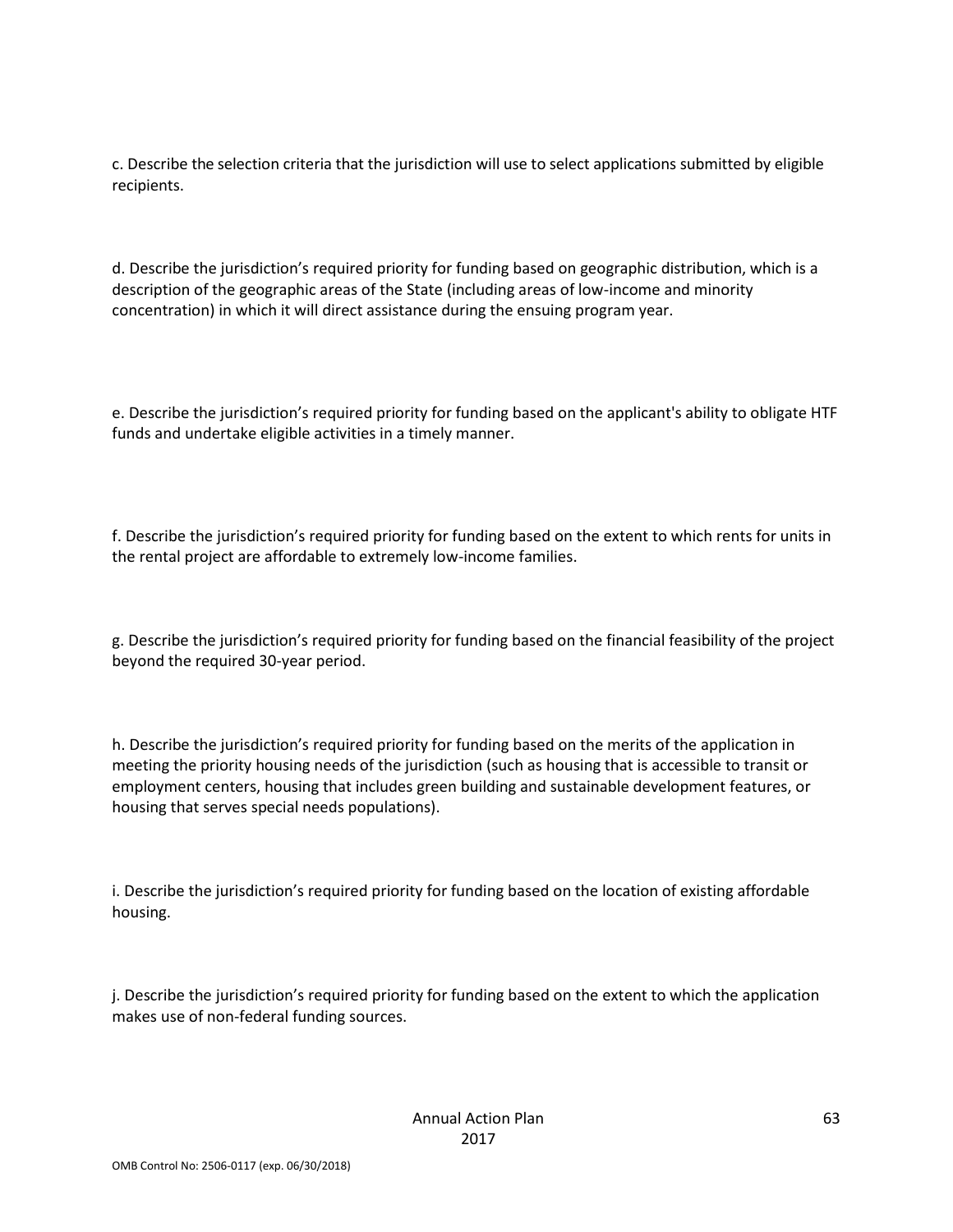2. Does the jurisdiction's application require the applicant to include a description of the eligible activities to be conducted with HTF funds?

3. Does the jurisdiction's application require that each eligible recipient certify that housing units assisted with HTF funds will comply with HTF requirements?

4. **Performance Goals and Benchmarks.** The jurisdiction has met the requirement to provide for performance goals, consistent with the jurisdiction's goals established under 24 CFR 91.215(b)(2), by including HTF in its housing goals in the housing table on the SP-45 Goals and AP-20 Annual Goals and Objectives screens.

5. **Rehabilitation Standards.** The jurisdiction must establish rehabilitation standards for all HTF-assisted housing rehabilitation activities that set forth the requirements that the housing must meet upon project completion. The jurisdiction's description of its standards must be in sufficient detail to determine the required rehabilitation work including methods and materials. The standards may refer to applicable codes or they may establish requirements that exceed the minimum requirements of the codes. The jurisdiction must attach its rehabilitation standards below. If the jurisdiction will not use HTF funds for the rehabilitation of housing, enter "N/A".

In addition, the rehabilitation standards must address each of the following: health and safety; major systems; lead-based paint; accessibility; disaster mitigation (where relevant); state and local codes, ordinances, and zoning requirements; Uniform Physical Condition Standards; and Capital Needs Assessments (if applicable).

6. **Resale or Recapture Guidelines.** Below, the jurisdiction must enter (or attach) a description of the guidelines that will be used for resale or recapture of HTF funds when used to assist first-time homebuyers. If the jurisdiction will not use HTF funds to assist first-time homebuyers, enter "N/A".

7. **HTF Affordable Homeownership Limits.** If the jurisdiction intends to use HTF funds for homebuyer assistance and does not use the HTF affordable homeownership limits for the area provided by HUD, it must determine 95 percent of the median area purchase price and set forth the information in accordance with §93.305. If the jurisdiction will not use HTF funds to assist first-time homebuyers, enter  $''N/A''$ .